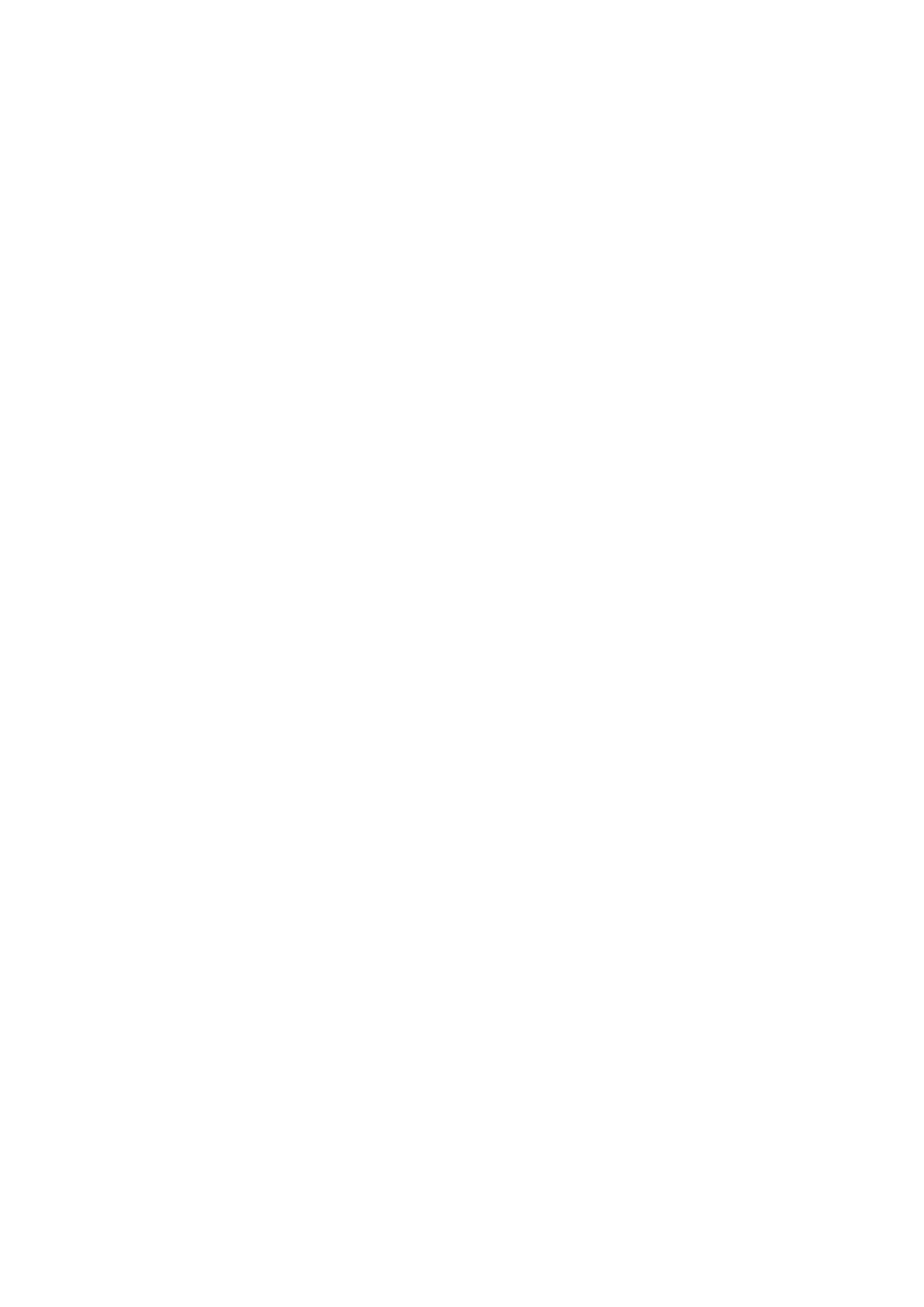# $-117-$

# **LIST OF RESOLUTIONS**

| Approval of the Annual Report of the Director General on the Activities of the OIE in<br>2015                                                                                                                |
|--------------------------------------------------------------------------------------------------------------------------------------------------------------------------------------------------------------|
| Approval of the Report of the Director General on the Management, Activities and<br>Administrative Work of the OIE in 2015                                                                                   |
| Approval of the Financial Report for the 89th Financial Year of the OIE (1 January –<br>31 December 2015)                                                                                                    |
| Acknowledgements to the Member Countries and Partners that made Voluntary<br>Contributions or Subsidies to the OIE, or contributed in the Organisation of OIE<br>Meetings and for the provision of personnel |
| Modification of the 2016 Budget                                                                                                                                                                              |
| OIE Budgetary Income and Expenses for the 91th Financial Year (1 January to 31)<br>December 2017)                                                                                                            |
| Financial contributions from OIE Member Countries for 2017                                                                                                                                                   |
| Planned work programme for 2016-2017                                                                                                                                                                         |
| Renewal of the Appointment of the External Auditor                                                                                                                                                           |
| Acknowledgements to the Governments of Member Countries and donors that helped<br>the OIE in the acquisition of the property situated at 14 rue de Prony                                                     |
| Memorandum of Understanding between the World Organisation for Animal Health<br>(OIE) and the Organisation for Economic Co-operation and Development (OECD)                                                  |
| Agreement between the World Organisation for Animal Health (OIE) and the Indian<br>Ocean Commission (IOC)                                                                                                    |
| Amendments to the Manual of Diagnostic Tests and Vaccines for Terrestrial Animals                                                                                                                            |
| Designation of OIE Reference Laboratories for terrestrial animal diseases                                                                                                                                    |
| Register of diagnostic kits validated and certified by the OIE                                                                                                                                               |
| Recognition of the Foot and Mouth Disease Status of Member Countries                                                                                                                                         |
| Endorsement of Official Control Programmes for Foot and Mouth Disease of Member<br>Countries                                                                                                                 |
| Recognition of the Contagious Bovine Pleuropneumonia Status of Member Countries                                                                                                                              |
| Endorsement of Official Control Programmes for Contagious Bovine<br>Pleuropneumonia of Member Countries                                                                                                      |
| Recognition of the Bovine Spongiform Encephalopathy Risk Status of Member<br>Countries                                                                                                                       |
| Recognition of the African Horse Sickness Status of Member Countries                                                                                                                                         |
| Recognition of the Peste des Petits Ruminants Status of Member Countries                                                                                                                                     |
| Recognition of the Classical Swine Fever Status of Member Countries                                                                                                                                          |
| New Member of the Sub-Commission for Foot and Mouth Disease Control in China<br>and South-East Asia (SEACFMD)                                                                                                |
| Global Control and Eradication of Peste des Petits Ruminants                                                                                                                                                 |
|                                                                                                                                                                                                              |

[No. 26](#page-41-0) Global Elimination of Dog-mediated Rabies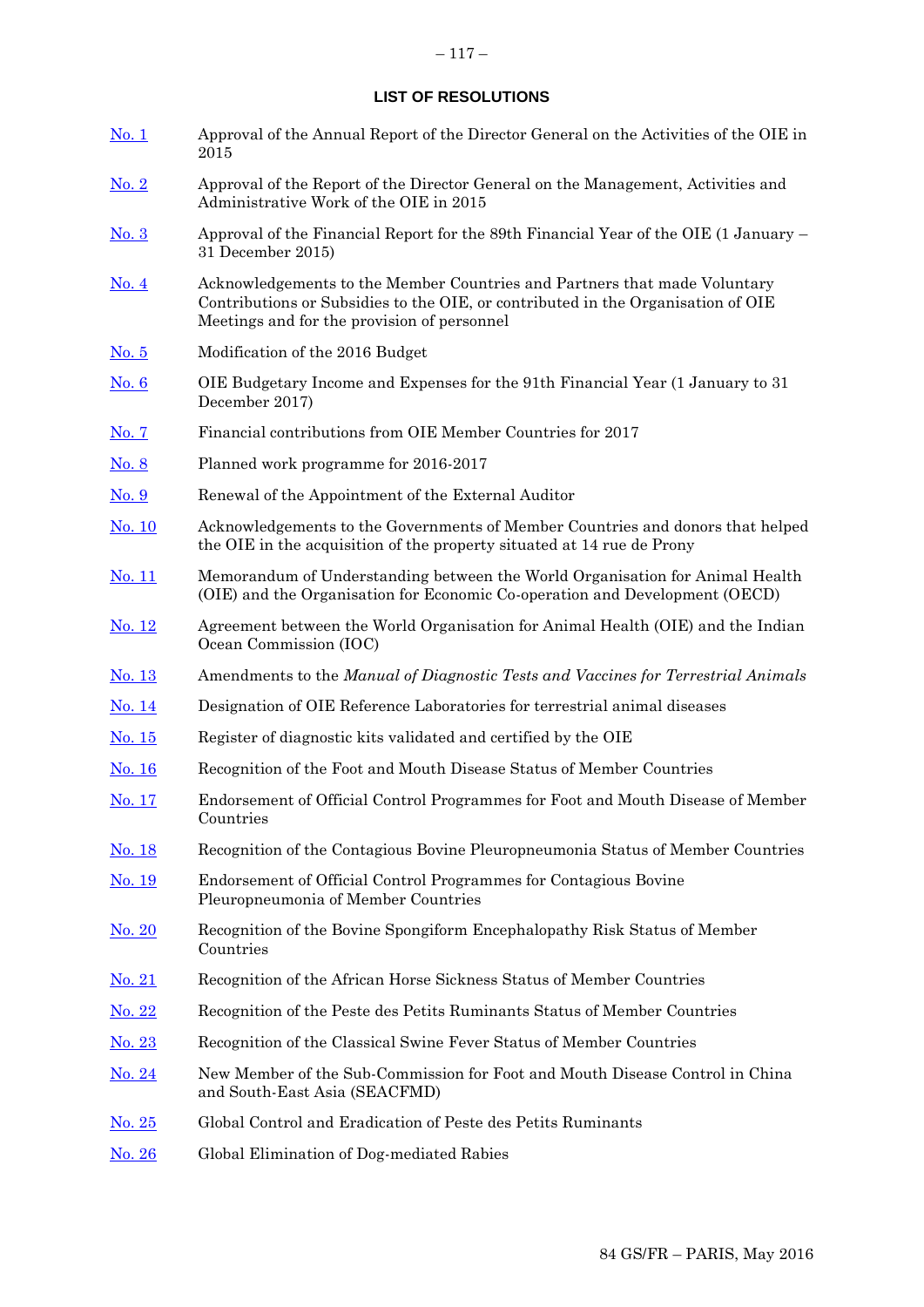| <u>No. 27</u> | Animal Production Food Safety                                                                             |
|---------------|-----------------------------------------------------------------------------------------------------------|
| No. 28        | Animal Welfare                                                                                            |
| No. 29        | Designation of OIE Collaborating Centres                                                                  |
| No. 30        | Designation of an OIE Reference Laboratory for aquatic animal diseases                                    |
| <u>No. 31</u> | Approval of the Report on the current animal health situation worldwide: analysis of<br>events and trends |
| No. 32        | Amendments to the <i>OIE Terrestrial Animal Health Code</i>                                               |
| No. 33        | Amendments to the OIE Aquatic Animal Health Code                                                          |
| No. 34        | Amendments to the <i>Manual of Diagnostic Tests for Aquatic Animals</i>                                   |
| No. 35        | The Economics of Animal Health: Direct and Indirect Costs of Animal Disease<br>Outbreaks                  |
| No. 36        | Combating Antimicrobial Resistance through a One Health Approach: Actions and<br>OIE Strategy             |
| <u>No. 37</u> | Honorary title for OIE Directors General                                                                  |

\_\_\_\_\_\_\_\_\_\_\_\_\_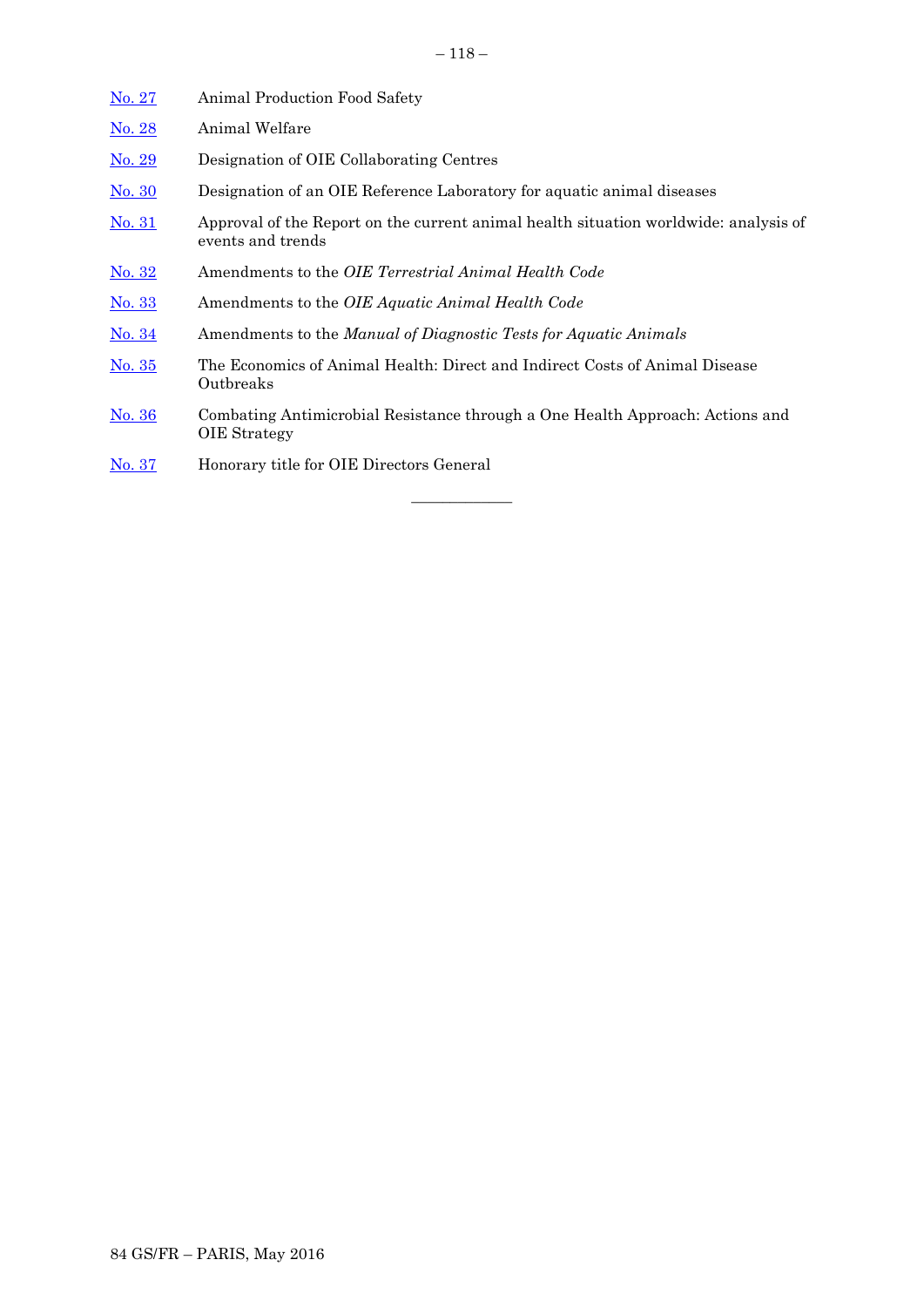#### <span id="page-4-0"></span> $-119-$

# RESOLUTION No. 1

# **Approval of the Annual Report of the Director General on the Activities of the OIE in 2015**

In accordance with Article 6 of the Organic Rules of the OIE,

THE ASSEMBLY

#### RESOLVES

To approve the Annual Report of the Director General on the Activities of the OIE in 2015 (84 SG/1).

 $\overline{\phantom{a}}$  , where  $\overline{\phantom{a}}$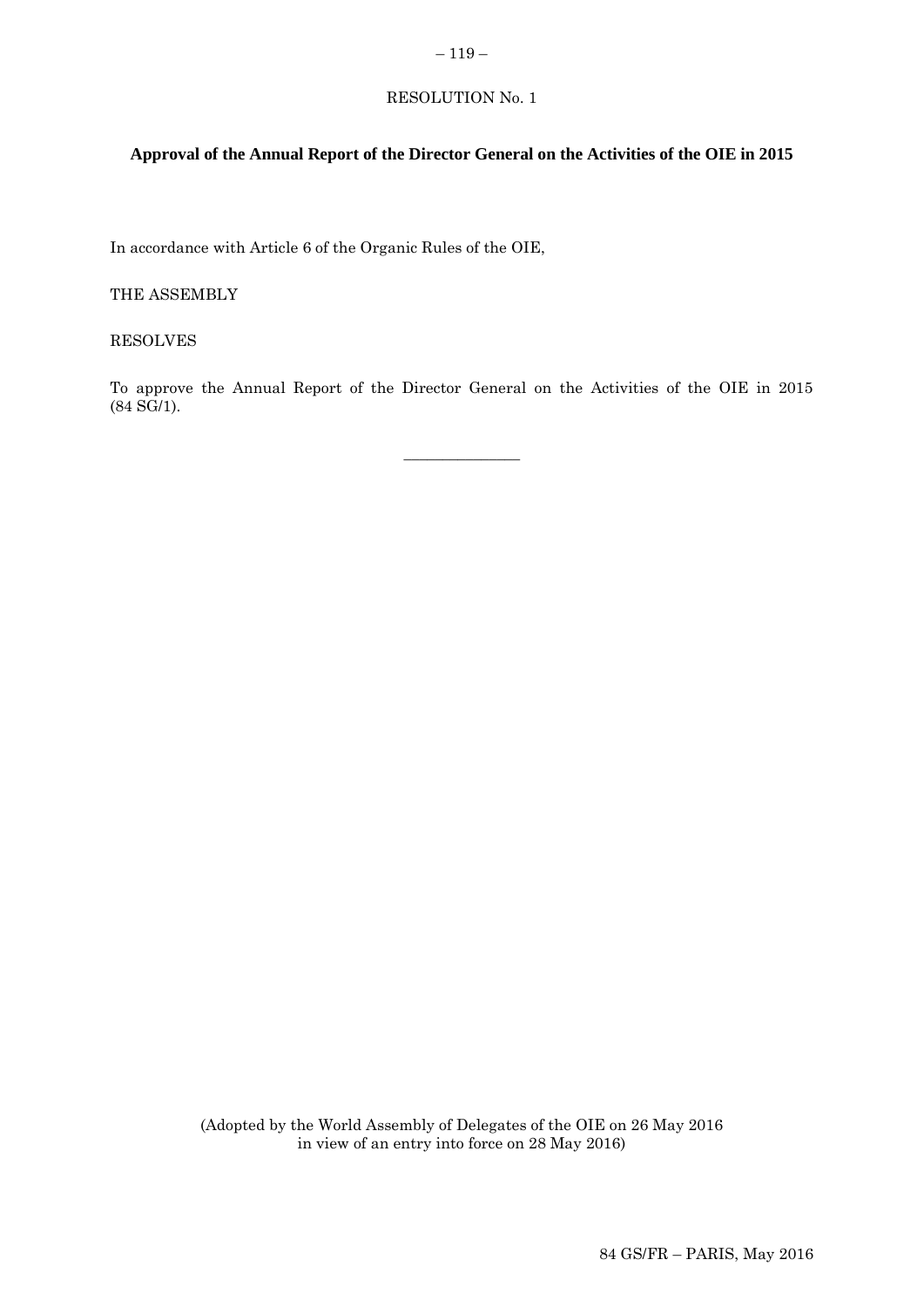# <span id="page-5-0"></span> $-120-$

# RESOLUTION No. 2

# **Approval of the Report of the Director General on the Management, Activities and Administrative Work of the OIE in 2015**

In accordance with Article 6 of the Organic Rules,

THE ASSEMBLY

RESOLVES

To approve the Report of the Director General on the Management, Activities and Administrative Work of the OIE in 2015 (84 SG/3).

 $\overline{\phantom{a}}$  , where  $\overline{\phantom{a}}$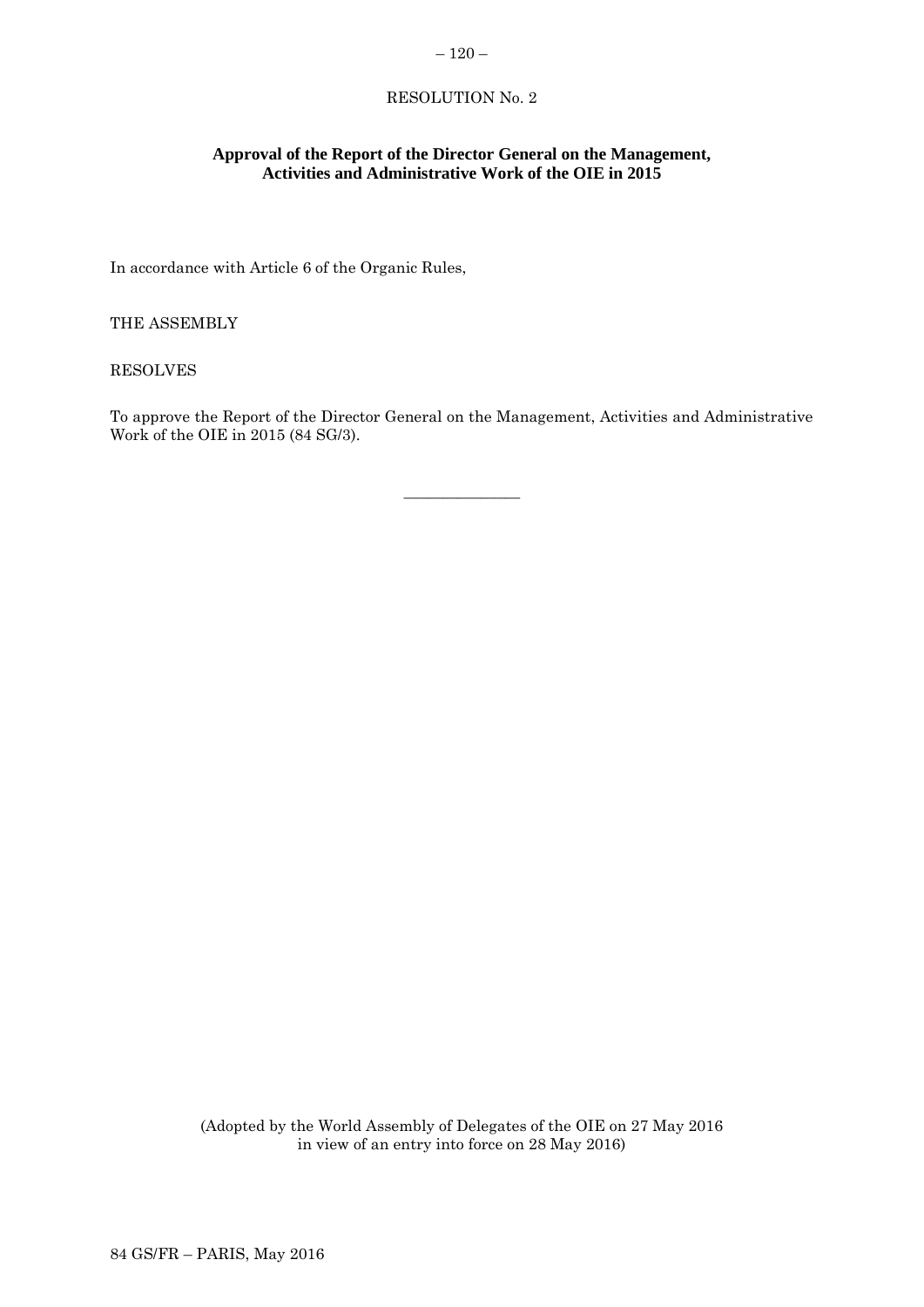# RESOLUTION No. 3

# **Approval of the Financial Report for the 89th Financial Year of the OIE (1 January – 31 December 2015)**

In application of Article 15 of the Organic Statutes and Article 6 of the Organic Rules of the OIE,

# THE ASSEMBLY

#### RESOLVES

to approve the Financial Report for the 89th Financial Year of the OIE (1 January – 31 December 2015) (84 SG/4).

 $\overline{\phantom{a}}$  , where  $\overline{\phantom{a}}$ 

(Adopted by the World Assembly of Delegates of the OIE on 27 May 2016 in view of an entry into force on 28 May 2016)

#### <span id="page-6-0"></span> $-121-$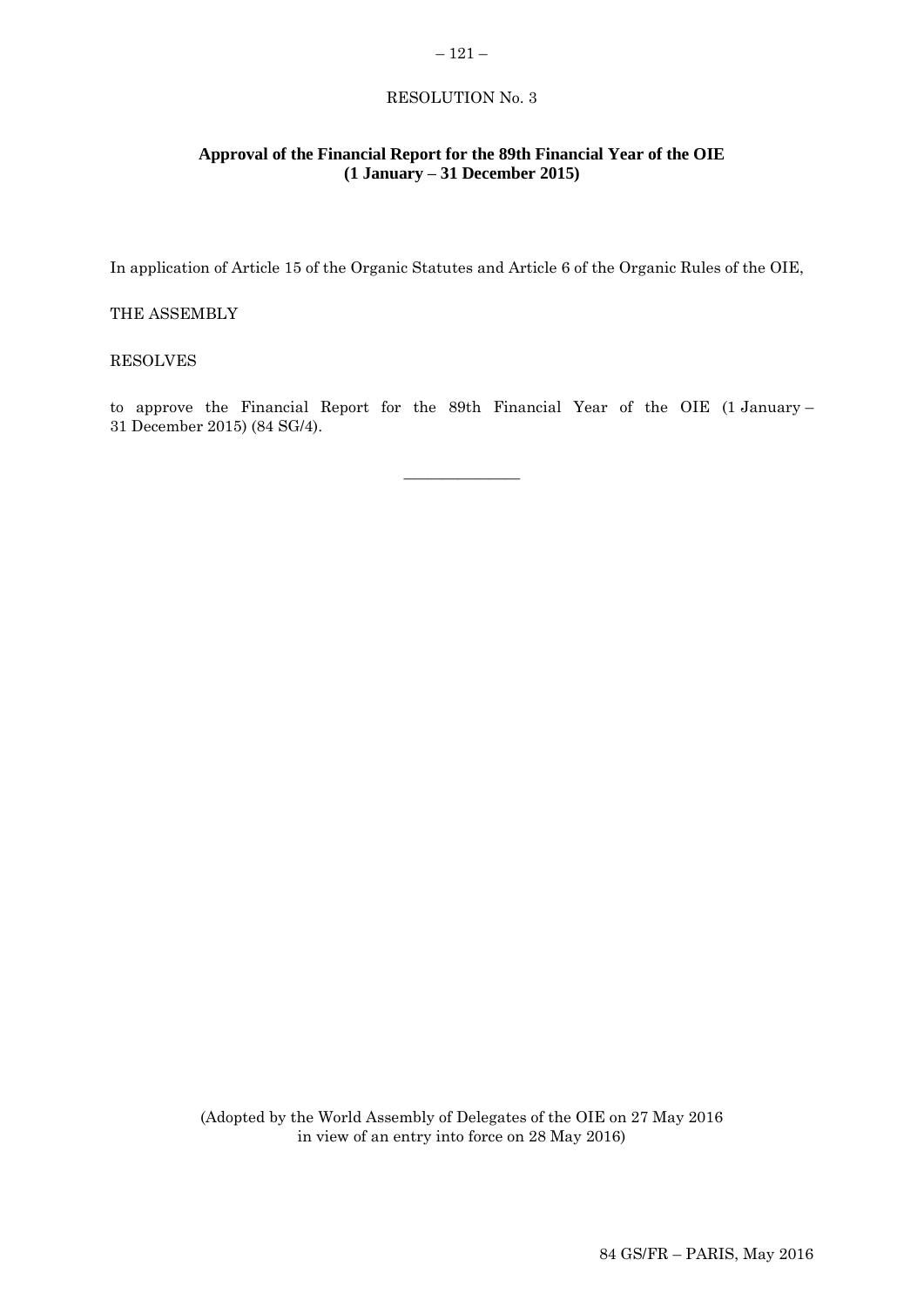#### <span id="page-7-0"></span> $-122-$

### RESOLUTION No. 4

# **Acknowledgements to the Member Countries and Partners that made Voluntary Contributions or Subsidies to the OIE, or contributed in the Organisation of OIE Meetings and for the provision of personnel**

Having noted the voluntary contributions or subsidies received by the OIE in 2015 and the meetings organised by the OIE in 2015,

THE ASSEMBLY

# REQUESTS

The Director General to sincerely thank:

1. Argentina, Australia, Bahrain, Brazil, Canada, China (People's Rep. of), Colombia, Egypt, France, Germany, Iraq, Italy, Japan, Jordan, Kazakhstan, Kenya, Korea (Rep. of), Kyrgyzstan, Lebanon, Mexico, New Zealand, Oman, Panama, Qatar, Russia, Spain, Switzerland, United Arab Emirates, United Kingdom, United States of America;

The European Union (European Commission) and the World Bank;

The Bill and Melinda Gates Foundation, the International Federation of Horseracing Authorities (IFHA) and the Maris Llorens Foundation;

for their voluntary contributions or subsidies to support the execution of the programmes of the OIE in 2015.

2. Algeria, Argentina, Belgium, Bolivia, Bosnia-Herzegovina, Cambodia, China (People's Rep. of), Colombia, Djibouti, Fiji, Georgia, Greece, Indonesia, Ireland, Japan, Kazakhstan, Lebanon, Malaysia, Mexico, Mongolia, Morocco, Myanmar, Norway, Panama, Philippines, Qatar, Romania, Serbia, South Africa, Sri Lanka, Thailand, Tunisia, Uganda and Vietnam;

for their contribution to the organisation of OIE Regional Conferences, seminars and workshops that were held during 2015.

3. Brazil, France, Germany, Italy, Korea (Rep. of) and United States of America

for the provision of personnel paid directly by their country to support the implementation of the programmes of the OIE in 2015.

 $\overline{\phantom{a}}$  , where  $\overline{\phantom{a}}$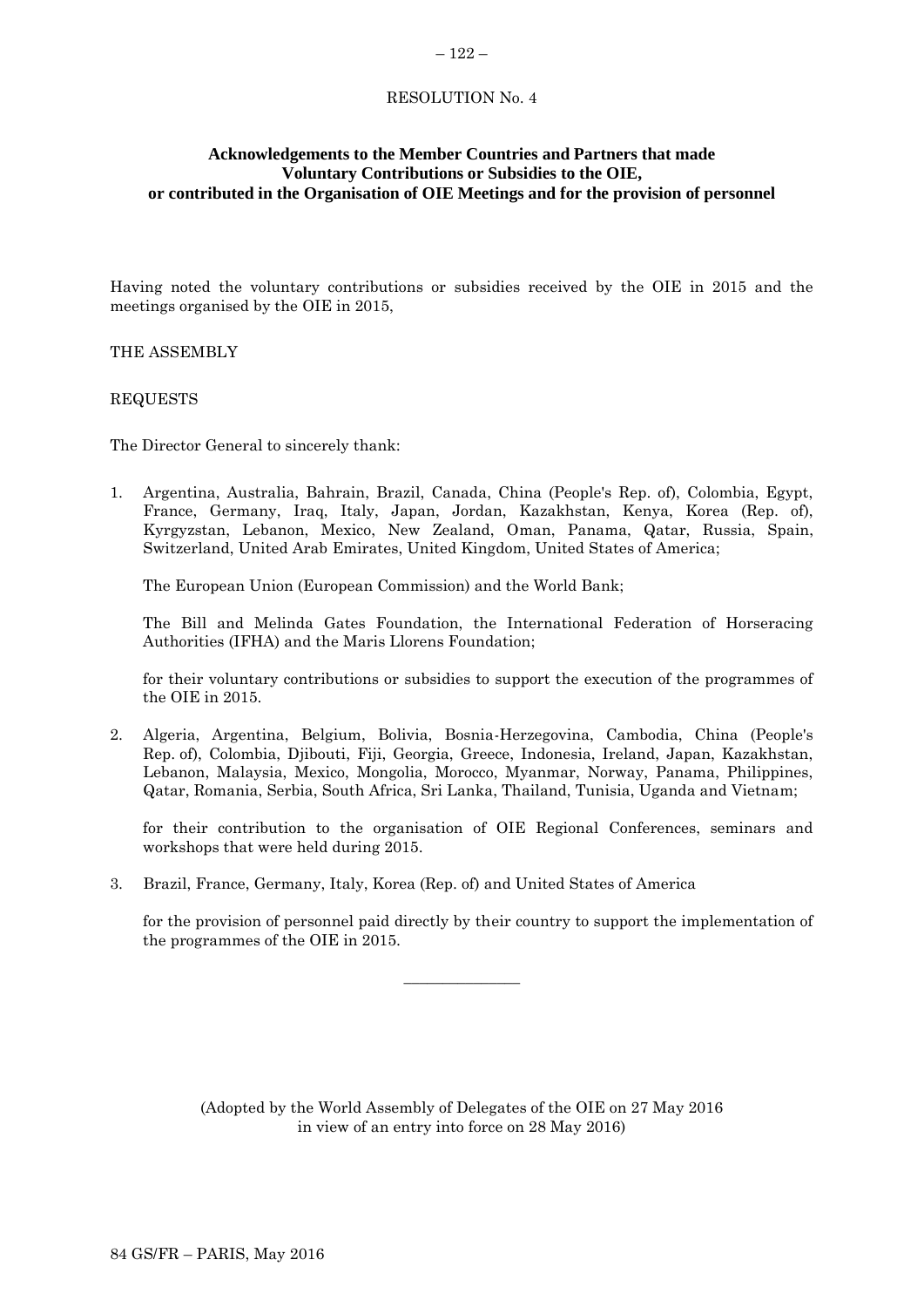# <span id="page-8-0"></span> $-123-$

# RESOLUTION No. 5

# **Modification of the 2016 Budget**

**RESERVED FOR DELEGATES**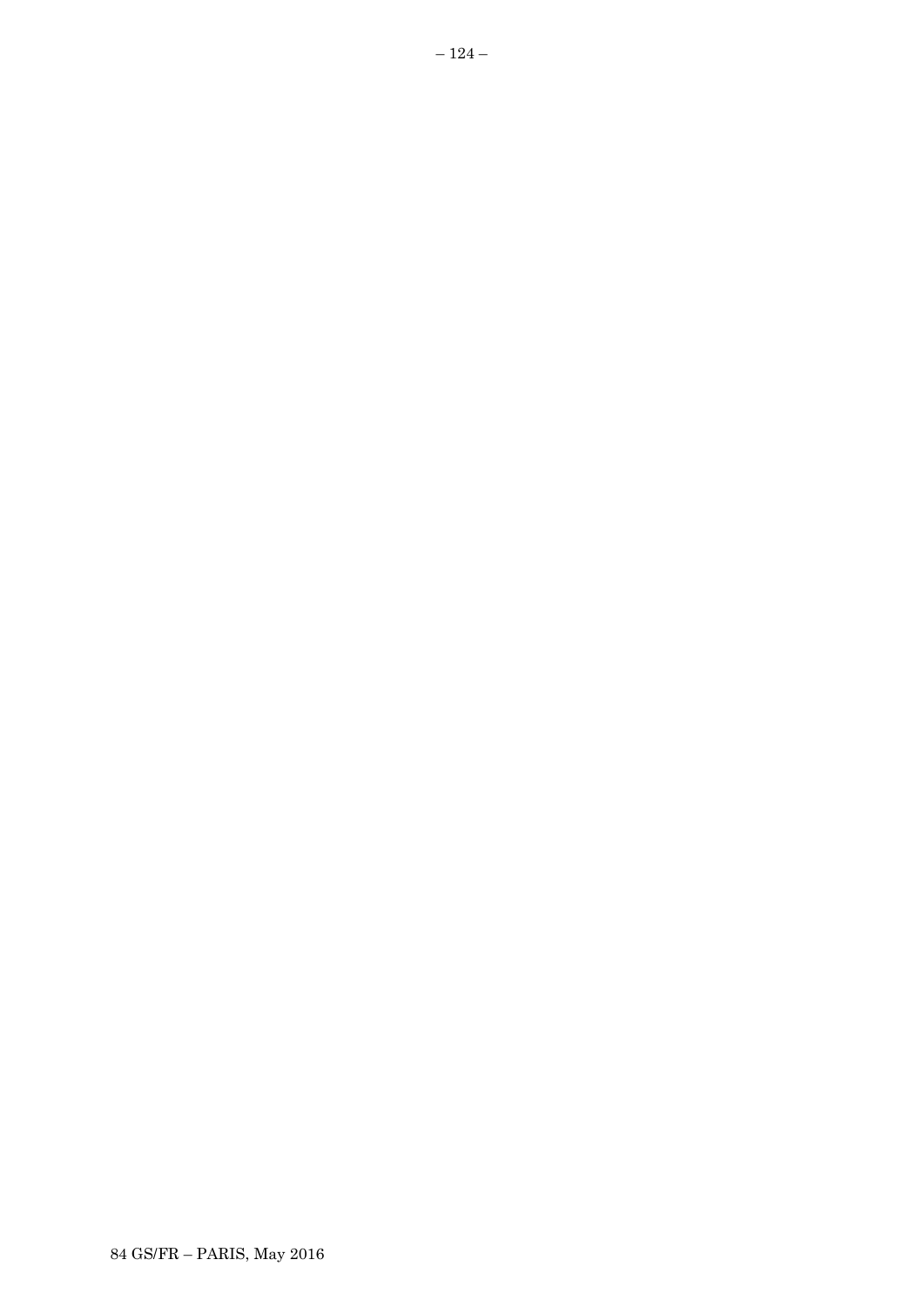# <span id="page-10-0"></span> $-125-$

# RESOLUTION No. 6

# **OIE Budgetary Income and Expenses for the 91st Financial Year (1 January to 31 December 2017)**

**RESERVED FOR DELEGATES**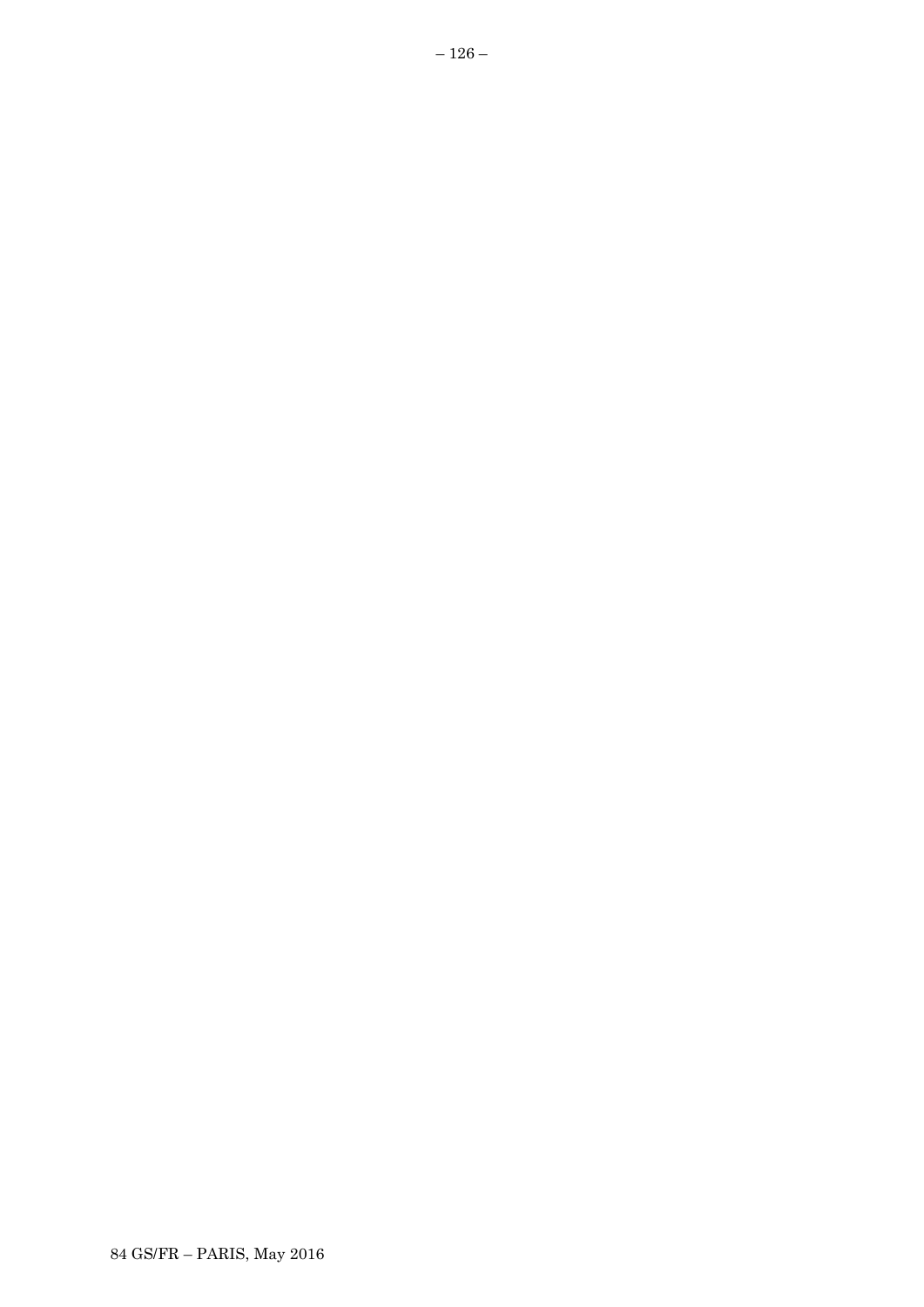# <span id="page-12-0"></span> $-127-$

# RESOLUTION No. 7

# **Financial contributions from OIE Member Countries for 2017**

**RESERVED FOR DELEGATES**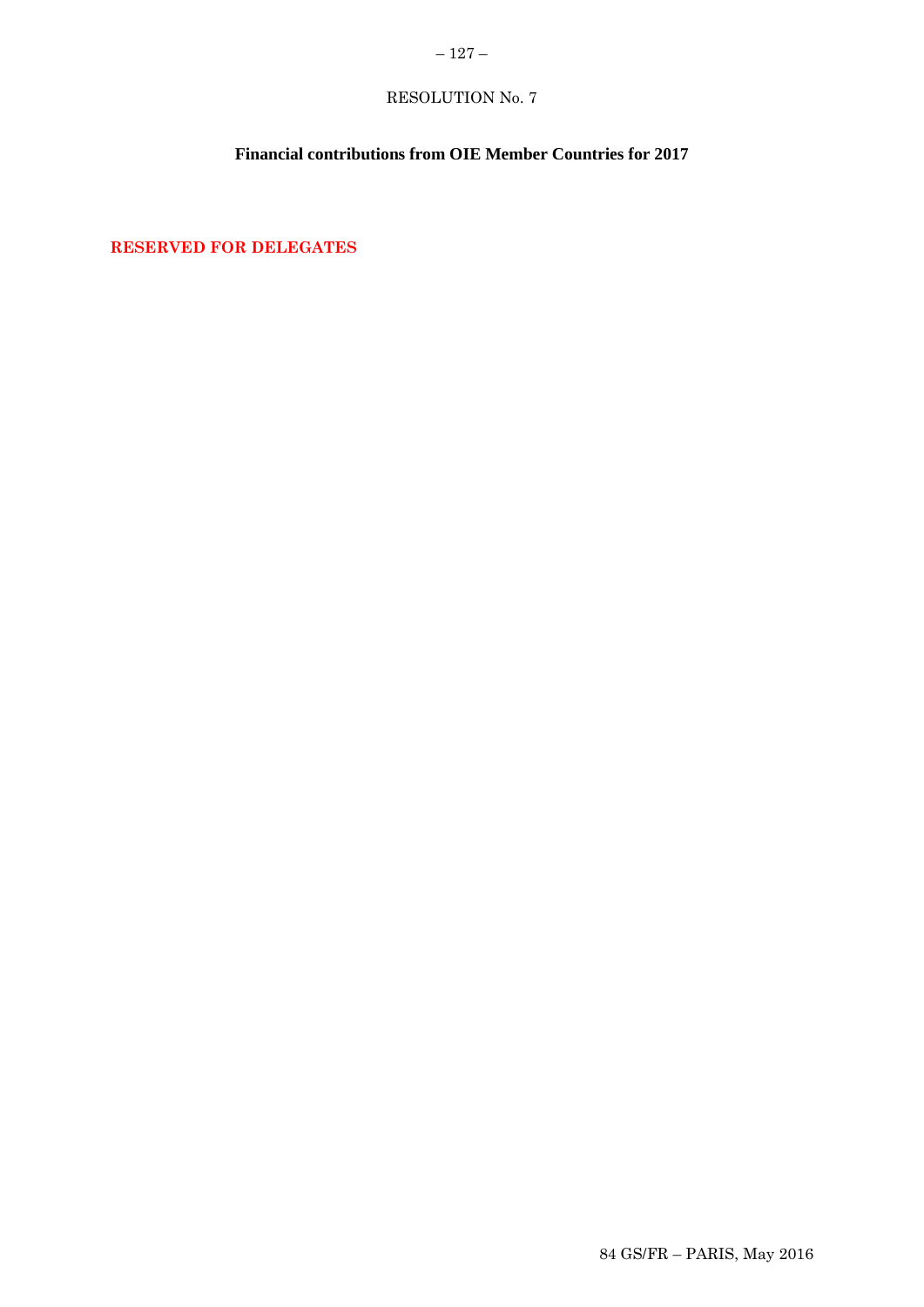### <span id="page-13-0"></span>– 128 –

# RESOLUTION No. 8

# **Planned Work Programme for 2016-2017**

# CONSIDERING

The Sixth Strategic Plan of the OIE, established for the 2016-2020 period,

THE ASSEMBLY, ON THE PROPOSAL OF THE COUNCIL

#### 1. DECIDES

To approve the Planned Work Programme for 2016 (Appendix I of document 83 SG/6), subject to prioritisation by the Council to ensure that expenditure remains within the allotted budget.

# 2. RECOMMENDS THAT

Member Countries provide the necessary support to allow the Planned Work Programme to be carried out, in the form of payment of both regular contributions and, when possible, voluntary contributions to the general budget and/or to the World Animal Health and Welfare Fund, or any other subsidies to support the OIE activities.

 $\overline{\phantom{a}}$  , where  $\overline{\phantom{a}}$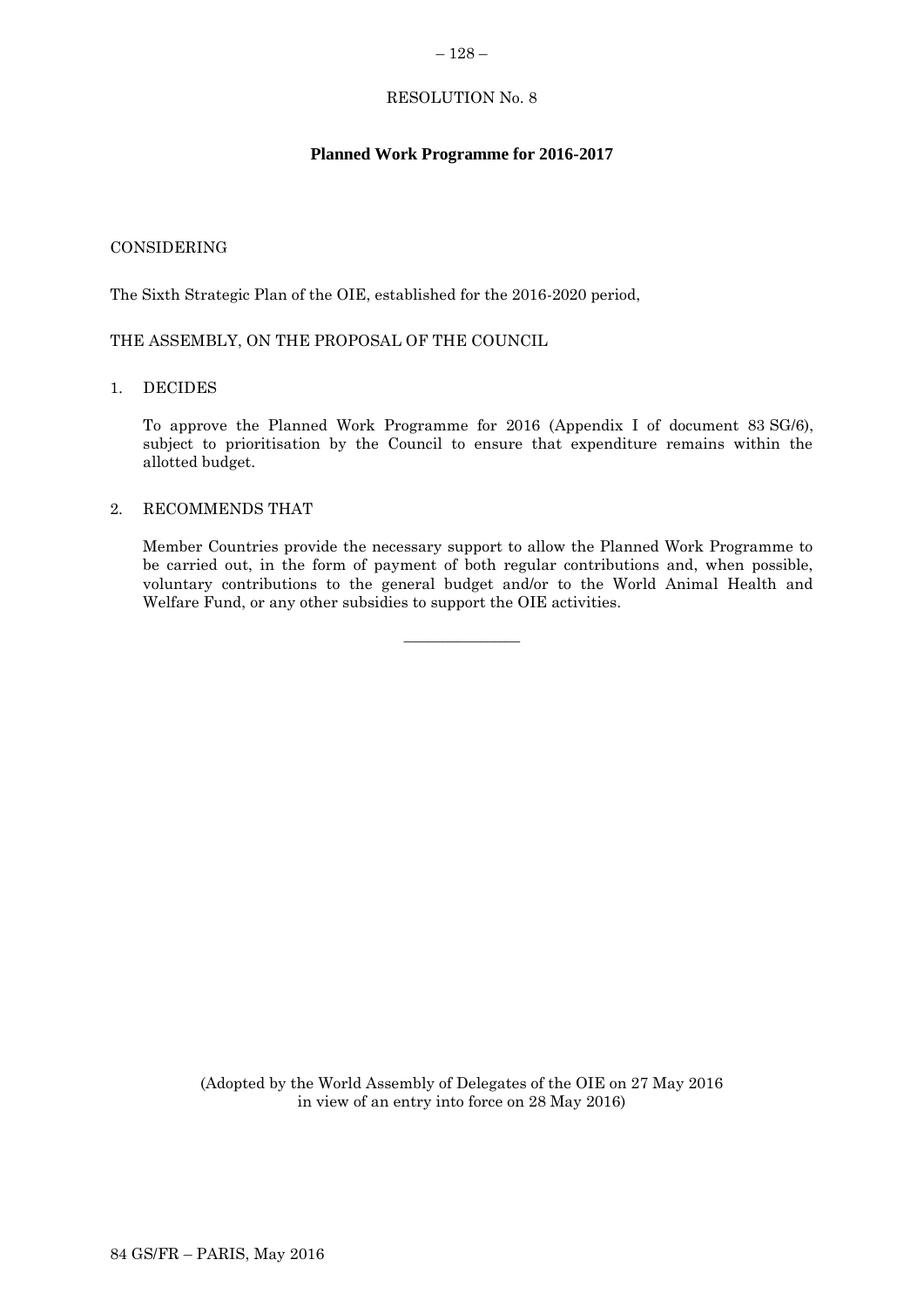# <span id="page-14-0"></span>– 129 –

# RESOLUTION No. 9

# **Renewal of the Appointment of the External Auditor**

In accordance with Article 12.1. of the Financial Regulations concerning the appointment of the External Auditor and the renewal of his mandate,

THE ASSEMBLY

RESOLVES

To renew for a period of 1 year (2016) the appointment of Mr Didier Selles as OIE External Auditor.

 $\overline{\phantom{a}}$  , where  $\overline{\phantom{a}}$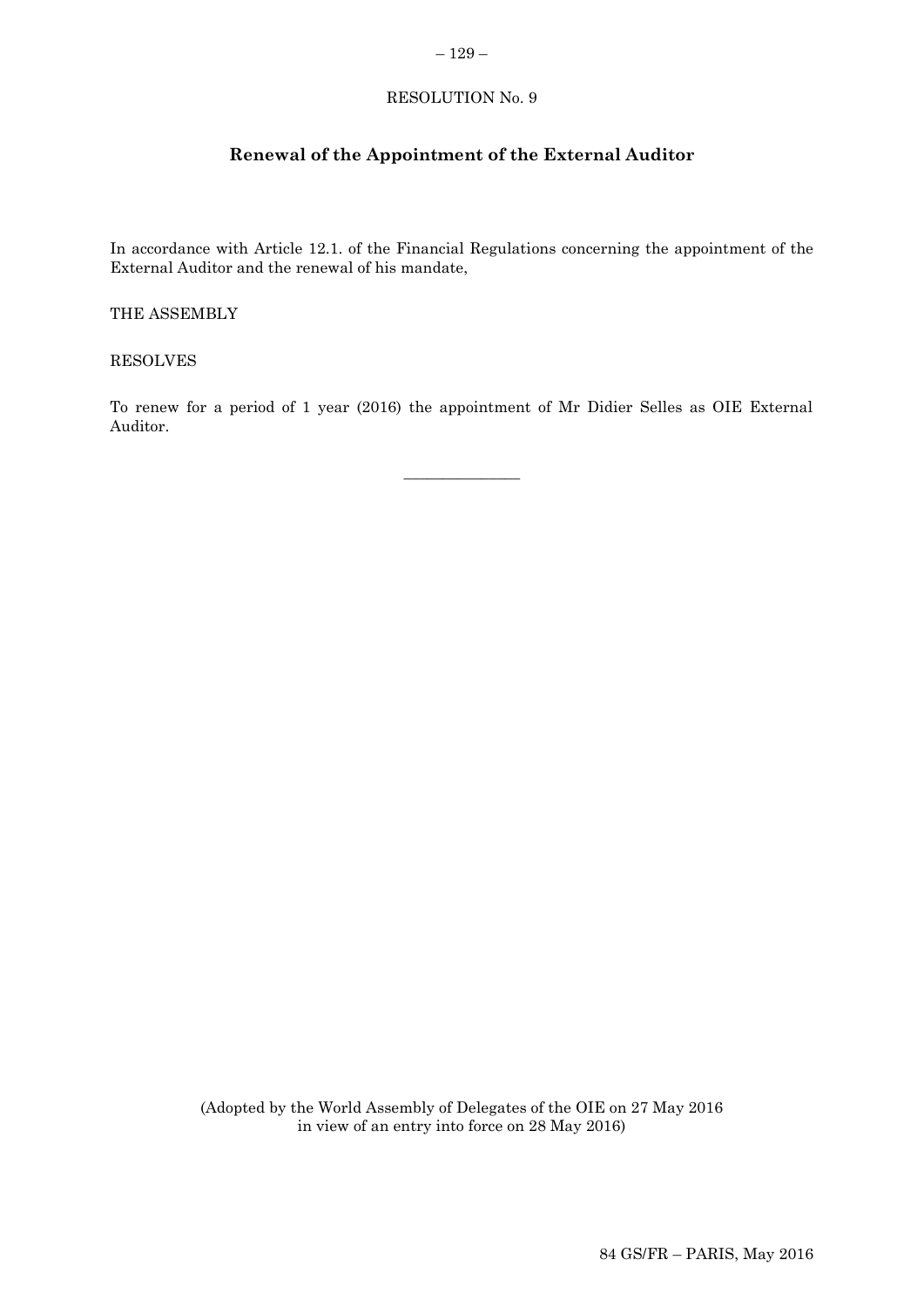#### <span id="page-15-0"></span> $-130-$

# RESOLUTION No. 10

# **Acknowledgements to the Governments of Member Countries and donors that helped the OIE in the acquisition of the property situated at 14 rue de Prony**

# CONSIDERING

Resolution No. XI of 30 May 2008 giving the Director General a mandate for the acquisition of a property situated at 14 rue de Prony,

Having noted the additional voluntary contributions received by the OIE within the framework of the subscription launched among Member Countries and other donors to contribute to this acquisition,

#### THE ASSEMBLY

# REQUESTS

The Director General to sincerely thank:

- The Governments of Australia, Canada, China (People's Rep. Of), France, Italy, Luxembourg, Oman, Turkey and the United Kingdom for their voluntary contributions to support the extension of the Headquarters so that it corresponds to the development of the objectives of the Organisation,
- And the Fédération Equestre Internationale (FEI) and the Latin American Poultry Association.

#### RECOMMENDS THAT

This subscription remains open, until further notice, to the Member Countries and potential donors so as to finalise the acquisition and renovation of the property situated at 14 rue de Prony and, if needed, to proceed with the total or partial reimbursement of the bank loan granted in 2009 to acquire the first part of the building.

 $\overline{\phantom{a}}$  , where  $\overline{\phantom{a}}$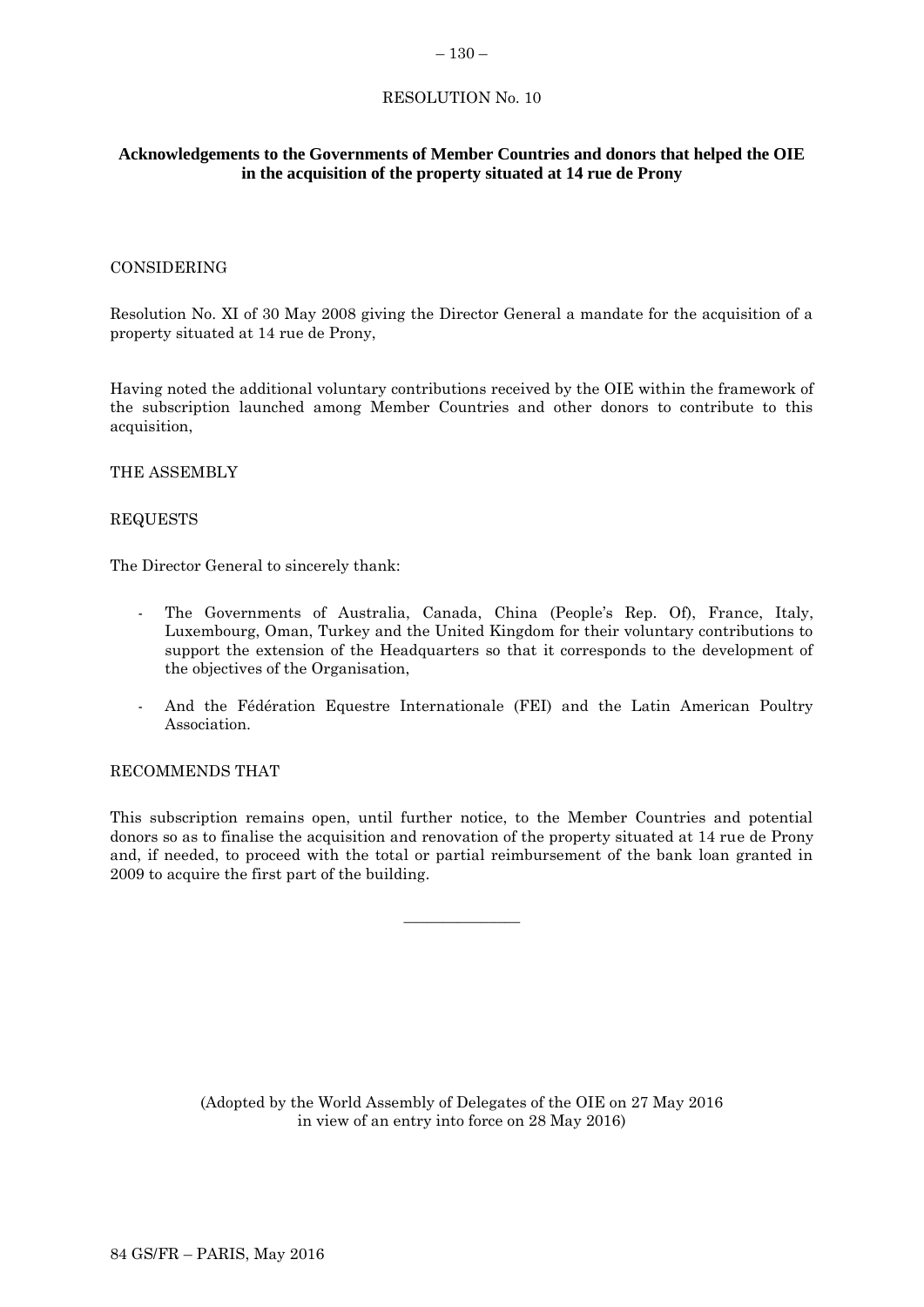#### <span id="page-16-0"></span> $-131-$

# RESOLUTION No. 11

# **Memorandum of Understanding between the World Organisation for Animal Health (OIE) and the Organisation for Economic Co-operation and Development (OECD)**

#### CONSIDERING

That it is desirable, in the general interest of all concerned, that cooperation be established between the World Organisation for Animal Health (OIE) and the Organisation for Economic Cooperation and Development (OECD),

The Memorandum of Understanding between the OIE and OECD was approved following the deliberations of the Council on 30 September 2015 (84 SG/19),

THE ASSEMBLY

DECIDES

To approve the terms of this Memorandum of Understanding and its signature by the Director General on behalf the OIE.

 $\overline{\phantom{a}}$  , where  $\overline{\phantom{a}}$ 

The provisions of this Resolution shall enter into force on 28 May 2016.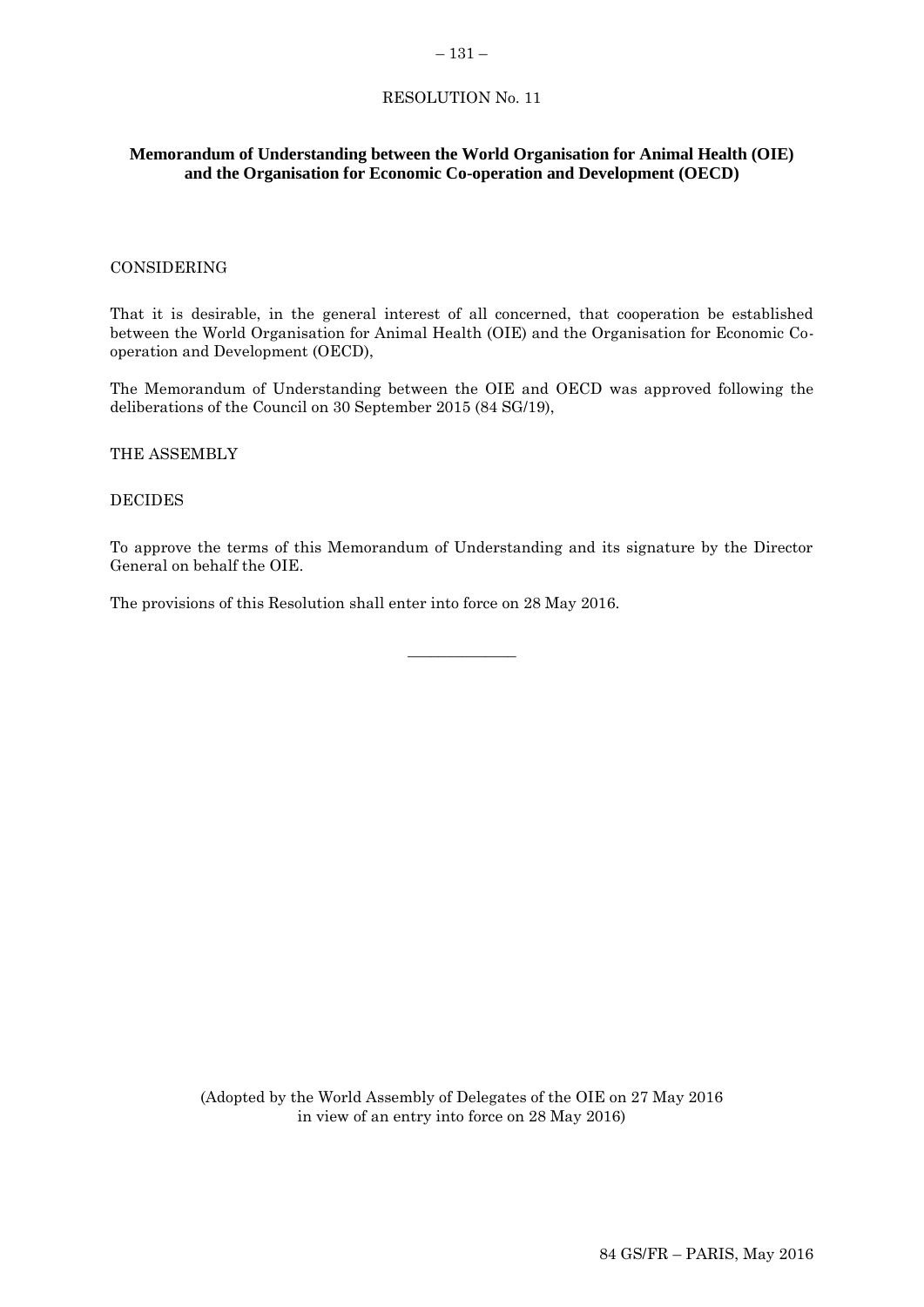# <span id="page-17-0"></span>– 132 –

# RESOLUTION No. 12

# **Agreement between the World Organisation for Animal Health (OIE) and the Indian Ocean Commission (IOC)**

# CONSIDERING

That it is desirable, in the general interest of all concerned, that cooperation be established between the World Organisation for Animal Health (OIE) and the Indian Ocean Commission (IOC),

The Agreement between the OIE and IOC was approved following the deliberations of the Council on 30 September 2015 (84 SG/20),

THE ASSEMBLY

DECIDES

To approve the terms of this Agreement and its signature by the Director General on behalf the OIE.

 $\overline{\phantom{a}}$  , where  $\overline{\phantom{a}}$ 

The provisions of this Resolution shall enter into force on 28 May 2016.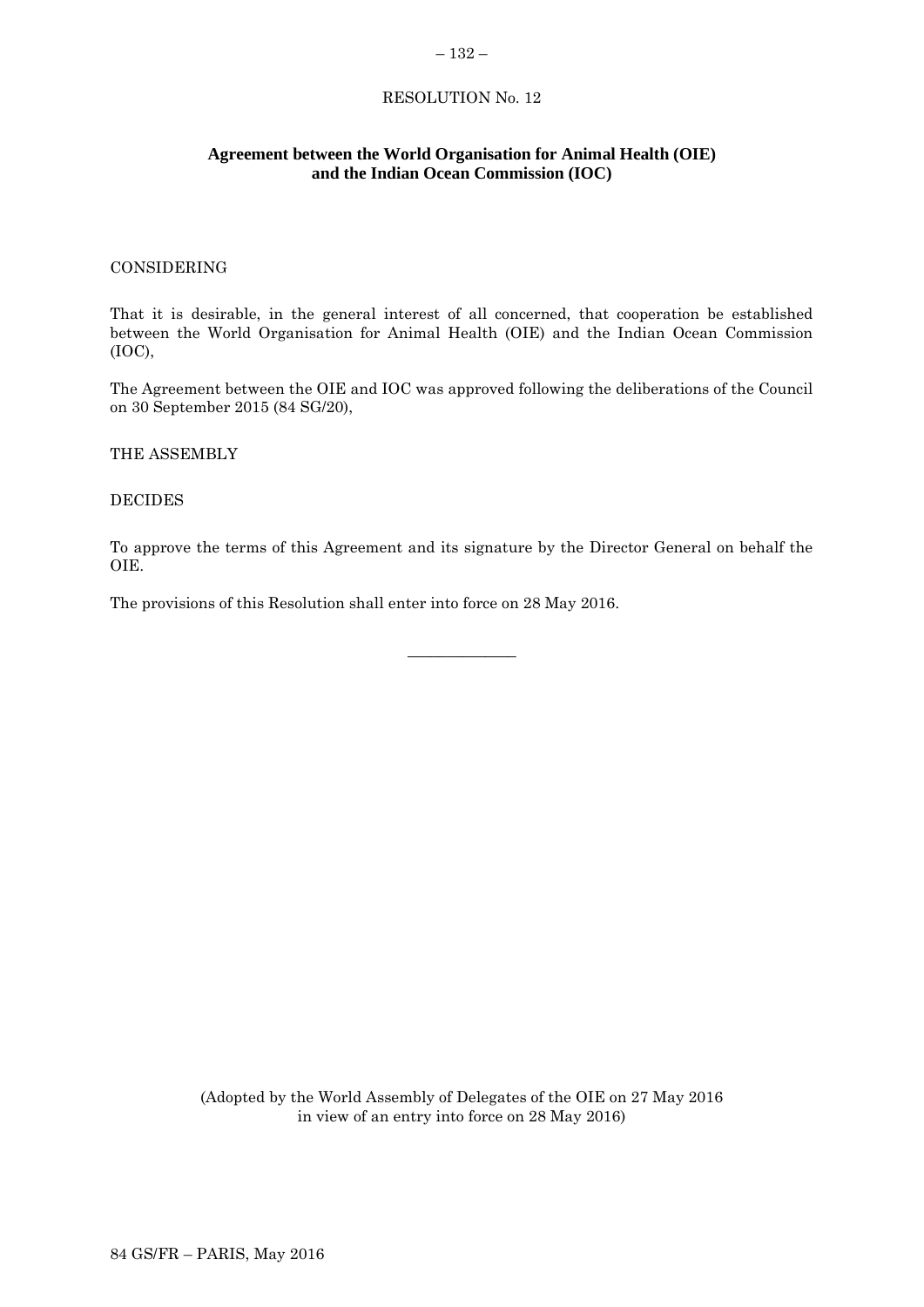#### <span id="page-18-0"></span>– 133 –

#### RESOLUTION No. 13

# **Amendments to the**  *Manual of Diagnostic Tests and Vaccines for Terrestrial Animals*

# CONSIDERING THAT

- 1. The *Manual of Diagnostic Tests and Vaccines for Terrestrial Animals* (*Terrestrial Manual*), like the *Terrestrial Animal Health Code*, is an important contribution to the international harmonisation of sanitary standards related to terrestrial animals and animal products,
- 2. Member Countries were asked for the comments of their specialists for each new or revised chapter of the *Terrestrial Manual* before it was finalised by the Biological Standards Commission,

#### THE ASSEMBLY

#### RESOLVES

1. To adopt the following final chapters for the *Terrestrial Manual*:

- 1.1.11. Standards for high throughput sequencing, bioinformatics and computational genomics
- 2.1.4. Brucellosis (*Brucella abortus, B. melitensis* and *B. suis*) (infection with *B. abortus, B. melitensis* and *B. suis*)
- 2.1.7. Japanese encephalitis
- 2.1.14. Rift Valley fever
- 2.1.15. Rinderpest
- 2.1.18. Tularemia
- 2.2.2. American foulbrood of honey bees
- 2.2.3. European foulbrood of honey bees
- 2.3.10. Fowl pox
- 2.3.12. Infectious bursal disease (Gumboro disease)
- 2.4.6. Bovine spongiform encephalopathy
- 2.4.14. Lumpy skin disease
- 2.5.7. Equine influenza
- 2.6.2. Rabbit haemorrhagic disease
- 2.7.13. Scrapie
- 2.9.4. Cryptosporidiosis
- 2.9.9. Salmonellosis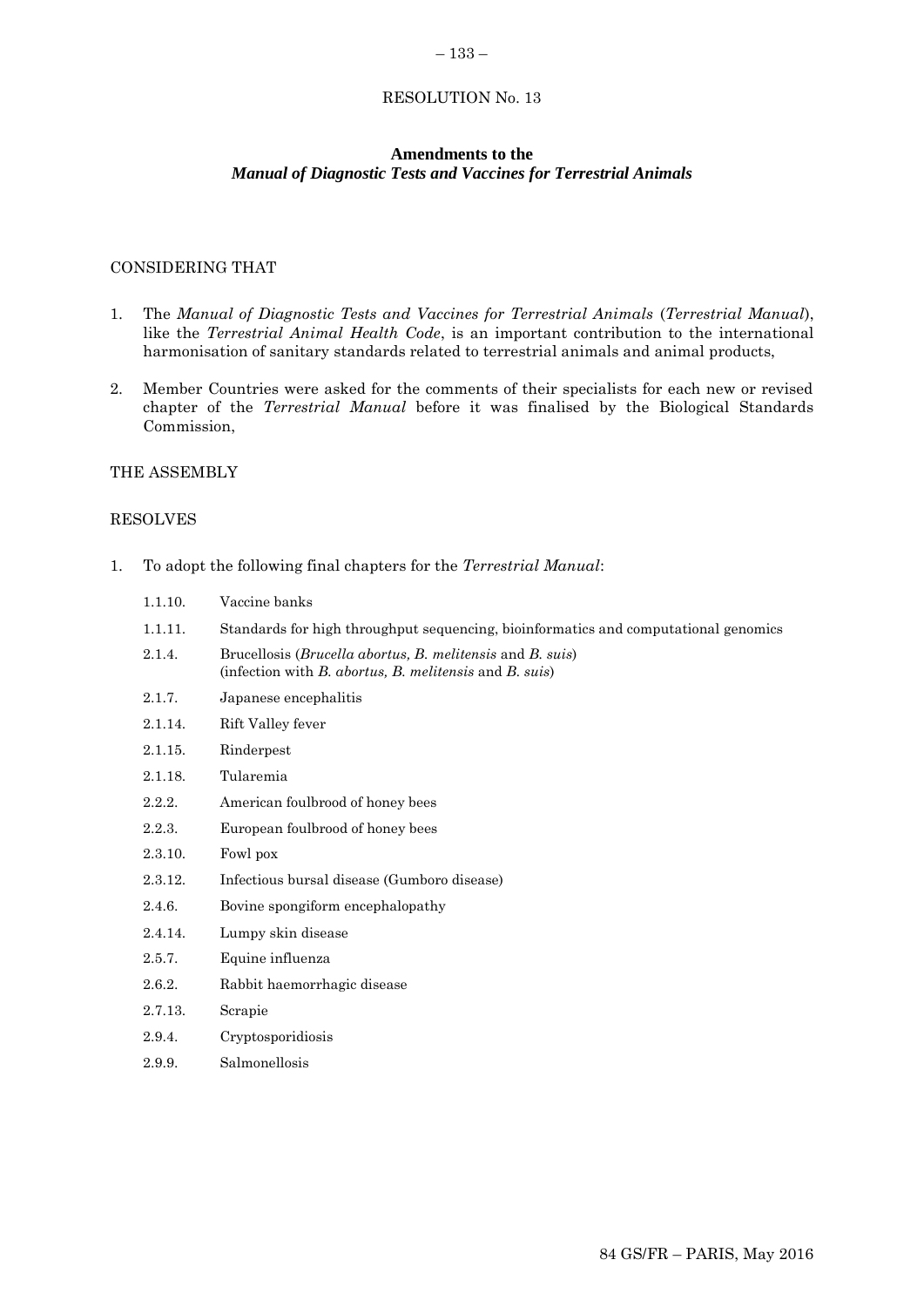- 3.6.8 Validation recommendation: Comparability of assays after minor changes in a validated test method
- 3.7. Recommendations for the manufacture of vaccines
- 3.7.1. Minimum requirements for the organisation and management of a vaccine manufacturing facility
- 3.7.2. Minimum requirements for the production and quality control of vaccines
- 3.7.3. Minimum requirements for aseptic production in vaccine manufacture
- 2. To request the Director General to publish the adopted texts in the on-line version of the *Terrestrial Manual*.

 $\overline{\phantom{a}}$  , where  $\overline{\phantom{a}}$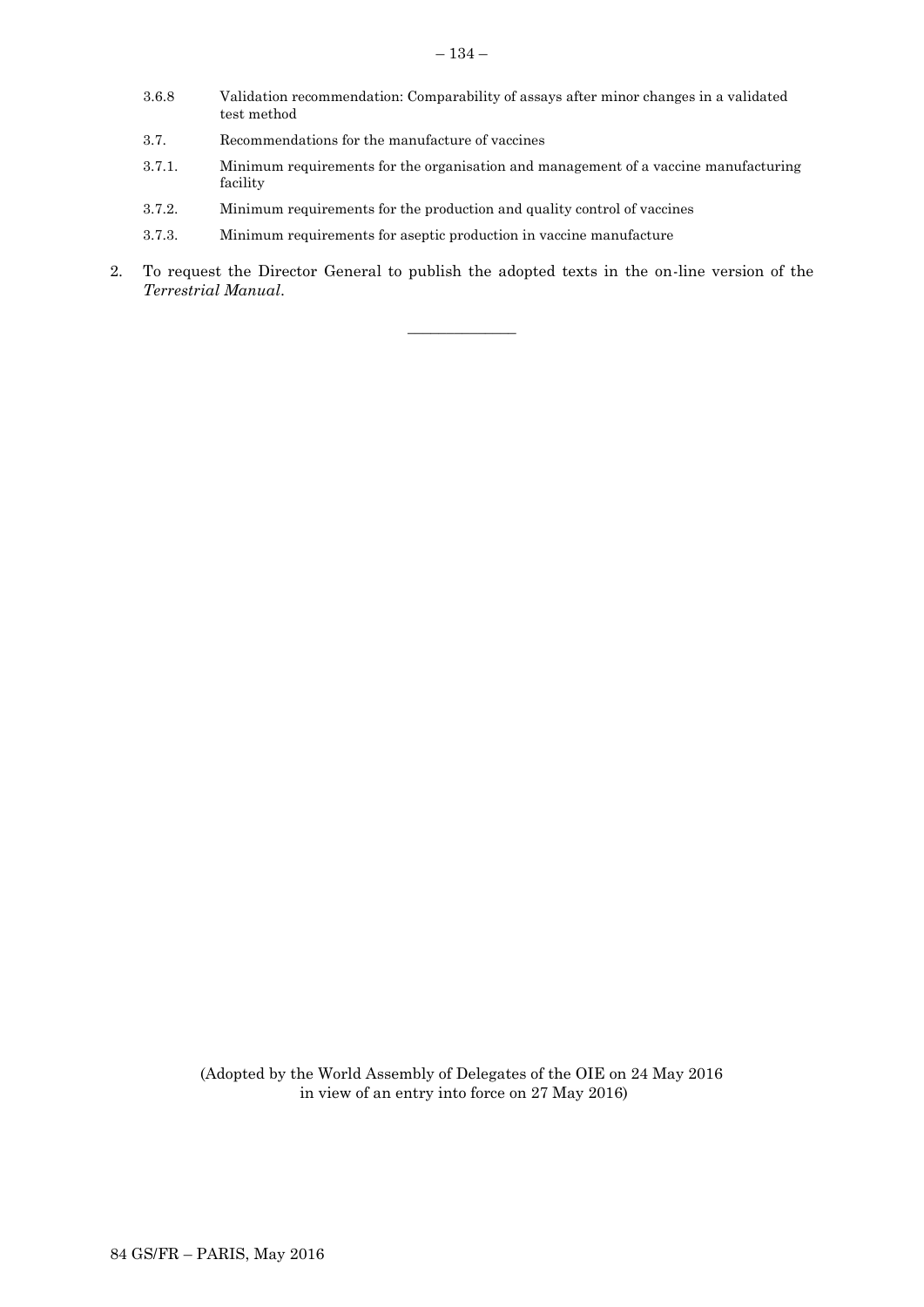#### <span id="page-20-0"></span> $-135-$

# RESOLUTION No. 14

# **Designation of OIE Reference Laboratories for terrestrial animal diseases**

# CONSIDERING THAT

- 1. The OIE's *Basic Texts* provide the Terms of Reference, designation criteria, and internal rules for OIE Reference Laboratories,
- 2. The Terms of Reference of the OIE Biological Standards Commissions include the responsibility to examine applications from Member Countries relating to the creation of new OIE Reference Laboratories with activities corresponding to the Commission's scientific mandate and report its findings to the Director General,
- 3. All OIE Reference Laboratory applications are assessed using standardised criteria that include: the institution's ability, capacity and readiness to provide services; the scientific and technical standing of the institution concerned at the national and international levels; the quality of its scientific and technical leadership including internationally recognised expertise; the institution's prospective stability in terms of personnel, activity and funding; and the technical and geographical relevance of the institution and its activities to OIE's programme priorities,
- 4. Details of the applicant laboratories that have been assessed by the OIE Biological Standards Commission are published in the report of the meeting of the Commission,
- 5. All Reference Laboratory applications are endorsed by the OIE Council,
- 6. Proposals for a major change in an OIE Reference Laboratory follow the same procedure,
- 7. Article 4 of the Internal Rules for OIE Reference Centres states that "Applications endorsed by the Council shall be presented to the Assembly for approval",

#### THE ASSEMBLY

#### RESOLVES

To designate the following new OIE Reference Laboratories for terrestrial animal diseases and add them to the list of OIE Reference Laboratories (available on the OIE web site):

OIE *Reference Laboratory for highly pathogenic avian influenza*  Laboratório Nacional Agropecuário em Campinas – Lanagro-SP, Unidade de Sanidade Aviária, Campinas, BRAZIL

OIE *Reference Laboratory for Newcastle disease* Laboratório Nacional Agropecuário em Campinas – Lanagro-SP, Unidade de Sanidade Aviária, Campinas, BRAZIL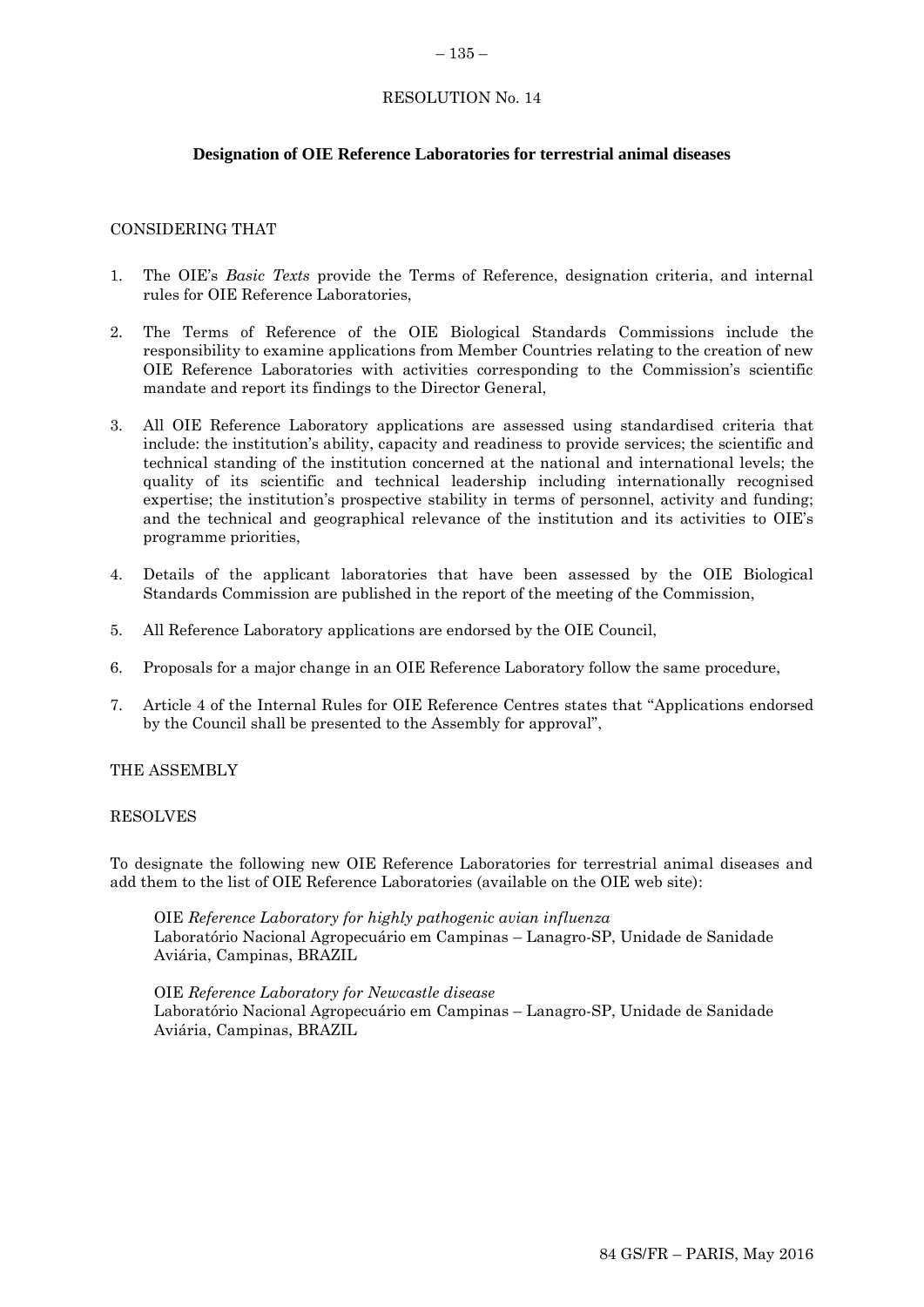OIE *Reference Laboratory for porcine reproductive and respiratory syndrome* Veterinary Diagnostic Laboratory, China Animal Disease Control Center, Daxing District, Beijing, CHINA (PEOPLE'S REP. OF)

#### OIE *Reference Laboratory for avian chlamydiosis* Laboratoire de santé animale, Unité Zoonoses bactériennes, ANSES, Maisons-Alfort, FRANCE

OIE *Reference Laboratory for enzootic abortion of ewes* (*ovine chlamydiosis*) Laboratoire de santé animale, Unité Zoonoses bactériennes, ANSES, Maisons-Alfort, FRANCE

OIE *Reference Laboratory for bovine spongiform encephalopathy*  Istituto Zooprofilattico Sperimentale del Piemonte, Liguria e Valle d'Aosta (IZSPLVA), Torino, ITALY

OIE *Reference Laboratory for scrapie* Istituto Zooprofilattico Sperimentale del Piemonte, Liguria e Valle d'Aosta (IZSPLVA), Torino, ITALY

### OIE *Reference Laboratory for rinderpest*

National Reference Laboratory for Rinderpest, Exotic Disease Research Division, National Institute of Animal Health (NIAH), National Agriculture and Food Research Organization, Tokyo, JAPAN

OIE *Reference Laboratory for foot and mouth disease* Division of FMD, Animal and Plant Quarantine Agency (QIA), Ministry of Agriculture, Food and Rural Affairs, Gimcheon-si, Gyeongsangbuk-do, KOREA (REP. OF)

#### OIE *Reference Laboratory for Q fever*

National Veterinary Research Institute, Department of Cattle and Sheep Diseases, Pulawy, POLAND

OIE *Reference Laboratory for brucellosis* (Brucella abortus *and* B. melitensis) National Institute of Animal Health, Bangkok, THAILAND

 $\overline{\phantom{a}}$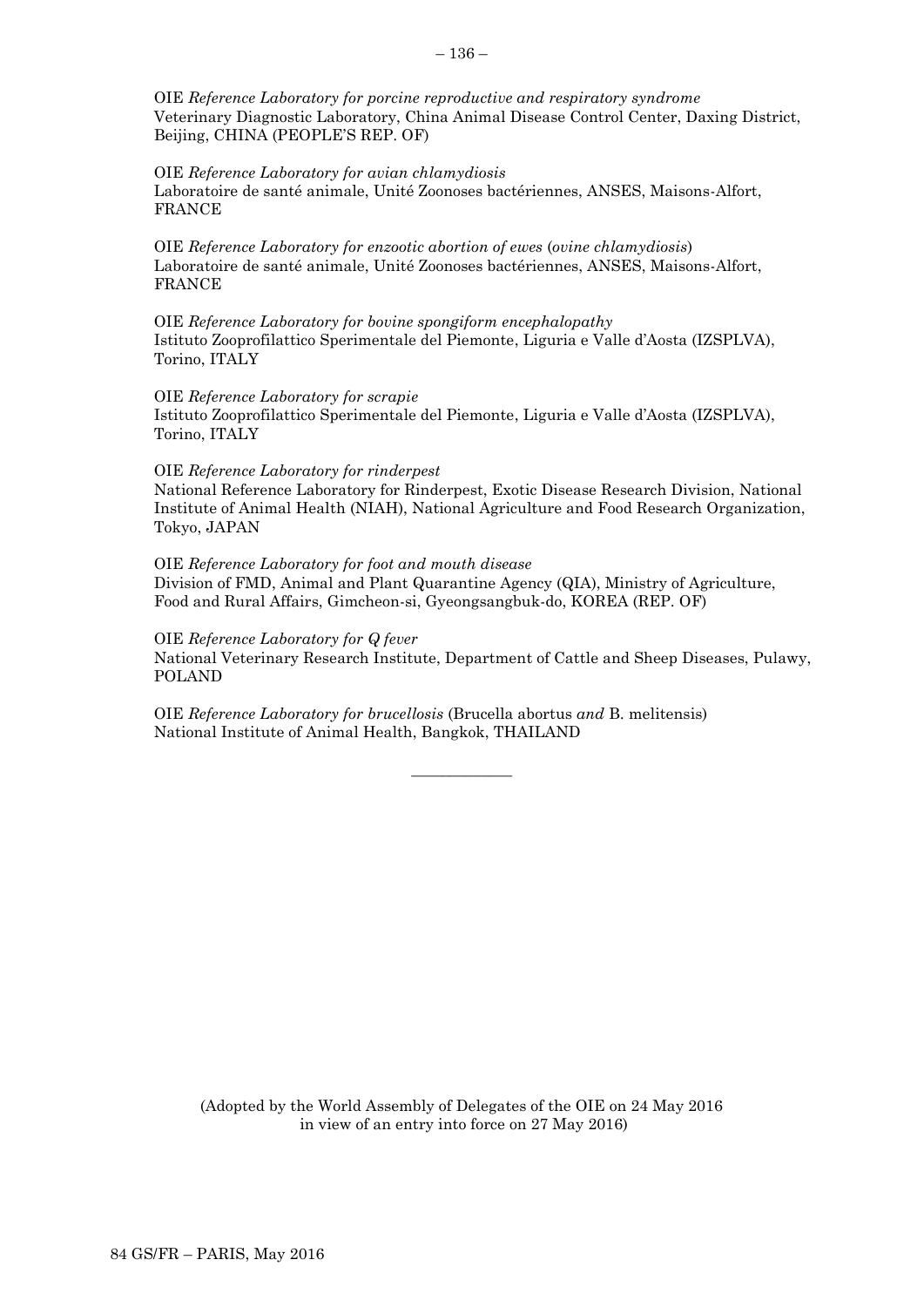# <span id="page-22-0"></span>– 137 –

# RESOLUTION No. 15

# **Register of diagnostic kits validated and certified by the OIE**

# CONSIDERING THAT

- 1. During the 71st General Session of the OIE in May 2003, the International Committee adopted Resolution No. XXIX endorsing the principle of validation and certification of diagnostic assays (test methods) for infectious animal diseases by the OIE and giving a mandate to the Director General of the OIE to set up the specific standard procedures to be used before the final decision on the validation and certification of a diagnostic assay is taken by the OIE International Committee,
- 2. The Resolution has established that 'fitness for purpose' should be used as a criterion for validation,
- 3. The aim of the procedure for diagnostic kits is to produce a register of recognised assays for OIE Member Countries and for diagnostic kit manufacturers,
- 4. OIE Member Countries need assays that are known to be validated according to OIE criteria in order to improve the quality of assays, to ensure that the test can be used to correctly establish animal disease status and to enhance confidence in assays,
- 5. The OIE register of recognised assays provides greater transparency and clarity of the validation process, and a means for recognising those manufacturers that produce validated and certified tests in kit format,
- 6. According to the OIE Standard Operating Procedure, registration of the diagnostic kits included in the OIE Register has to be renewed every five years,
- 7. During the 74th General Session of the OIE, the International Committee adopted Resolution No. XXXII on the importance of recognising and implementing OIE standards for the validation and registration of diagnostic assays by Member Countries,

#### THE ASSEMBLY

#### DECIDES THAT

1. In accordance with the recommendation of the OIE Biological Standards Commission, the Director General add the following kits to the register of diagnostic kits certified by the OIE as validated as fit for purpose:

| Name of the<br>diagnostic kit                          | Name of the<br><b>Manufacturer</b> | <b>Fitness for purpose</b>                                                                                                                                           |  |
|--------------------------------------------------------|------------------------------------|----------------------------------------------------------------------------------------------------------------------------------------------------------------------|--|
| Pourquier <sup>®</sup> IIF<br>Taylorella equigenitalis | <b>IDEXX</b> Laboratories          | Fit for the detection of Taylorella equigenitalis bacterial<br>bodies from the swabs of the reproductive tract of<br>stallions and mares for the following purposes: |  |
|                                                        |                                    | Certify freedom from infection or agent in<br>1.<br>individual animals or products for trade or<br>movement purposes;                                                |  |
|                                                        |                                    | Estimate prevalence of infection to facilitate risk<br>2.<br>analysis (surveys, herd health schemes or disease)<br>control);                                         |  |
|                                                        |                                    | Control of infection in stallions and mares at the<br>3.<br>start of the breeding season.                                                                            |  |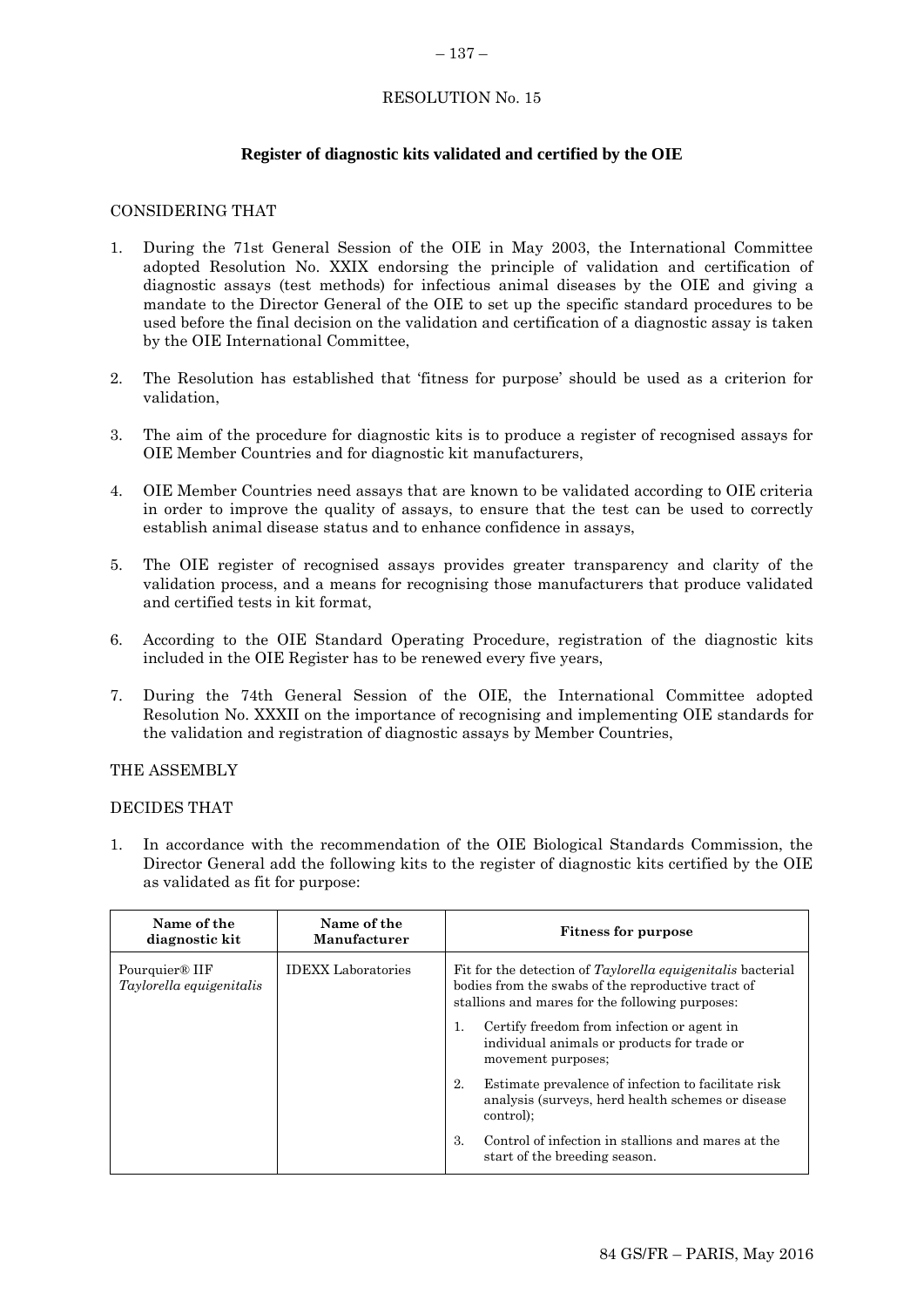| BIONOTE <sup>®</sup> Rapid<br>MERS-CoV Ag Test Kit | BioNote, Inc. | Fit for the qualitative detection of Middle East<br>Respiratory Syndrome Coronavirus (MERS-CoV)<br>antigens from nasal swabs in dromedary camels for the<br>following purposes:     |  |
|----------------------------------------------------|---------------|-------------------------------------------------------------------------------------------------------------------------------------------------------------------------------------|--|
|                                                    |               | Detection of MERS CoV infected herds (herd test)<br>1.<br>with acutely infected animals with high virus<br>loads:                                                                   |  |
|                                                    |               | 2.<br>When used as a supplemental test, to estimate<br>prevalence of infection to facilitate risk analysis,<br>e.g. surveys, herd health schemes and disease<br>control programmes. |  |

2. In accordance with the recommendation of the OIE Biological Standards, the Director General renew for a period of five additional years the inclusion in the OIE Register of the following diagnostic kit certified by the OIE as validated as fit for purpose:

| Name of the<br>diagnostic kit | Name of the<br>Manufacturer | <b>Fitness for purpose</b>                                                                                                                                                                                                                                                                                                  |
|-------------------------------|-----------------------------|-----------------------------------------------------------------------------------------------------------------------------------------------------------------------------------------------------------------------------------------------------------------------------------------------------------------------------|
| Check&Trace<br>Salmonella     | Check-Points B.V.           | Fit for rapid (molecular) confirmation and serotyping of<br>presumptive <i>Salmonella</i> spp. of the following 22<br>serotypes:<br>Agona, Anatum, Bredeney, Derby, Dublin,<br>Enteritidis, Hadar, Heidelberg, Indiana, Infantis,<br>Kottbus, Mbandaka, Montevideo, Newport,<br>Paratyphi B, Paratyphi B v Java, Saintpaul, |
|                               |                             | Senftenberg, Tennessee, Typhimurium (and its<br>monophasic variant 4,12:i:) and Virchow.                                                                                                                                                                                                                                    |

 $\overline{\phantom{a}}$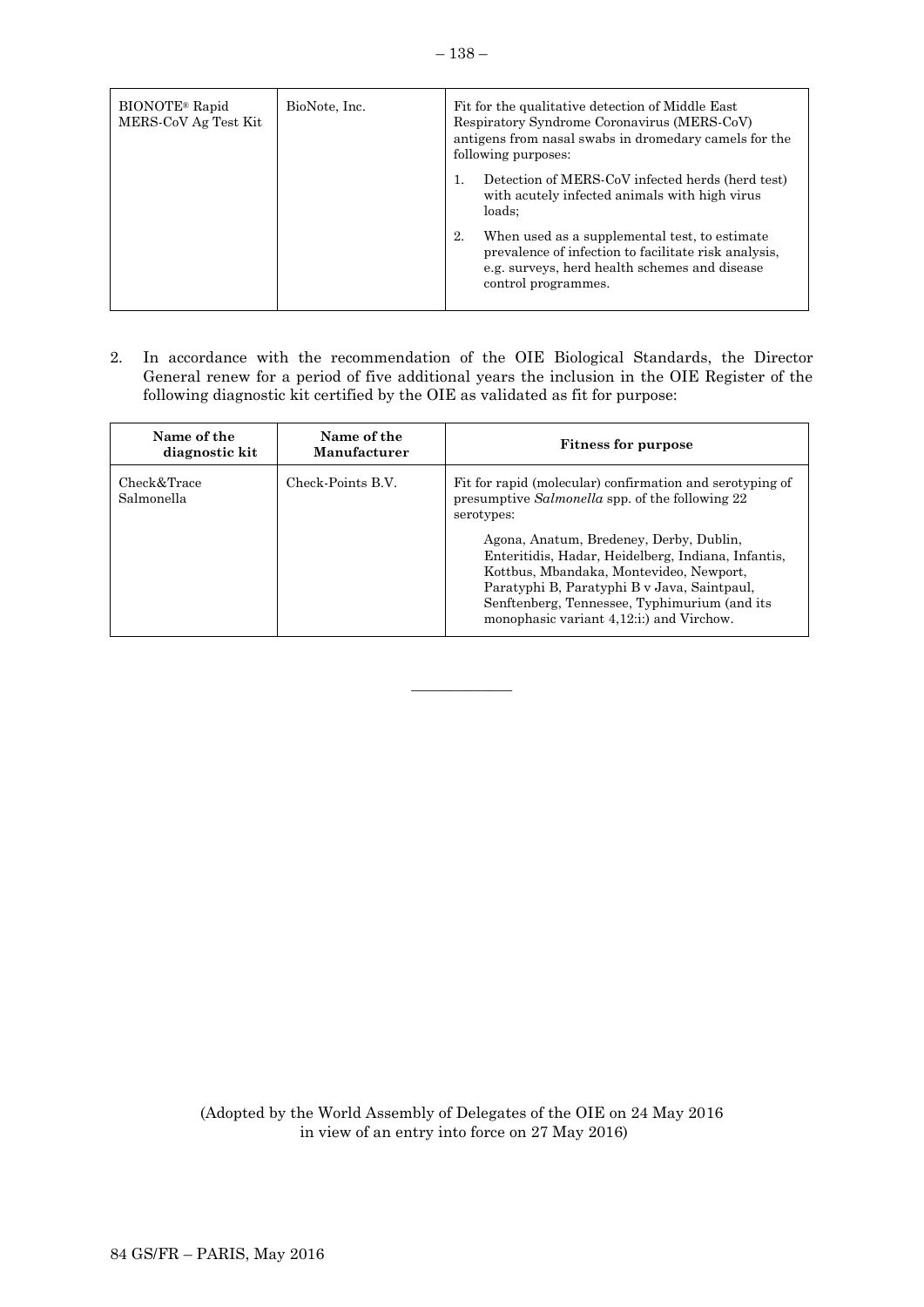# <span id="page-24-0"></span>RESOLUTION No. 16

# **Recognition of the Foot and Mouth Disease Status of Member Countries**

# CONSIDERING THAT

- 1. During the 62nd General Session, the OIE World Assembly of Delegates (the Assembly) established a procedure for annually updating a List of Member Countries and zones recognised as free from foot and mouth disease (FMD) according to the provisions of the *Terrestrial Animal Health Code* (*Terrestrial Code*),
- 2. During the 83rd General Session, the Assembly adopted Resolution No. 15, which specified and updated the procedure for Member Countries to follow to achieve official recognition and maintenance of status for certain animal diseases, including FMD,
- 3. During the 83rd General Session, the Assembly adopted Resolution No. 16, which specified and updated the financial implications for Member Countries applying for evaluation of official recognition of disease status to meet part of the costs defrayed by the OIE in the evaluation process,
- 4. Information published by the OIE is derived from declarations made by the OIE Delegates of Member Countries. The OIE is not responsible for publication and maintenance of Member Countries' or zonal disease free status based on inaccurate information or untimely reporting to the OIE Headquarters of changes in epidemiological status or other significant events subsequent to the time of declaration of freedom from FMD,

# THE ASSEMBLY

#### RESOLVES THAT

l

1. The Director General publish the following List of Member Countries recognised as FMD free where vaccination is not practised, according to the provisions of Chapter 8.8. of the *Terrestrial Code:*

| Albania                                                                                                                                                         | Dominican Republic                                                                                                                                                   | Japan                                                                                                                                                                              | Portugal                                                                                                                                                                       |
|-----------------------------------------------------------------------------------------------------------------------------------------------------------------|----------------------------------------------------------------------------------------------------------------------------------------------------------------------|------------------------------------------------------------------------------------------------------------------------------------------------------------------------------------|--------------------------------------------------------------------------------------------------------------------------------------------------------------------------------|
| Australia                                                                                                                                                       | El Salvador                                                                                                                                                          | Latvia                                                                                                                                                                             | Romania                                                                                                                                                                        |
| Austria                                                                                                                                                         | Estonia                                                                                                                                                              | Lesotho                                                                                                                                                                            | San Marino                                                                                                                                                                     |
| Belarus<br>Belgium<br>Belize<br>Bosnia and<br>Herzegovina<br>Brunei<br>Bulgaria<br>Canada<br>Chile<br>Costa Rica<br>Croatia<br>Cuba<br>Cyprus<br>Czech Republic | Finland<br>Former Yug. Rep. of<br>Macedonia<br>France<br>Germany<br>Greece<br>Guatemala<br>Guyana<br>Haiti<br>Honduras<br>Hungary<br>Iceland<br>Indonesia<br>Ireland | Lithuania<br>Luxembourg<br>Madagascar<br>Malta<br>Mauritius<br>Mexico<br>Montenegro<br>Netherlands<br>New Caledonia<br>New Zealand<br>Nicaragua<br>Norway<br>Panama<br>Philippines | Serbia <sup>1</sup><br>Singapore<br>Slovakia<br>Slovenia<br>Spain<br>Swaziland<br>Sweden<br>Switzerland<br>Ukraine<br>United Kingdom<br>United States of<br>America<br>Vanuatu |
| Denmark                                                                                                                                                         | Italy                                                                                                                                                                | Poland                                                                                                                                                                             |                                                                                                                                                                                |

<sup>1</sup> Excluding Kosovo administered by the United Nations.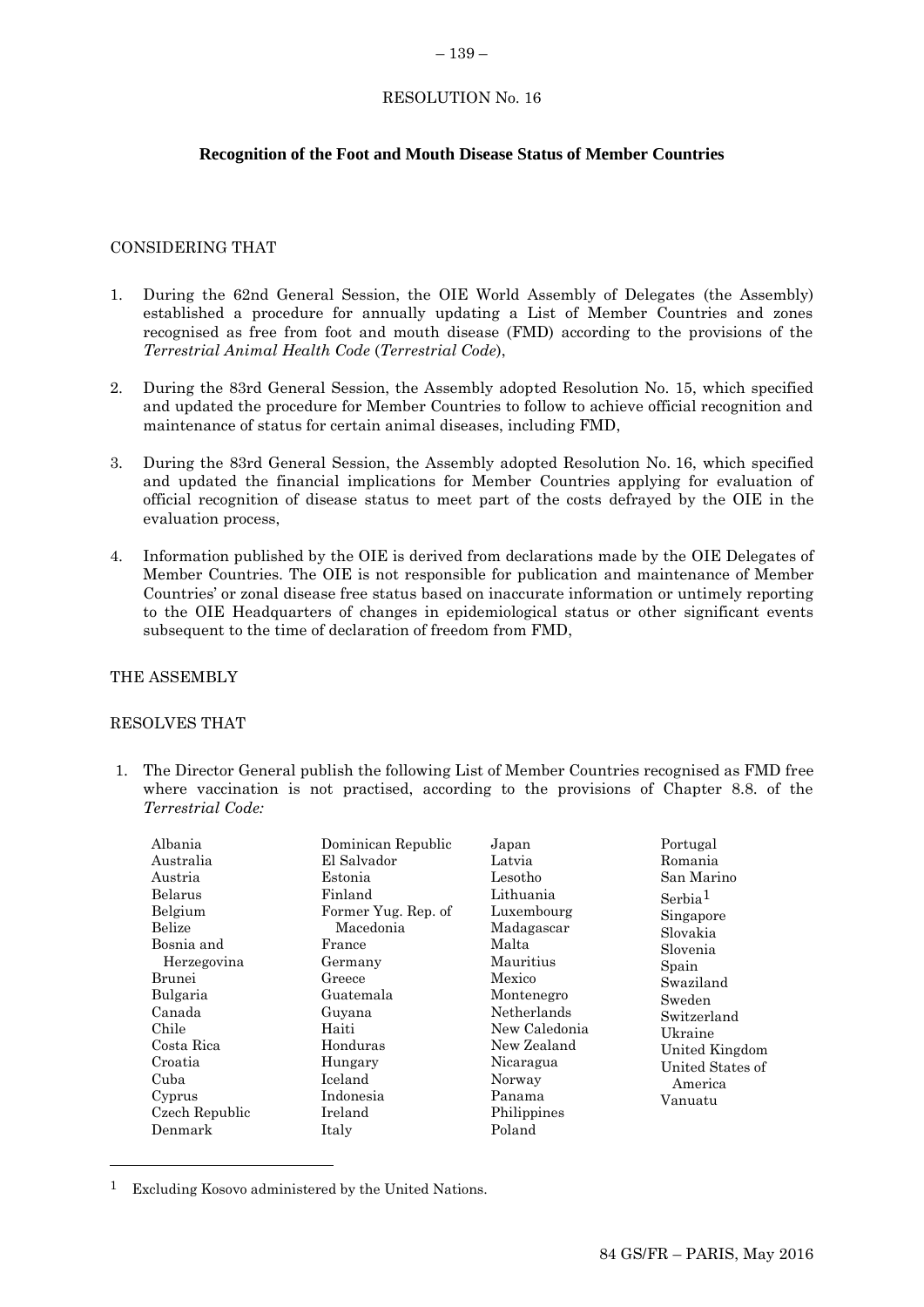2. The Director General publish the following List of Member Countries recognised as FMD free where vaccination is practised, according to the provisions of Chapter 8.8. of the *Terrestrial Code*:

Uruguay.

- 3. The Director General publish the following List of Member Countries having FMD free  $zones<sup>2</sup>$  where vaccination is not practised, according to the provisions of Chapter 8.8. of the *Terrestrial Code*:
	- Argentina: one zone designated by the Delegate of Argentina in a document addressed to the Director General in January 2007;

the summer pasture zone in the Province of San Juan as designated by the Delegate of Argentina in a document addressed to the Director General in April 2011;

Patagonia Norte A as designated by the Delegate of Argentina in a document addressed to the Director General in October 2013;

- Bolivia: one zone in the Macro-region of the Altiplano designated by the Delegate of Bolivia in documents addressed to the Director General in November 2011;
- Botswana: four zones designated by the Delegate of Botswana in documents addressed to the Director General in August and November 2014 as follows:
	- one zone consisting of Zones 3c (Dukwi), 4b, 5, 6a, 8, 9, 10, 11, 12 and 13;
	- one zone consisting of Zone 3c (Maitengwe);
	- one zone covering Zone 4a;
	- one zone covering Zone 6b;
- Brazil: State of Santa Catarina designated by the Delegate of Brazil in a document addressed to the Director General in February 2007;
- Colombia: one zone designated by the Delegate of Colombia in documents addressed to the Director General in November 1995 and in April 1996 (Area I - Northwest region of Chocó Department);

one zone designated by the Delegate of Colombia in documents addressed to the Director General in January 2008 (Archipelago de San Andrés and Providencia);

- Ecuador: one zone consisting of the insular territory of the Galapagos, as designated by the Delegate of Ecuador in a document addressed to the Director General in August 2014;
- Kazakhstan: one zone consisting of the regions of Akmola, Aktobe, Atyrau, West Kazakhstan, Karaganda, Kostanay, Mangystau, Pavlodar and North Kazakhstan, as designated by the Delegate of Kazakhstan in a document addressed to the Director General in August 2014;
- Malaysia: one zone covering the provinces of Sabah and Sarawak as designated by the Delegate of Malaysia in a document addressed to the Director General in December 2003;
- Moldova: one zone designated by the Delegate of Moldova in a document addressed to the Director General in July 2008;

l

<sup>2</sup> For detailed information on the delimitation of zones of Member Countries recognised as FMD free, enquiries should be addressed to the Director General of the OIE.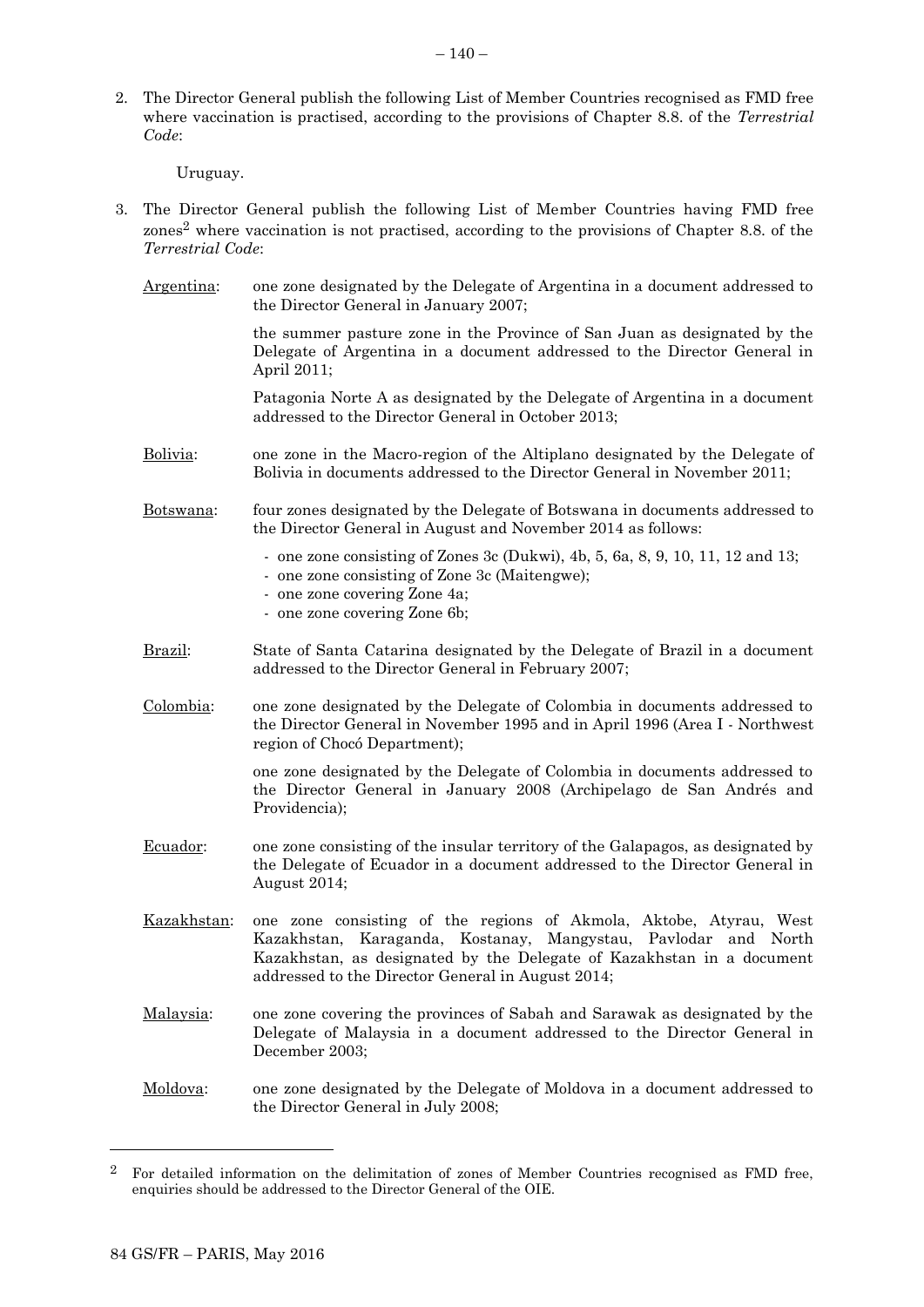- Namibia: one zone designated by the Delegate of Namibia in a document addressed to the Director General in February 1997;
- Peru: one zone consisting of three merged zones as designated by the Delegate of Peru in documents addressed to the Director General in December 2004, in January 2007 and in August 2012;
- Russia: one zone designated by the Delegate of Russia in documents addressed to the Director General in August 2015 and March 2016;
- South Africa: one zone designated by the Delegate of South Africa in documents addressed to the Director General in May 2005 and January 2014.
- 4. The Director General publish the following List of Member Countries having FMD free zones<sup>3</sup> where vaccination is practised, according to the provisions of Chapter 8.8. of the *Terrestrial Code*:
	- Argentina: two separate zones designated by the Delegate of Argentina in documents addressed to the Director General in March 2007 and October 2013, and in August 2010 and February 2014;
	- Bolivia: one zone consisting of four merged zones covering the regions of Amazonas, Chaco, Chiquitania, Valles and part of Altiplano as designated by the Delegate of Bolivia in documents addressed to the Director General in January 2003 and March 2007, in August 2010, in August 2012 and in October 2013 and February 2014;
	- Brazil: four separate zones designated by the Delegate of Brazil in documents addressed to the Director General as follows:
		- one zone covering the territory of State of Rio Grande do Sul (documentation of September 1997);
		- one zone consisting of State of Rondônia (documentation of December 2002), State of Acre along with two adjacent municipalities of State of Amazonas (documentation of March 2004) and an extension of this zone into the territory of State of Amazonas (documentation of December 2010);
		- one zone consisting of three merged zones: one zone covering the middle southern part of State of Pará (documentation of February 2007), States of Espírito Santo, Minas Gerais, Rio de Janeiro, Sergipe, Distrito Federal, Goiás, Mato Grosso, Paraná, São Paulo, parts of State of Bahia, parts of State of Tocantins (documentation of May 2008), and the zone in State of Mato Grosso do Sul (documentation of July 2008); one zone located in States of Bahia and Tocantins (documentation of December 2010); and one zone covering States of Alagoas, Ceará, Maranhão, Paraíba, Pernambuco, Piauí, Rio Grande do Norte, and the northern region of State of Pará (documentation of October 2013);
		- one zone in State of Mato Grosso do Sul (documentation of August 2010);
	- Colombia: one zone consisting of five merged zones designated by the Delegate of Colombia in documents addressed to the Director General in January 2003, in December 2004 (two zones), in January 2007 and in January 2009;

l

<sup>3</sup> For detailed information on the delimitation of zones of Member Countries recognised as FMD free, enquiries should be addressed to the Director General of the OIE.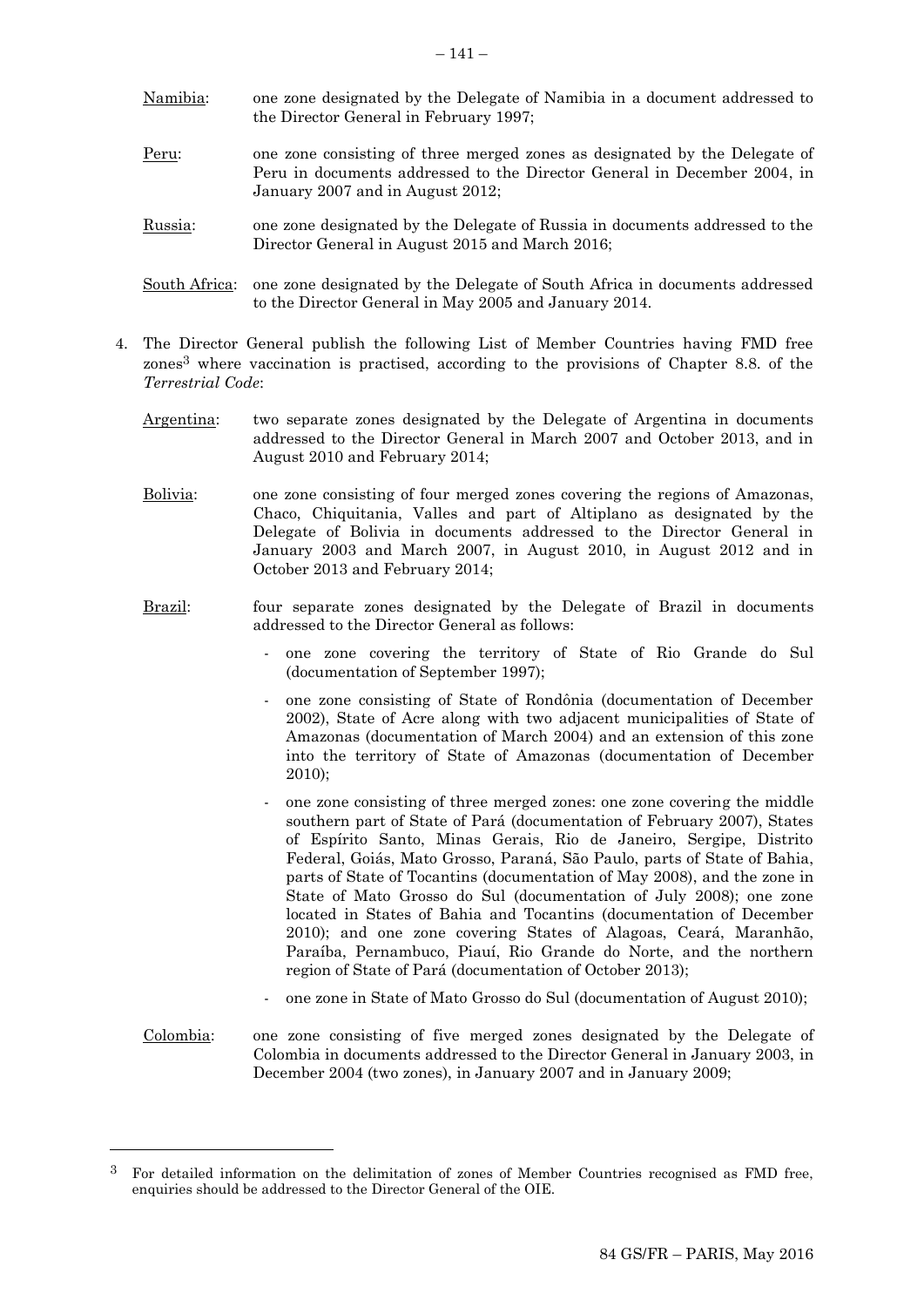| Ecuador:  | one zone consisting of the continental Ecuador, as designated by the Delegate<br>of Ecuador in a document addressed to the Director General in August 2014;                               |
|-----------|-------------------------------------------------------------------------------------------------------------------------------------------------------------------------------------------|
| Paraguay: | two separate zones designated by the Delegate of Paraguay in documents<br>addressed to the Director General in March 2007 and in August 2010;                                             |
| Peru:     | one zone consisting of the regions of Tumbes and parts of Piura and<br>Cajamarca as designated by the Delegate of Peru in a document addressed to<br>the Director General in August 2012; |
| Turkey:   | one zone designated by the Delegate of Turkey in a document addressed to<br>the Director General in November 2009.                                                                        |

- AND
- 5. The Delegates of these Member Countries shall immediately notify the OIE Headquarters if FMD occurs in their countries or zones within their territories.

<span id="page-27-0"></span> $\overline{\phantom{a}}$  , where  $\overline{\phantom{a}}$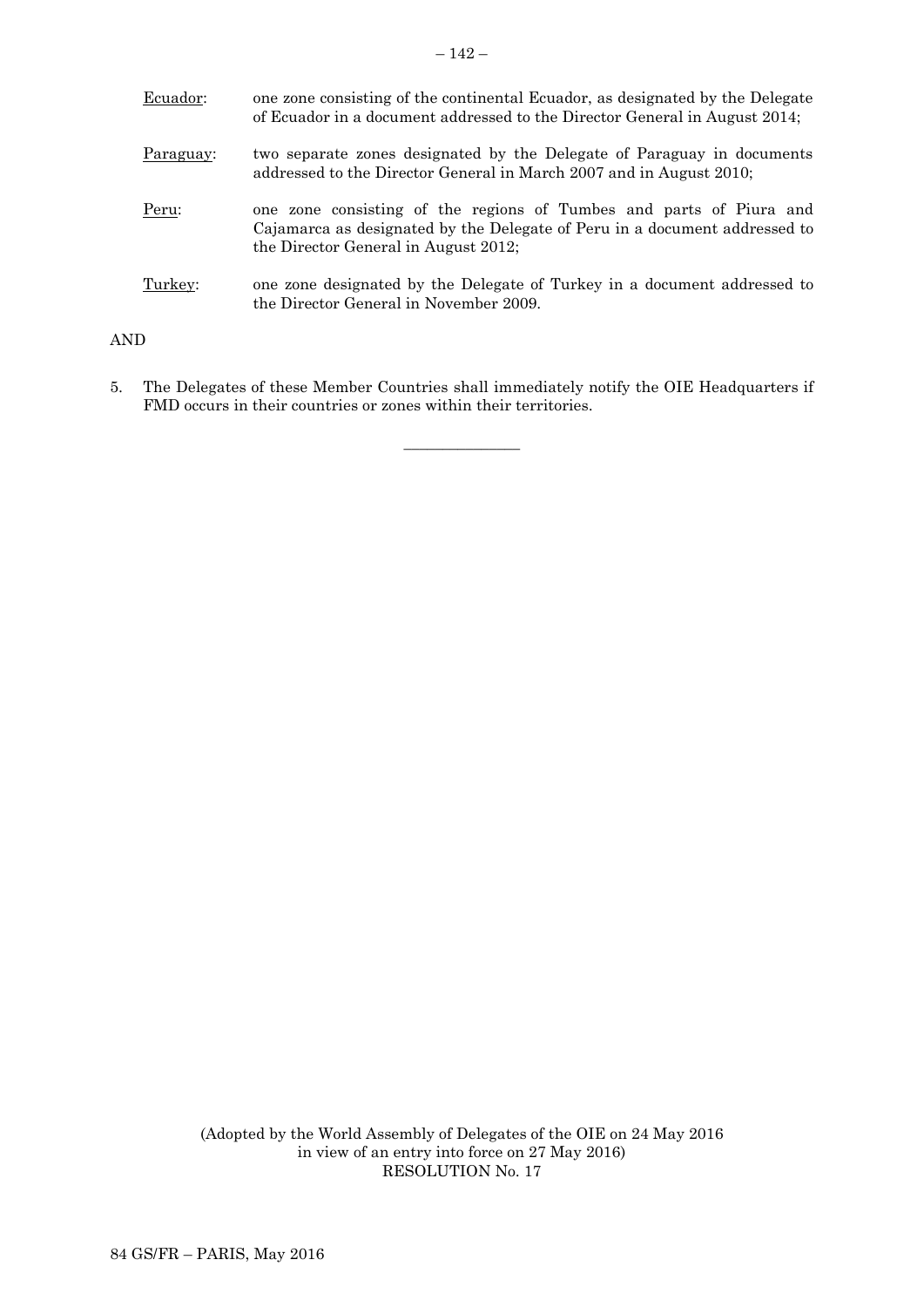# **Endorsement of Official Control Programmes for Foot and Mouth Disease of Member Countries**

# CONSIDERING THAT

- 1. During the 79th General Session, the OIE World Assembly of Delegates (the Assembly) adopted Resolution No. 19 establishing a new step in the procedure for recognising the foot and mouth disease (FMD) status of a Member Country, namely the endorsement by the OIE of a national official control programme for FMD being in compliance with the provisions of the chapter on FMD in the *Terrestrial Animal Health Code* (*Terrestrial Code*),
- 2. During the 83rd General Session, the Assembly adopted Resolution No. 15, which specified and updated the procedure for Member Countries to follow to achieve endorsement of their official control programme for FMD,
- 3. During the 83rd General Session, the Assembly adopted Resolution No. 16, which specified and updated the financial implications for Member Countries applying for endorsement of their official control programme for FMD to meet part of the costs defrayed by the OIE in the evaluation process,
- 4. Information published by the OIE is derived from declarations made by the OIE Delegates of Member Countries. The OIE is not responsible for publication and maintenance of the endorsement of Member Countries' official control programme for FMD based on inaccurate information or non-reporting to the OIE Headquarters of significant changes in the implementation of relevant measures in the Member Country subsequent to the time of endorsement of the official control programme for FMD,

THE ASSEMBLY

#### RESOLVES THAT

The Director General publish the following List of Member Countries with endorsed official control programme for FMD, according to the provisions of Chapter 8.8. of the *Terrestrial Code*:

<span id="page-28-0"></span> $\overline{\phantom{a}}$  , where  $\overline{\phantom{a}}$ 

Bolivia, China (People's Rep. of), Ecuador, India, Kazakhstan, Morocco, Mongolia, Namibia, Thailand and Venezuela.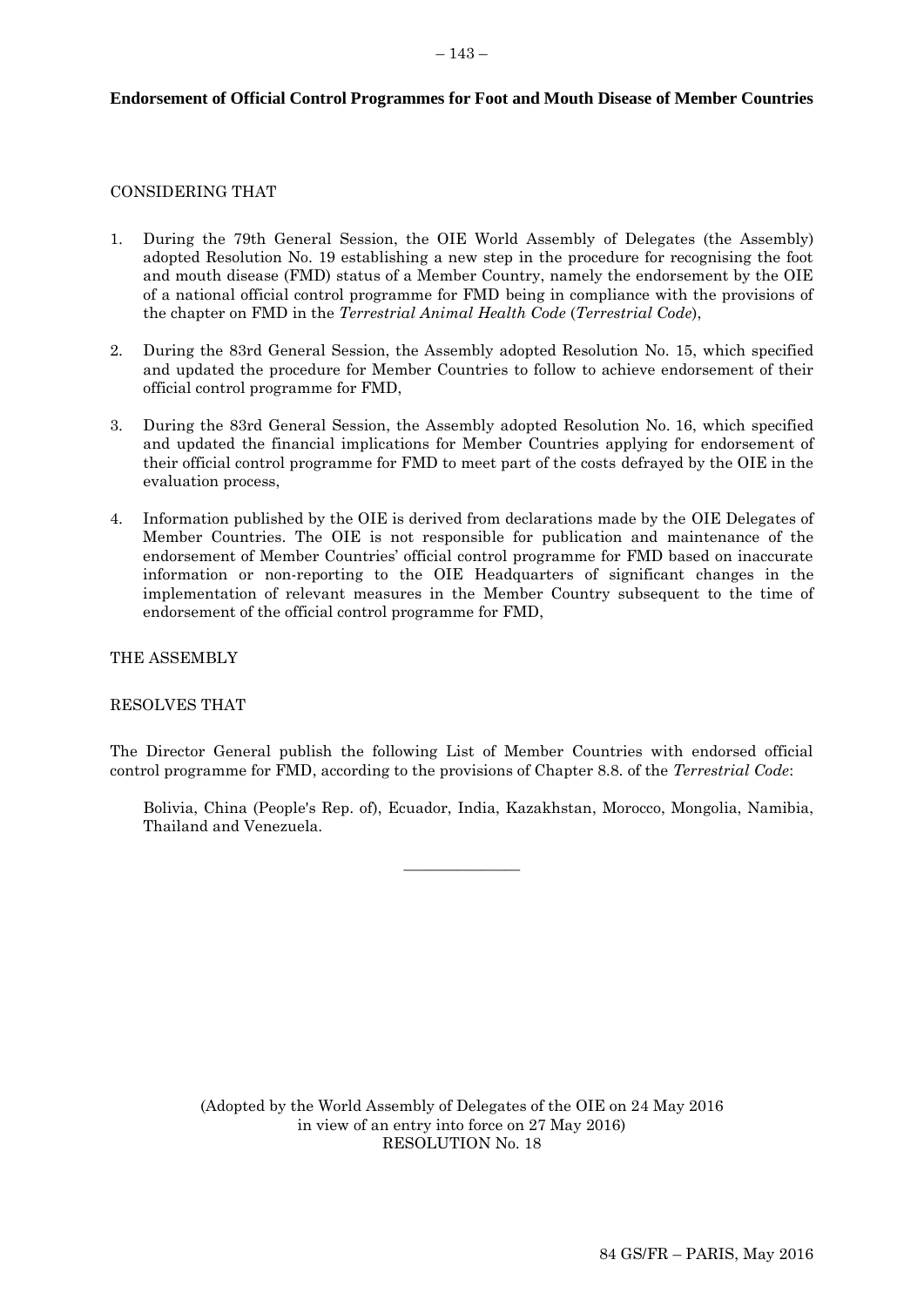# **Recognition of the Contagious Bovine Pleuropneumonia Status of Member Countries**

# CONSIDERING THAT

- 1. During the 71st General Session, the OIE World Assembly of Delegates (the Assembly) established a procedure for annually updating a List of Member Countries and zones, recognised as free from contagious bovine pleuropneumonia (CBPP) according to the provisions of the *Terrestrial Animal Health Code* (*Terrestrial Code*),
- 2. During the 83rd General Session, the Assembly adopted Resolution No. 15, which specified and updated the procedure for Member Countries to follow to achieve official recognition and maintenance of status for certain diseases, including CBPP,
- 3. During the 83rd General Session, the Assembly adopted Resolution No. 16, which specified and updated the financial implications for Member Countries applying for evaluation of official recognition of disease status to meet part of the costs defrayed by the OIE in the evaluation process,
- 4. Information published by the OIE is derived from declarations made by the OIE Delegates of Member Countries. The OIE is not responsible for publication and maintenance of Member Countries' or zonal disease free status based on inaccurate information or untimely reporting to the OIE Headquarters of changes in epidemiological status or other significant events subsequent to the time of declaration of freedom from CBPP,

# THE ASSEMBLY

# RESOLVES THAT

1. The Director General publish the following List of Member Countries recognised as free from CBPP according to the provisions of Chapter 11.7. of the *Terrestrial Code*:

| France        |
|---------------|
| India         |
| Mexico        |
| New Caledonia |
| Portugal      |
|               |

Singapore Swaziland Switzerland United States of America

- 2. The Director General publish the following List of Member Countries having a CBPP free zone4 according to the provisions of Chapter 11.7. of the *Terrestrial Code:*
	- Namibia: one zone located south to the Veterinary Cordon Fence, designated by the Delegate of Namibia in a document addressed to the Director General in October 2015.

# AND

l

3. The Delegates of these Member Countries shall immediately notify the OIE Headquarters if CBPP occurs in their countries or their territories.

 $\overline{\phantom{a}}$  , where  $\overline{\phantom{a}}$ 

<sup>4</sup> For detailed information on the delimitation of the zone of the Member Country recognised as CBPP free,enquiries should be addressed to the Director General of the OIE.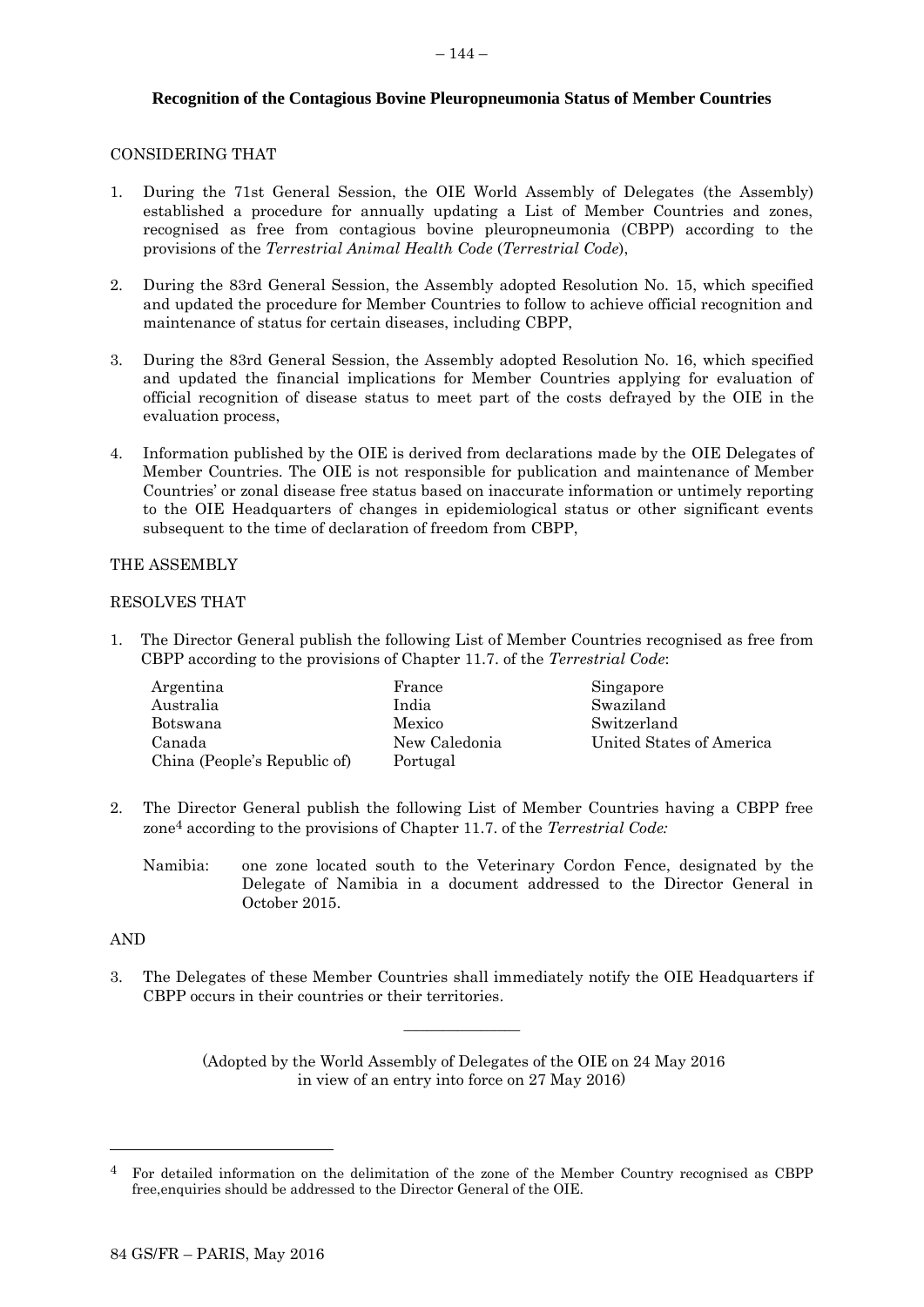#### <span id="page-30-0"></span> $-145-$

#### RESOLUTION No. 19

# **Endorsement of Official Control Programmes for Contagious Bovine Pleuropneumonia of Member Countries**

# CONSIDERING THAT

- 1. During the 82nd General Session, the OIE World Assembly of Delegates (the Assembly) adopted Resolution No. 31 establishing the endorsement by the OIE of a national official control programme for contagious bovine pleuropneumonia (CBPP), in accordance with the relevant provisions of the chapter on CBPP in the *Terrestrial Animal Health Code* (*Terrestrial Code*),
- 2. During the 83rd General Session, the Assembly adopted Resolution No. 15, which specified and updated the procedure for Member Countries to follow to achieve endorsement of their official control programme for CBPP,
- 3. During the 83rd General Session, the Assembly also adopted Resolution No. 16, which specified the financial implications for Member Countries applying for endorsement of their official control programme for CBPP to meet part of the costs defrayed by the OIE in the evaluation process,
- 4. Information published by the OIE is derived from declarations made by the OIE Delegates of Member Countries. The OIE is not responsible for publication and maintenance of the endorsement of Member Countries' official control programme for CBPP based on inaccurate information or non-reporting to the OIE Headquarters of significant changes in the implementation of relevant measures in the Member Country subsequent to the time of endorsement of the official control programme for CBPP,

THE ASSEMBLY

#### RESOLVES THAT

The Director General publish the following List of Member Countries with endorsed official control programme for CBPP, according to the provisions of Chapter 11.7. of the *Terrestrial Code*:

 $\overline{\phantom{a}}$  , where  $\overline{\phantom{a}}$ 

Namibia.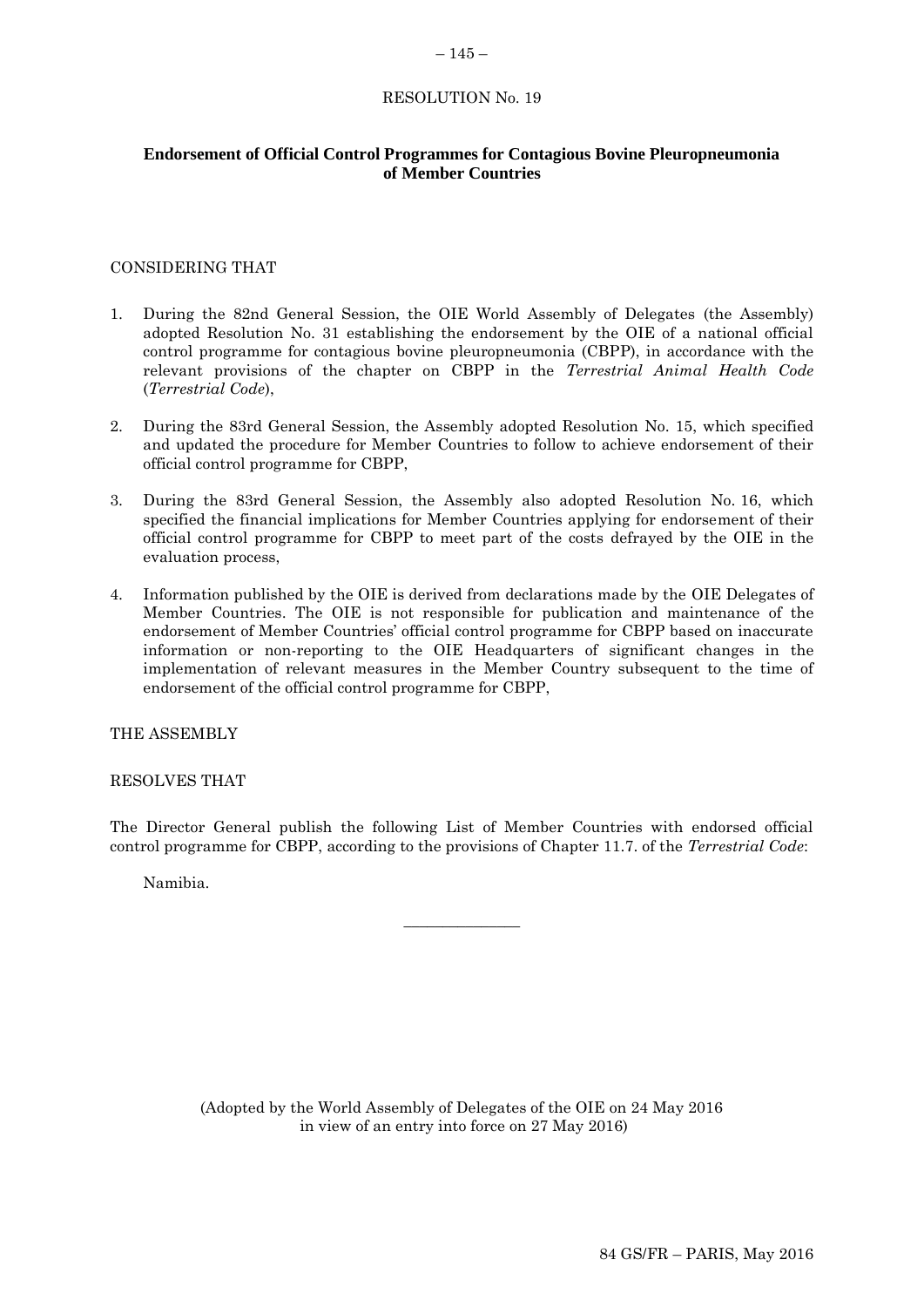# <span id="page-31-0"></span>RESOLUTION No. 20

# **Recognition of the Bovine Spongiform Encephalopathy Risk Status of Member Countries**

### CONSIDERING THAT

- 1. During the 67th General Session, the OIE World Assembly of Delegates (the Assembly) established a procedure for annually updating a List of Member Countries and zones, categorised by their bovine spongiform encephalopathy (BSE) risk according to the provisions of the *Terrestrial Animal Health Code* (*Terrestrial Code*),
- 2. During the 83rd General Session, the Assembly adopted Resolution No. 15, which specified and updated the procedure for Member Countries to follow to achieve official recognition and maintenance of status of certain diseases, including BSE risk status,
- 3. During the 83rd General Session, the Assembly adopted Resolution No. 16, which specified and updated the financial implications for Member Countries applying for evaluation of official recognition of BSE risk status to meet part of the costs defrayed by the OIE in the evaluation process,
- 4. Information published by the OIE is derived from declarations made by the OIE Delegates of Member Countries. The OIE is not responsible for publication and maintenance of Member Countries' or zonal risk status based on inaccurate information or untimely reporting to the OIE Headquarters of changes in epidemiological status or other significant events subsequent to the time of declaration of the BSE risk status,

# THE ASSEMBLY

#### RESOLVES THAT

1. The Director General publish the following List of Member Countries recognised as having a negligible BSE risk in accordance with Chapter 11.4. of the *Terrestrial Code*:

| Argentina      | Hungary         | Norway                   |
|----------------|-----------------|--------------------------|
| Australia      | Iceland         | Panama                   |
| Austria        | India           | Paraguay                 |
| Belgium        | Israel          | Peru                     |
| Brazil         | Italy           | Portugal                 |
| Bulgaria       | Japan           | Romania                  |
| Chile          | Korea (Rep. of) | Singapore                |
| Colombia       | Latvia          | Slovakia                 |
| Costa Rica     | Liechtenstein   | Slovenia                 |
| Croatia        | Lithuania       | Spain                    |
| Cyprus         | Luxembourg      | Sweden                   |
| Czech Republic | Malta           | Switzerland              |
| Denmark        | Mexico          | United States of America |
| Estonia        | Namibia         | Uruguay                  |
| Finland        | Netherlands     |                          |
| Germany        | New Zealand     |                          |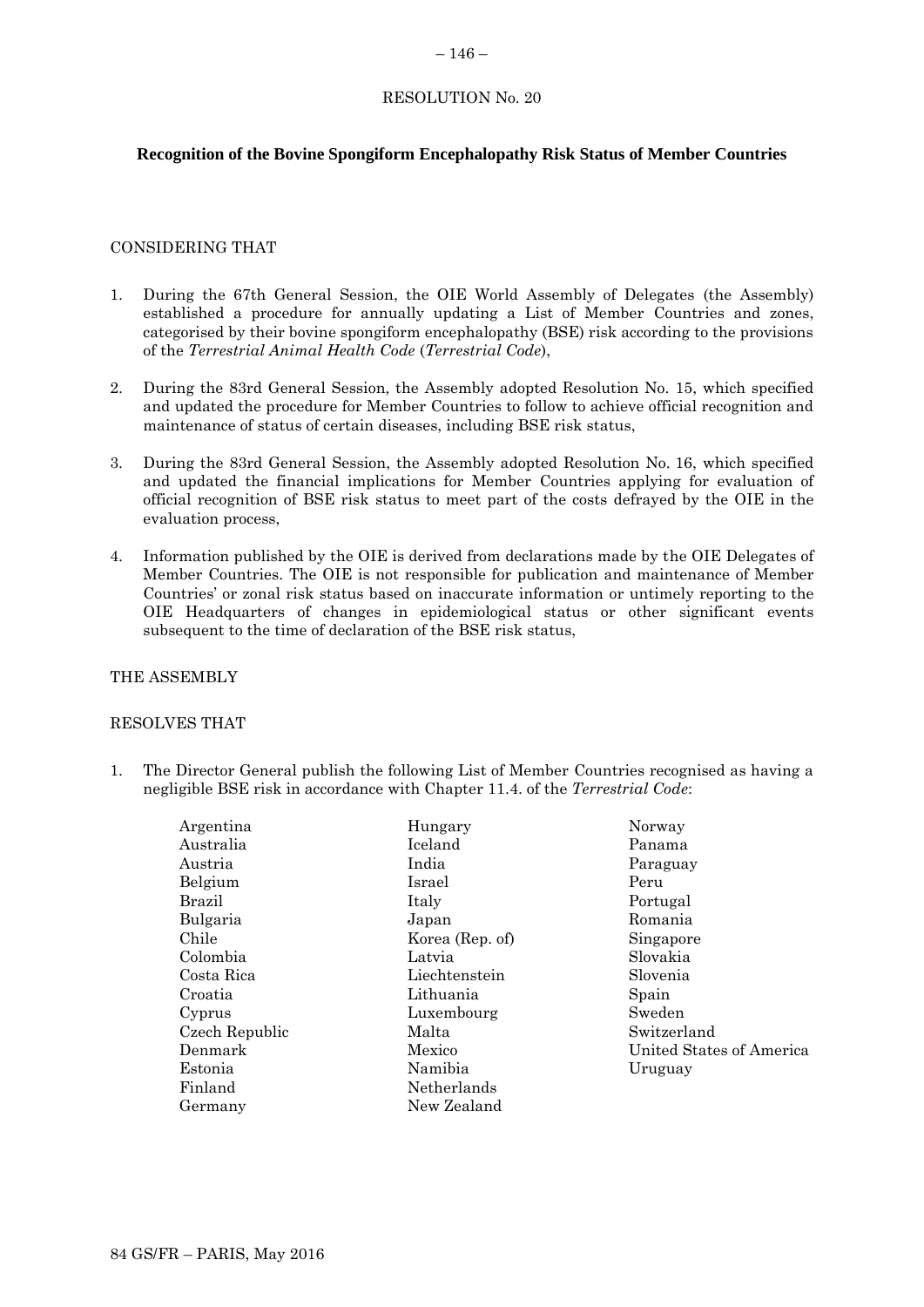2. The Director General publish the following List of Member Countries recognised as having a controlled BSE risk in accordance with Chapter 11.4. of the *Terrestrial Code*:

| Canada         | Greece    | Poland         |
|----------------|-----------|----------------|
| Chinese Taipei | Ireland   | United Kingdom |
| France         | Nicaragua |                |

3. The Director General publish the following List of Member Countries having a zone5 recognised as having a negligible BSE risk in accordance with Chapter 11.4. of the *Terrestrial Code*:

China (People's Rep. of): a zone designated by the Delegate of China in a document addressed to the Director General in November 2013, consisting of the People's Republic of China with the exclusion of Hong Kong and Macau.

AND

l

4. The Delegates of these Member Countries shall immediately notify the OIE Headquarters if BSE occurs in their countries or their territories.

 $\overline{\phantom{a}}$  , where  $\overline{\phantom{a}}$ 

<sup>5</sup> For detailed information on the delimitation of the zone of the Member Country recognised as having a negligible BSE risk, enquiries should be addressed to the Director General of the OIE.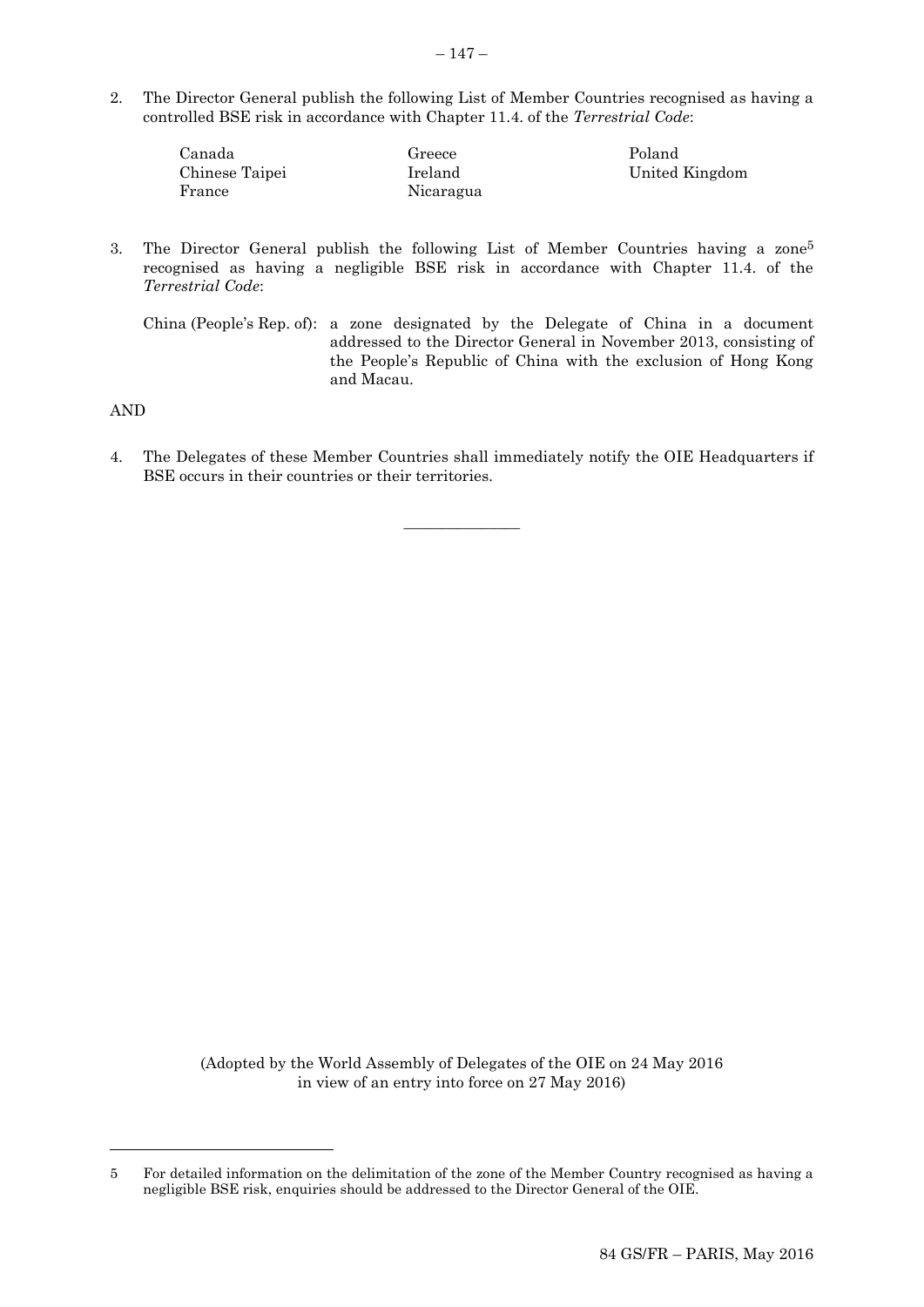# <span id="page-33-0"></span>RESOLUTION No. 21

# **Recognition of the African Horse Sickness Status of Member Countries**

#### CONSIDERING THAT

- 1. During the 80th General Session, the OIE World Assembly of Delegates (the Assembly) adopted Resolution No. 19, which amended the chapter of the *Terrestrial Animal Health Code* (*Terrestrial Code*) on African horse sickness (AHS). These standards provide a pathway for Member Countries or zones to be recognised by the OIE as free from AHS,
- 2. During the 83rd General Session, the Assembly adopted Resolution No. 15, which specified and updated the procedure for Member Countries to follow to achieve official recognition and maintenance of status for certain animal diseases, including AHS,
- 3. During the 83rd General Session, the Assembly adopted Resolution No. 16, which specified and updated the financial implications for Member Countries applying for evaluation of official recognition of disease status to meet part of the costs defrayed by the OIE in the evaluation process,
- 4. Information published by the OIE is derived from declarations made by the OIE Delegates of Member Countries. The OIE is not responsible for publication and maintenance of Member Countries' or zonal disease free status based on inaccurate information or untimely reporting to the OIE Headquarters of changes in epidemiological status or other significant events subsequent to the time of declaration of freedom from AHS.

### THE ASSEMBLY

#### RESOLVES THAT

1. The Director General publish the following List of Member Countries recognised as AHS free according to the provisions of Chapter 12.1. of the *Terrestrial Code*:

| Algeria                  | Czech Republic      | Kuwait        | Philippines              |
|--------------------------|---------------------|---------------|--------------------------|
| Andorra                  | Denmark             | Kyrgyzstan    | Poland                   |
| Argentina                | Ecuador             | Latvia        | Portugal                 |
| Australia                | Estonia             | Liechtenstein | Qatar                    |
| Austria                  | Finland             | Lithuania     | Romania                  |
| Azerbaijan               | Former Yug. Rep. of | Luxembourg    | Singapore                |
| Belgium                  | Macedonia           | Malaysia      | Slovakia                 |
| <b>Bolivia</b>           | France              | Malta         | Slovenia                 |
| Bosnia and Herzegovina   | Germany             | Mexico        | Spain                    |
| Brazil                   | Greece              | Morocco       | Sweden                   |
| Bulgaria                 | Hungary             | Myanmar       | Switzerland              |
| Canada                   | <b>Iceland</b>      | Netherlands   | Thailand                 |
| Chile                    | India               | New Caledonia | Tunisia                  |
| China (People's Rep. of) | Ireland             | New Zealand   | Turkey                   |
| Chinese Taipei           | Italy               | Norway        | United Arab Emirates     |
| Colombia                 | Japan               | Oman          | United Kingdom           |
| Croatia                  | Kazakhstan          | Paraguay      | United States of America |
| Cyprus                   | Korea (Rep. of)     | Peru          | Uruguay                  |

#### AND

2. The Delegates of these Member Countries shall immediately notify the OIE Headquarters if AHS occurs in their countries or their territories.

 $\overline{\phantom{a}}$  , where  $\overline{\phantom{a}}$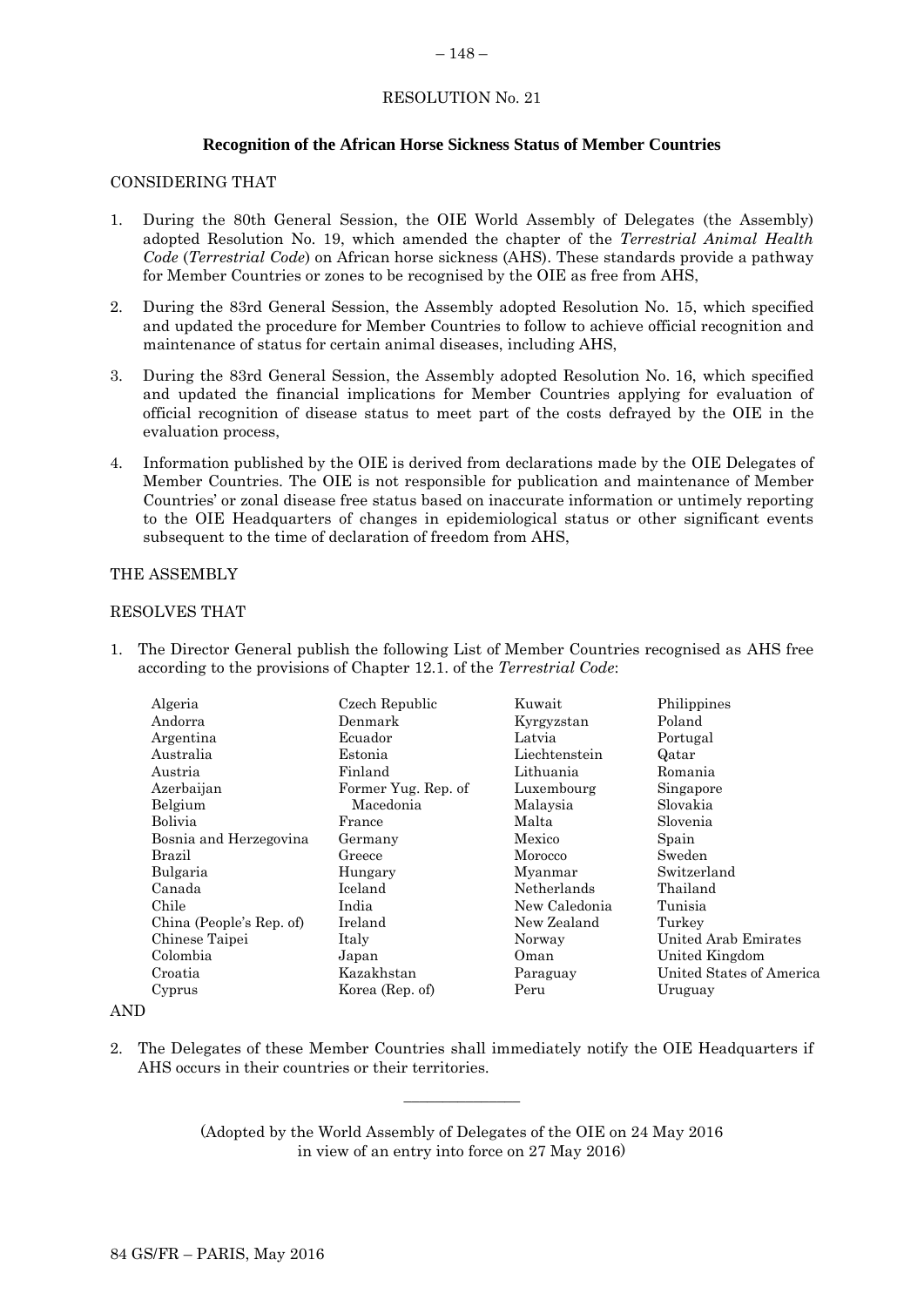#### <span id="page-34-0"></span> $-149-$

# RESOLUTION No. 22

# **Recognition of the Peste des Petits Ruminants Status of Member Countries**

#### CONSIDERING THAT

- 1. During the 81st General Session, the OIE World Assembly of Delegates (the Assembly) adopted Resolution No. 29, which amended the chapter of the *Terrestrial Animal Health Code* (*Terrestrial Code*) on peste des petits ruminants (PPR). These standards provide a pathway for Member Countries or zones to be recognised by the OIE as free from PPR,
- 2. During the 83rd General Session, the Assembly adopted Resolution No. 15, which specified and updated the procedure for Member Countries to follow to achieve official recognition and maintenance of status for certain animal diseases, including PPR,
- 3. During the 83rd General Session, the Assembly adopted Resolution No. 16 which specified and updated the financial implications for Member Countries applying for evaluation of official recognition of disease status to meet part of the costs defrayed by the OIE in the evaluation process,
- 4. Information published by the OIE is derived from declarations made by the OIE Delegates of Member Countries. The OIE is not responsible for publication and maintenance of Member Countries' or zonal disease free status based on inaccurate information or untimely reporting to the OIE Headquarters of changes in epidemiological status or other significant events subsequent to the time of declaration of freedom from PPR,

#### THE ASSEMBLY

#### RESOLVES THAT

1. The Director General publish the following List of Member Countries recognised as PPR free according to the provisions of Chapter 14.7. of the *Terrestrial Code*:

| Argentina              | Germany         |
|------------------------|-----------------|
| Australia              | Greece          |
| Austria                | Hungary         |
| Belgium                | <b>Iceland</b>  |
| Bolivia                | Ireland         |
| Bosnia and Herzegovina | Italy           |
| Brazil                 | Korea (Rep. of) |
| Canada                 | Latvia          |
| Chile                  | Liechtenstein   |
| Chinese Taipei         | Lithuania       |
| Colombia               | Luxembourg      |
| Cyprus                 | Malta           |
| Czech Republic         | Mauritius       |
| Denmark                | Mexico          |
| Ecuador                | Myanmar         |
| Estonia                | Netherlands     |
| Finland                | New Caledonia   |
| France                 | New Zealand     |
|                        |                 |

Norway Paraguay Philippines Poland Portugal Romania Singapore Slovakia Slovenia South Africa Spain Swaziland Sweden Switzerland Thailand United Kingdom United States of America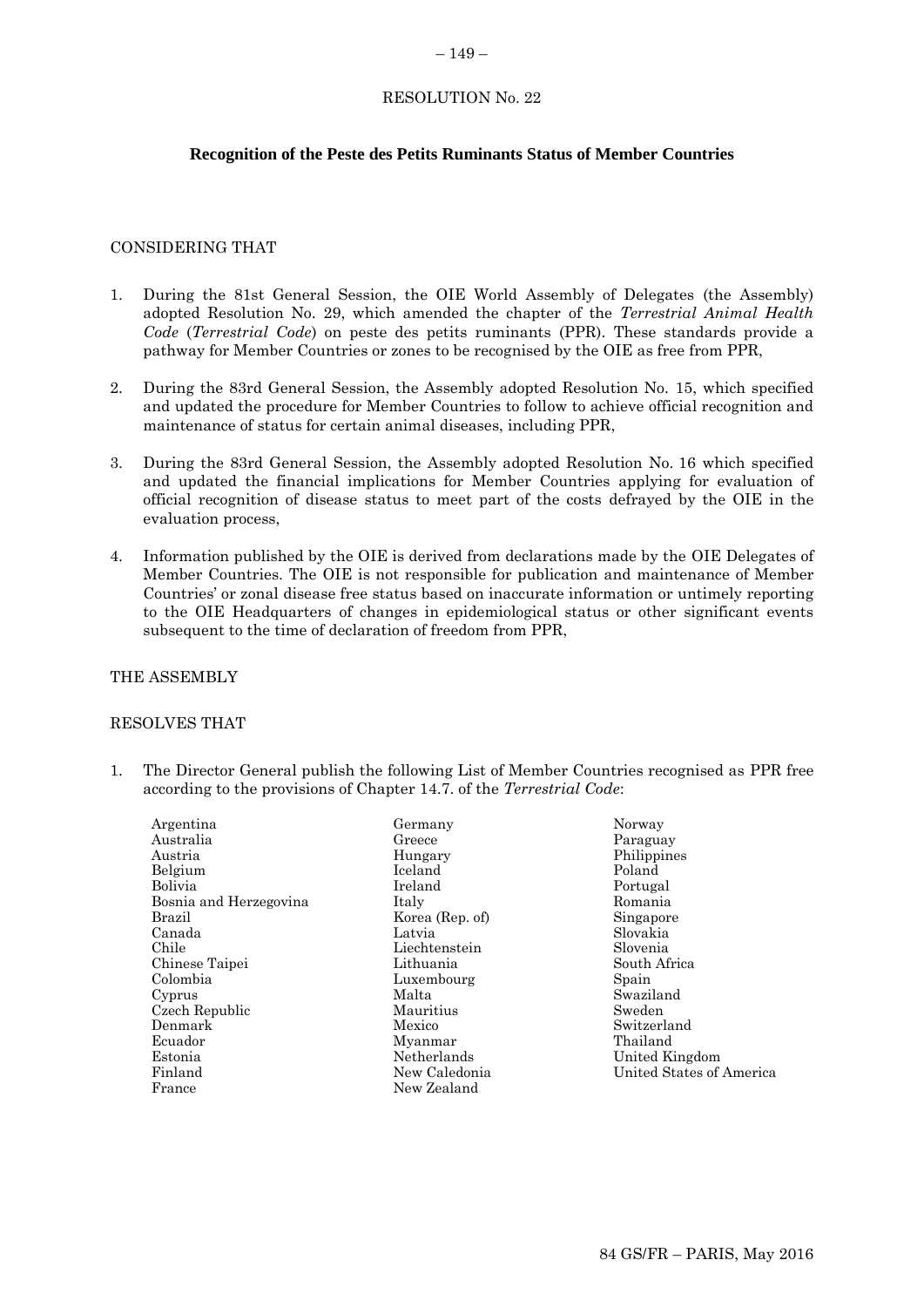- 2. The Director General publish the following List of Member Countries having a PPR free zone6 according to the provisions of Chapter 14.7. of the *Terrestrial Code*:
	- Namibia: one zone located south to the Veterinary Cordon Fence, designated by the Delegate of Namibia in a document addressed to the Director General in November 2014.

AND

3. The Delegates of these Member Countries shall immediately notify the OIE Headquarters if PPR occurs in their countries or their territories.

 $\overline{\phantom{a}}$  , where  $\overline{\phantom{a}}$ 

(Adopted by the World Assembly of Delegates of the OIE on 24 May 2016 in view of an entry into force on 27 May 2016)

l

<sup>6</sup> For detailed information on the delimitation of the zone of the Member Country recognised as PPR free, enquiries should be addressed to the Director General of the OIE.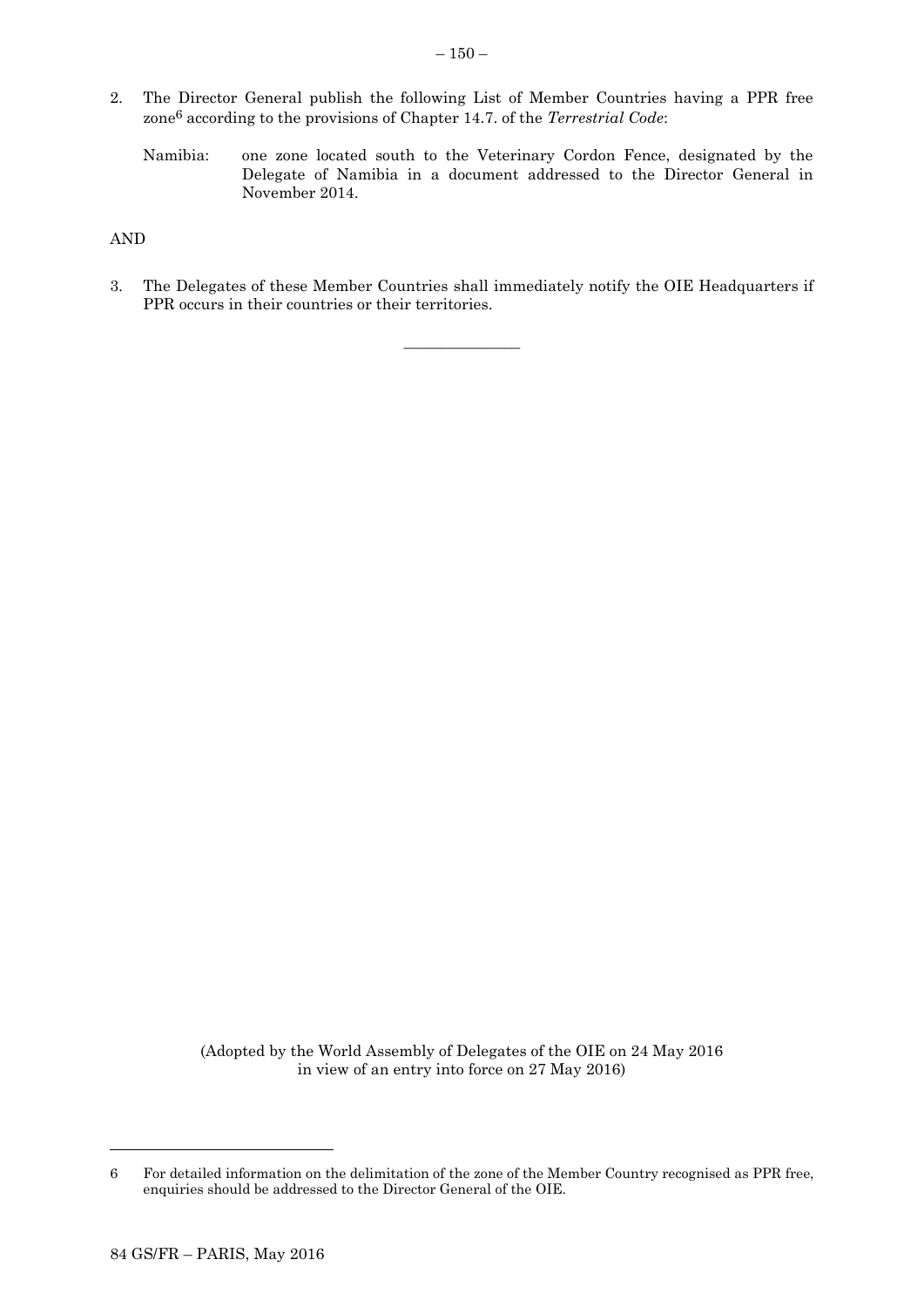#### <span id="page-36-0"></span> $-151-$

# RESOLUTION No. 23

# **Recognition of the Classical Swine Fever Status of Member Countries**

#### CONSIDERING THAT

- 1. During the 81st General Session, the OIE World Assembly of Delegates (the Assembly) adopted Resolution No. 29, which amended the chapter of the *Terrestrial Animal Health Code* (*Terrestrial Code*) on classical swine fever (CSF). These standards provide a pathway for Member Countries or zones to be recognised by the OIE as free from CSF,
- 2. During the 83rd General Session, the Assembly adopted Resolution No. 15, which specified and updated the procedure for Member Countries to follow to achieve official recognition and maintenance of status for certain animal diseases, including CSF,
- 3. During the 83rd General Session, the Assembly adopted Resolution No. 16 which specified and updated the financial implications for Member Countries applying for evaluation of official recognition of disease status to meet part of the costs defrayed by the OIE in the evaluation process,
- 4. Information published by the OIE is derived from declarations made by the OIE Delegates of Member Countries. The OIE is not responsible for publication and maintenance of Member Countries' or zonal disease free status based on inaccurate information or untimely reporting to the OIE Headquarters of changes in epidemiological status or other significant events subsequent to the time of declaration of freedom from CSF,

#### THE ASSEMBLY

#### RESOLVES THAT

l

1. The Director General publish the following List of Member Countries recognised as CSF free according to the provisions of Chapter 15.2. of the *Terrestrial Code:*

| Australia      | Hungary       |
|----------------|---------------|
| Austria        | Ireland       |
| Belgium        | Italy         |
| Canada         | Japan         |
| Chile          | Liechtenstein |
| Czech Republic | Luxembourg    |
| Denmark        | Mexico        |
| Finland        | Netherlands   |
| France         | New Caledonia |
| Germany        | New Zealand   |

- Norway Poland Portugal Slovakia Slovenia Spain Sweden Switzerland United Kingdom United States of America
- 2. The Director General publish the following List of Member Countries having CSF free zones7, according to the provisions of Chapter 15.2. of the *Terrestrial Code*:

<sup>7</sup> For detailed information on the delimitation of the zones of the Member Country recognised as CSF free, enquiries should be addressed to the Director General of the OIE.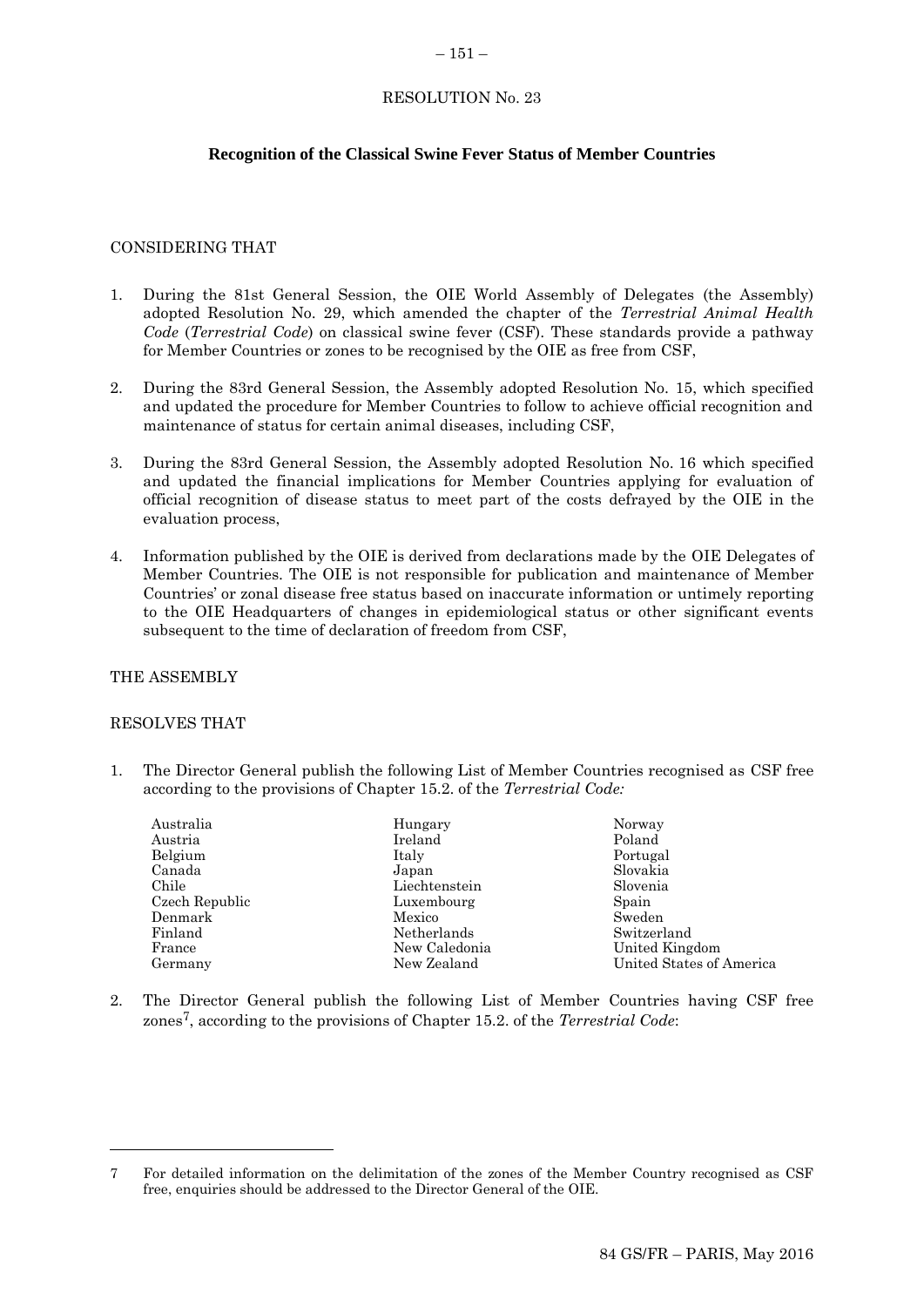Brazil: one zone composed of the States of Rio Grande do Sul and Santa Catarina as designated by the Delegate of Brazil in a document addressed to the Director General in September 2014;

> one zone covering the States of Acre, Bahia, Espírito Santo, Goias, Mato Grosso, Mato Grosso do Sul, Minas Gerais, Paraná, Rio de Janeiro, Rondônia, São Paulo, Sergipe and Tocantins, Distrito Federal, and the municipalities of Guajará, Boca do Acre, South of the municipality of Canutama and Southwest of the municipality of Lábrea, in the State of Amazonas as designated by the Delegate of Brazil in a document addressed to the Director General in September 2015;

# AND

3. The Delegates of these Member Countries shall immediately notify the OIE Headquarters if CSF occurs in their countries or their territories.

 $\overline{\phantom{a}}$  , where  $\overline{\phantom{a}}$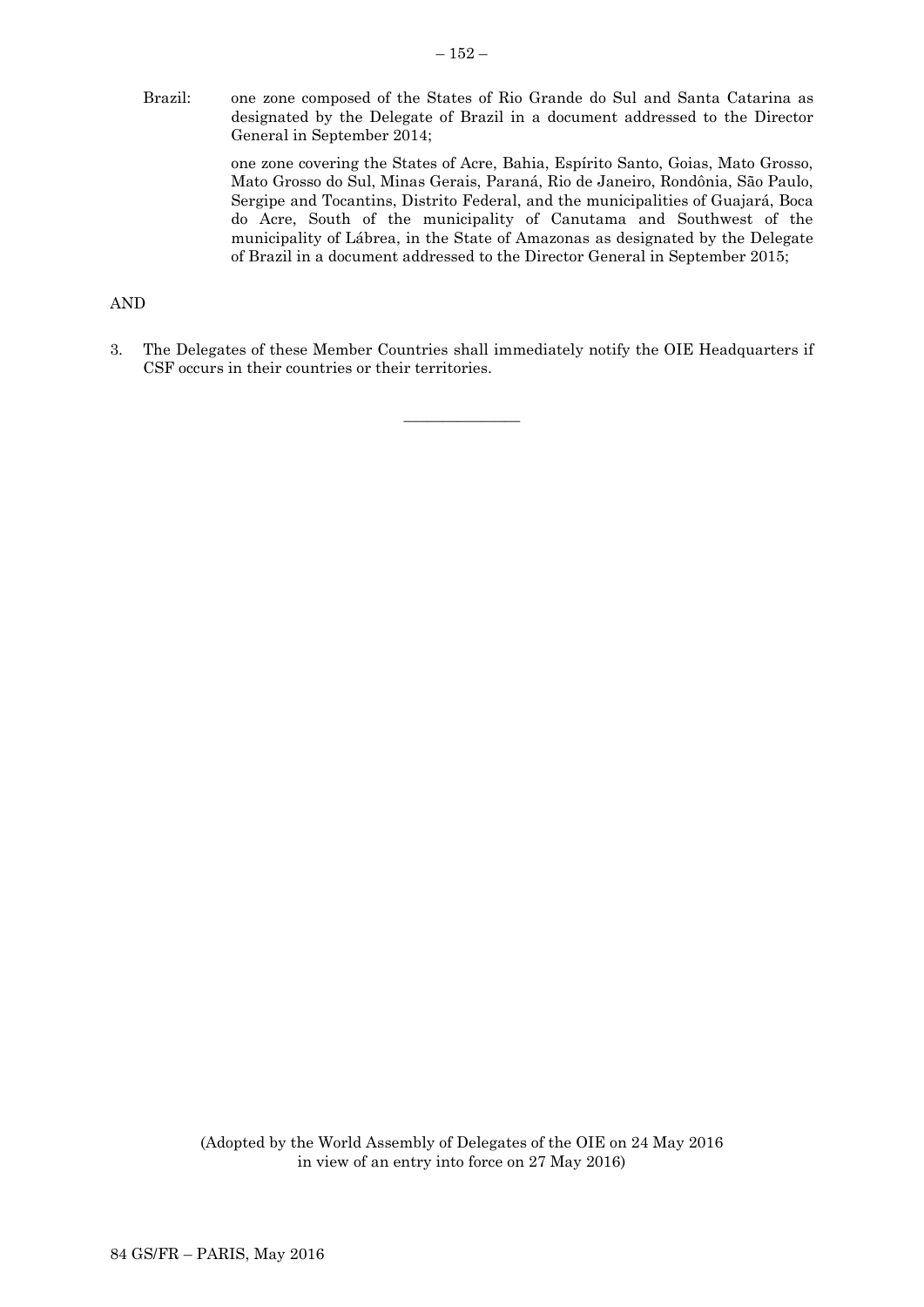#### <span id="page-38-0"></span> $-153-$

# RESOLUTION No. 24

# **New Member of the Sub-Commission for Foot and Mouth Disease Control in China and South-East Asia (SEACFMD)**

# CONSIDERING

- 1. Resolution No. X of the OIE International Committee on 17 May 1991, recommending the creation of a working group to coordinate foot and mouth disease control in South-East Asia,
- 2. The approval given by the OIE International Committee on 18 May 1994 for the creation of a Sub-Commission for Foot and Mouth Disease in South-East Asia,
- 3. The OIE programme for the eradication of foot and mouth disease in South-East Asia (SEAFMD) set up by the Sub-Commission for Foot and Mouth Disease in 1997,
- 4. Resolution No. XXXVI of 26 May 2006 relating to the composition of the Sub-Commission for the South-East Asia Foot and Mouth Disease (SEAFMD) Campaign,
- 5. Resolution No. 14 of 25 May 2010 relating to the inclusion of the People's Republic of China, Brunei and Singapore as Members of the Sub-Commission for Foot and Mouth Disease in South-East Asia (SEAFMD) and to the revision of the name of this Sub-Commission as "Sub-Commission for Foot and Mouth Disease Control in China and South-East Asia (SEACFMD)",
- 6. That the inclusion of other countries in the region in the FMD eradication programme will contribute to the effectiveness and success of the programme's objectives,
- 7. That the Members of the Sub-Commission and their technical and financial partners wish to pursue and step up the programme based on an approved roadmap until 2020,
- 8. Request by Mongolia to become a Member of the Sub-Commission,

#### THE ASSEMBLY

#### DECIDES THAT

1. Mongolia shall become Member of the Sub-Commission for Foot and Mouth Disease Control in China and South-East Asia (SEACFMD), with effect from 27 May 2016;

 $\overline{\phantom{a}}$  , where  $\overline{\phantom{a}}$ 

2. The name of the Sub-Commission remains unchanged.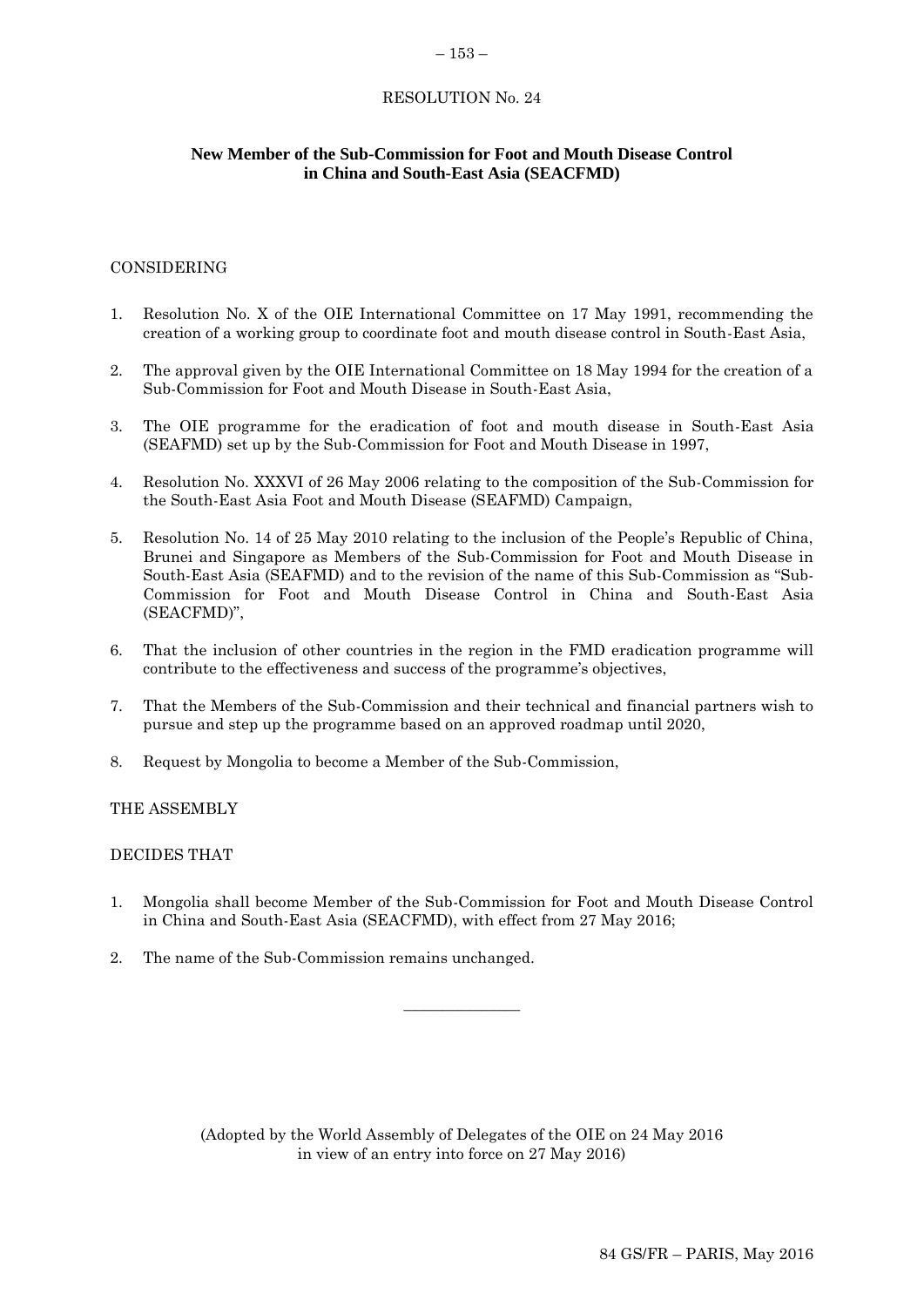#### <span id="page-39-0"></span> $-154-$

# RESOLUTION No. 25

# **Global Control and Eradication of Peste des Petits Ruminants**

#### CONSIDERING THAT

- 1. Following its first identification in Côte d'Ivoire in 1942, peste des petits ruminants (PPR) has spread to over 70 countries in Africa, the Near and Middle East, and Asia, which are home to more than 80% of the world's sheep and goat population,
- 2. Controlling transboundary animal diseases such as PPR is a shared interest between infected and uninfected countries and should be considered as a global public good,
- 3. The eradication of PPR is achievable given that the disease is caused by only one serotype, there is neither a carrier state nor a sustainable reservoir outside domestic small ruminants, and effective diagnostic tools and vaccines that comply with the quality standards of the OIE are available,
- 4. At the 82nd General Session of the OIE, the World Assembly of Delegates unanimously adopted Resolution No. 24 recommending the development of a global control and eradication strategy under the GF-TADs (Global Framework for the progressive control of Transboundary Animal Diseases) mechanism that recognised the need for an integrated approach involving effective vaccination programmes, investment in the capacity of Veterinary Services to be compliant with OIE standards, and the control and prevention of other priority diseases of small ruminants in a cost-effective manner,
- 5. The OIE, in collaboration with the FAO, held an international conference on the Control and Eradication of Peste des Petits Ruminants in Abidjan, Côte d'Ivoire from 31 March to 2 April 2015, at which the OIE/FAO Global Control and Eradication Strategy based on the principles described in point 4 above was officially endorsed with a vision to eliminate PPR by 2030,
- 6. Subsequent to the international conference, initial roadmap meetings have been held in several regions within the GF-TADs framework,
- 7. The OIE and the FAO have established a joint PPR Global Secretariat hosted by the FAO and operating within the GF-TADs governance structure,
- 8. During the 81st General Session of the OIE, the Assembly adopted Resolution No. 29, which amended the chapter on infection with PPR virus in the *Terrestrial Animal Health Code*. These standards provide a pathway for Member Countries or zones to be officially recognised by the OIE as free from PPR,
- 9. The procurement of vaccines using the OIE regional vaccine bank mechanism ensures the timely procurement of high quality and affordable vaccines,

# THE ASSEMBLY

#### RECOMMENDS THAT

1. Affected Member Countries consider PPR as a priority disease for the development of national control programmes in line with the guiding principles and the three pillars of the Global Control and Eradication Strategy endorsed at the Abidjan conference.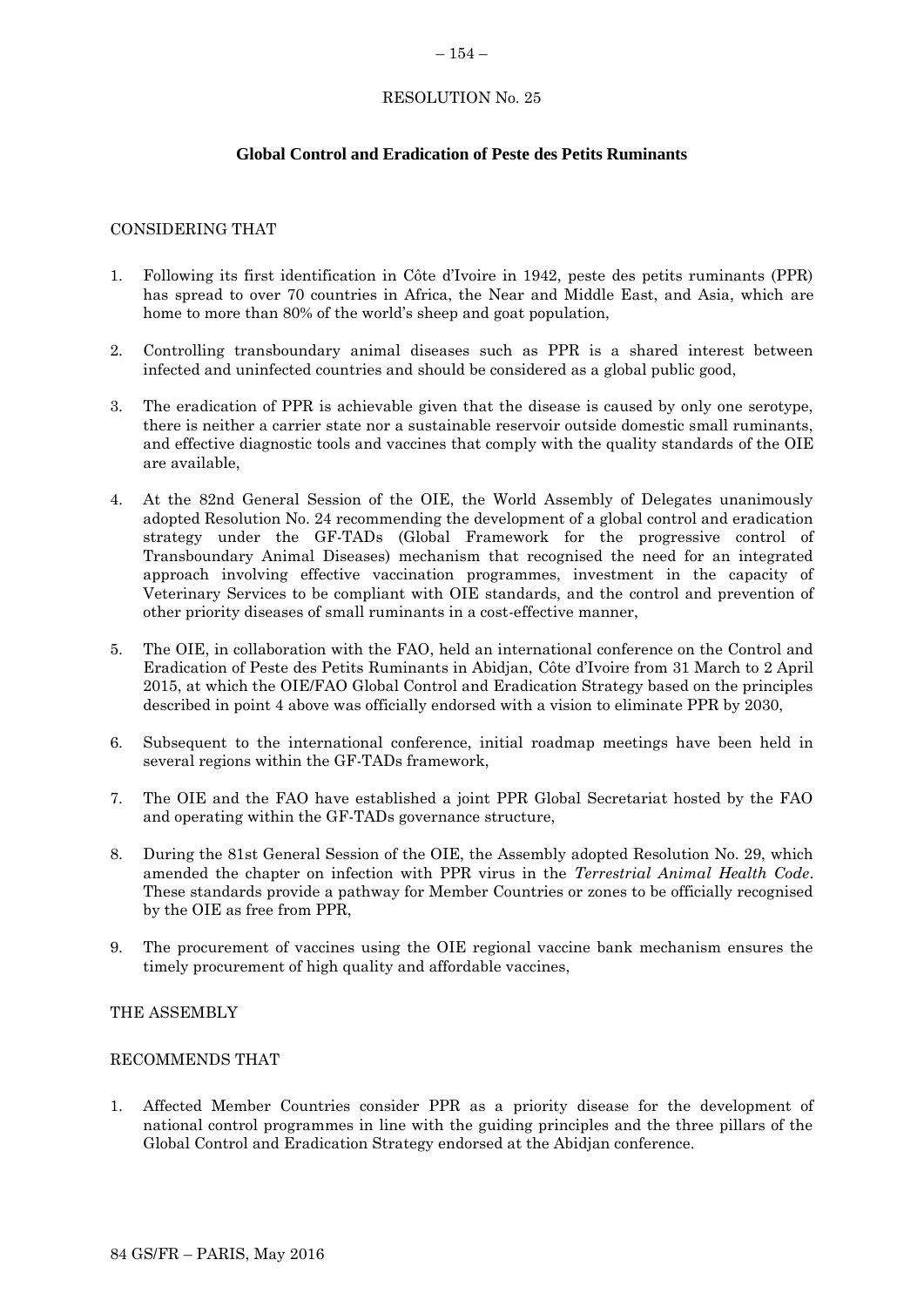- 2. Such national PPR control programmes include the use of vaccines compliant with OIE international standards, the design of vaccine delivery systems adapted to local conditions, assurance of laboratory diagnostic capacity, and robust surveillance plans to support timely and accurate disease reporting to the World Animal Health Information System in order to monitor the global situation.
- 3. Affected Member Countries actively promote the development of public–private partnerships between official Veterinary Services, livestock owners, private veterinary and paraprofessional personnel and other stakeholders to facilitate the understanding and implementation of national PPR control programmes.
- 4. Member Countries participate in the regional GF-TADs roadmap process to ensure the continual evaluation and monitoring of the PPR situation using the PPR Monitoring and Assessment Tool and Post-Vaccination Evaluation Tool developed for this purpose.
- 5. The OIE and FAO work collaboratively and diligently through the established joint PPR Global Secretariat to support the endorsed Global Control and Eradication Strategy and its three component elements.
- 6. The OIE and FAO support the efforts of the joint PPR Global Secretariat in their development of a donor engagement and funding strategy.
- 7. The OIE facilitate affordable access to quality-assured vaccines manufactured in line with established standards through the use of the established regional vaccine bank mechanism.
- 8. The OIE continue to provide training on the official country disease status and endorsed control programme recognition procedures provided for in the *Terrestrial Animal Health Code* with respect to PPR and the endorsement of successful applications by the Assembly as an important incentive for countries to engage in PPR control and eradication programmes.

 $\overline{\phantom{a}}$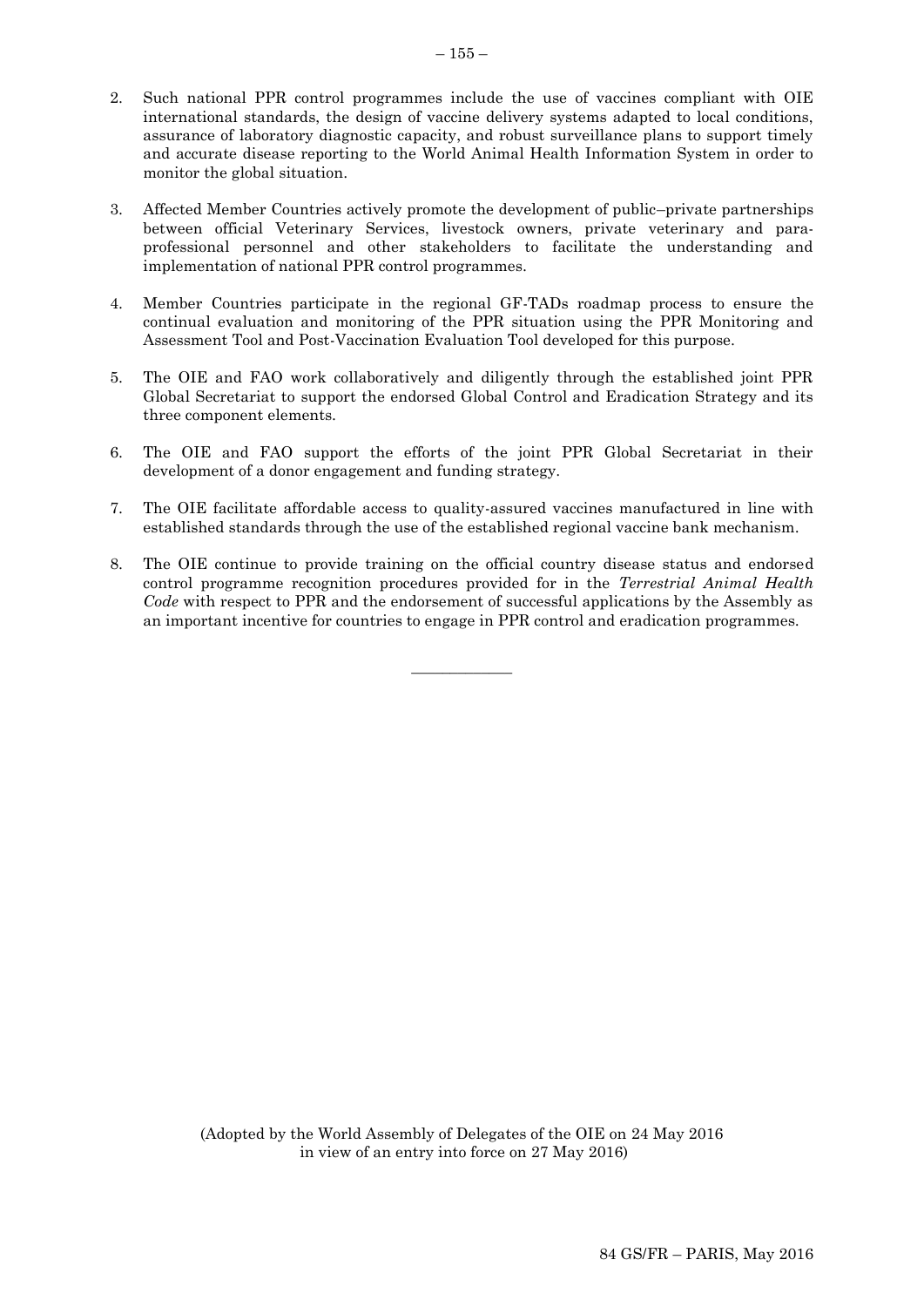#### <span id="page-41-0"></span> $-156-$

# RESOLUTION No. 26

# **Global elimination of dog-mediated rabies**

### CONSIDERING THAT

- 1. Rabies is a neglected and under-reported zoonosis that causes tens of thousands of human deaths annually despite being 100% preventable,
- 2. Half of the world's population live in rabies endemic areas and over 95% of human cases are caused by the bite of a rabies-infected dog,
- 3. Rabies disproportionately burdens rural communities, particularly children, from economically disadvantaged areas, where awareness of the disease and access to appropriate post-exposure prophylaxis is limited or non-existent,
- 4. It has been demonstrated that dog-mediated rabies can be sustainably eliminated at the animal source by implementing regular mass dog vaccination in high-risk areas with high quality vaccines, advocating for responsible dog ownership and population control complying with OIE international standards, ensuring access to affordable human post-exposure prophylaxis and by raising public awareness about dog bite prevention and treatment as recommended by WHO,
- 5. Investing in eliminating rabies at its source by vaccinating dogs is the most cost-effective and equitable approach for the elimination,
- 6. The procurement of dog rabies vaccine using the regional OIE vaccine bank ensures the timely procurement of high-quality and affordable vaccines and creates incentives at country level for the sustainability of dog-mediated human rabies elimination programme,
- 7. Rabies elimination remains a priority for the Tripartite (OIE, FAO and WHO) and the existence of regional strategies to eliminate human rabies using the One Health approach,
- 8. The progress made by OIE Member Countries in implementing the recommendations of Regional and Global OIE Rabies elimination Conferences: Ukraine 2005, France 2007, Republic of Korea 2011 and Switzerland 2015,
- 9. The Global Framework for the Elimination of Dog-mediated Human Rabies (Global Framework) that was elaborated in accordance with the consensus reached by participants at the Global Conference: Global Elimination of Dog-mediated Human Rabies held in Geneva in 2015,

#### THE ASSEMBLY

#### RECOMENDS THAT

1. The OIE, in partnership with WHO, FAO and other interested parties, sustains its commitment to the elimination of dog-mediated rabies as a priority in the public interest.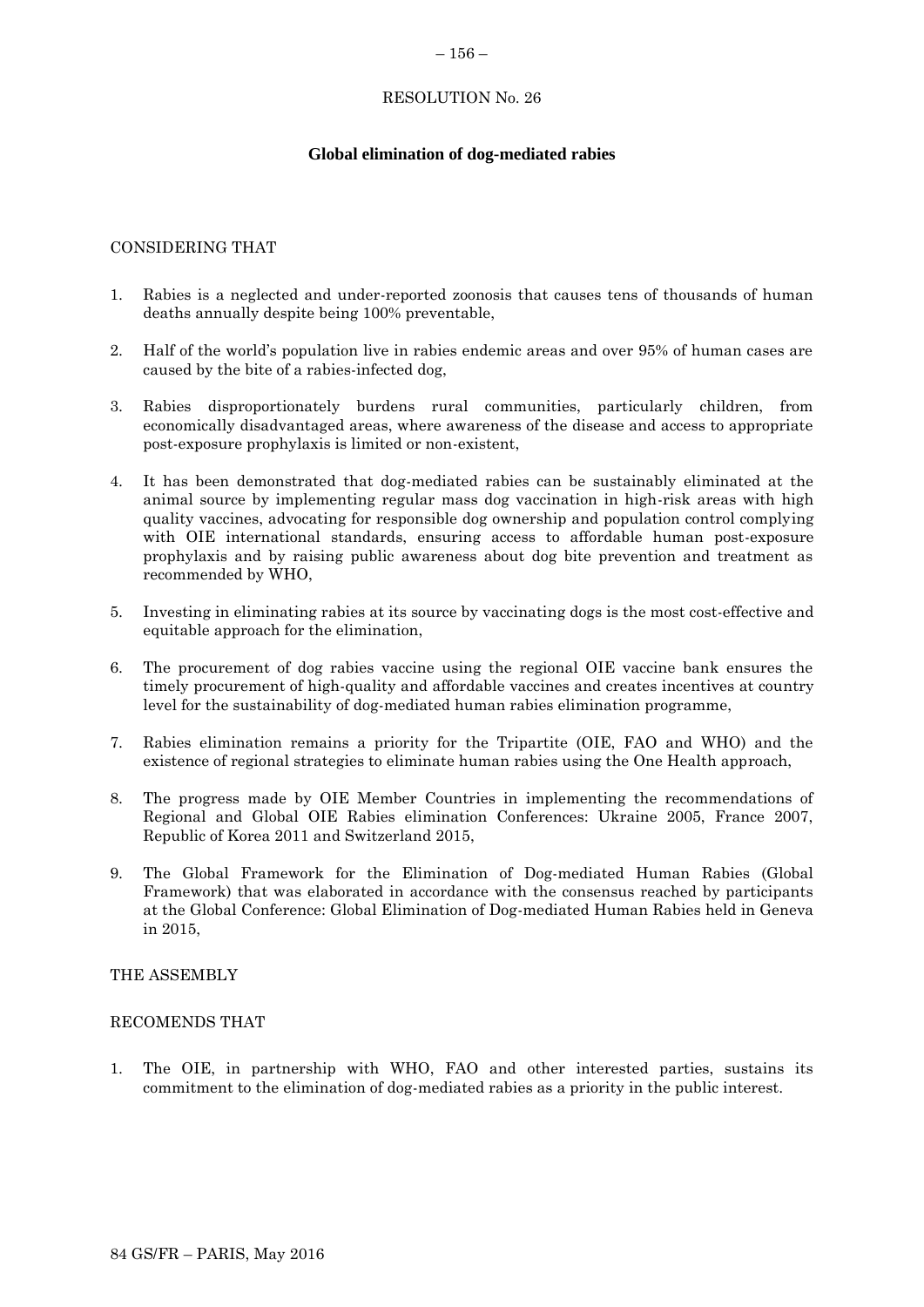- 2. The OIE and OIE Member Countries maintain their efforts to foster political will and longterm social commitment for the elimination of dog-mediated rabies.
- 3. OIE Member Countries, policy makers and donors be persuaded as to the merit and value of investing in rabies elimination strategies as well as the promotion of different forms of investment and partnership to leverage resources and community engagement.
- 4. National or regional dog-mediated rabies elimination strategies be developed or refined and validated in order to allow individual countries to adapt their approaches and investments to their local circumstances.
- 5. The OIE regional vaccine bank mechanism in collaboration with the WHO be promoted and supported to ensure the timely provision of quality vaccines to support the implementation of regional and national dog-mediated rabies elimination programmes.
- 6. OIE Member Countries enhance rabies surveillance and reporting of incidences of human and animal cases and to share the information across government levels and sectors using a One Health approach.
- 7. OIE Member Countries and other interested parties consider the Global Framework to harmonise actions and to provide adaptable guidance to achieve the elimination of dog-mediated rabies by 2030.

 $\overline{\phantom{a}}$  , where  $\overline{\phantom{a}}$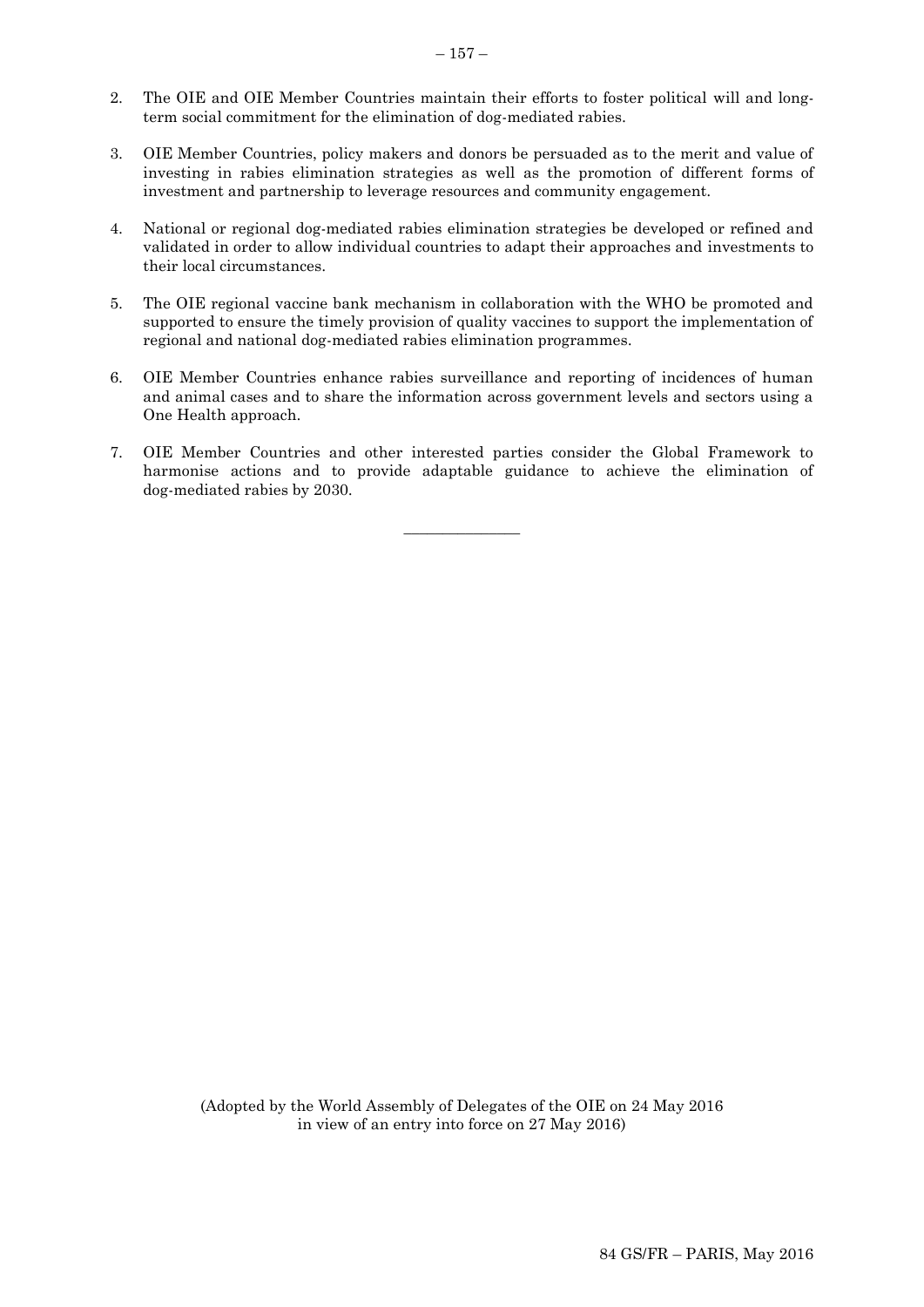#### <span id="page-43-0"></span> $-158-$

# RESOLUTION No. 27

# **Animal Production Food Safety**

# CONSIDERING THAT

- 1. The permanent Working Group on Animal Production Food Safety, established by the Director General in 2002, held its fifteenth meeting in November 2015 and drafted a work programme for 2016, taking into consideration the objectives of the  $6<sup>th</sup>$  Strategic Plan (2016-2020),
- 2. The Working Group's membership includes high level experts from the Food and Agriculture Organization of the United Nations (FAO), the World Health Organization (WHO) and the Codex Alimentarius Commission, and internationally recognised experts in animal production food safety from around the globe,
- 3. The OIE and the Codex Alimentarius Commission continued to work together to ensure that standards relevant to animal production food safety developed by both organisations are consistent and take a farm-to-fork system approach to achieving food safety outcomes,
- 4. The work on animal production food safety benefits from cooperation between the OIE and the FAO and WHO, which provide additional expert advice and expertise in regard to food safety, food borne zoonotic diseases and related issues,
- 5 During the FAO/OIE/WHO Tripartite meeting held in February 2012, FAO and WHO asked the OIE to encourage its Member Countries to designate INFOSAN Focal Points from their official Veterinary Services,
- 6. National Delegates have nominated 175 national focal points for animal production food safety according to proposed terms of reference.

# THE ASSEMBLY

#### RECOMMENDS THAT

- 1. The Director General review the membership and mandate of the the Working Group on Animal Production Food Safety to ensure alignment with the 6th Strategic Plan and the provision of expertise in support of the work of the Specialist Commissions on issues relevant to animal production food safety.
- 2. The participation of high level FAO and WHO experts as members of this Working Group be maintained, and appropriate activities undertaken with the objective of further strengthening the collaboration between OIE and Codex.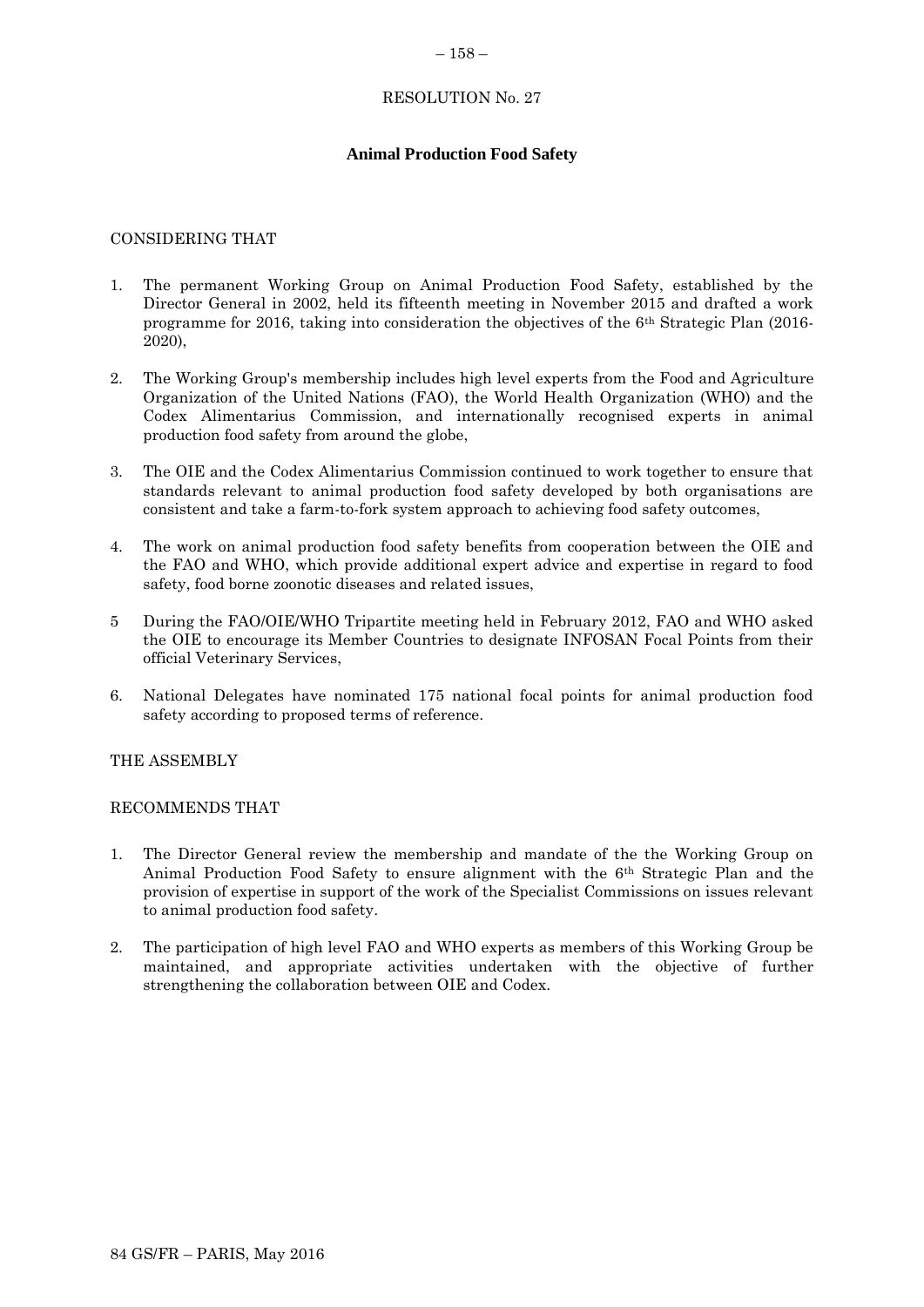- 3. The Director General continue to work with Codex to implement measures to promote collaboration, in particular the adoption of systematic procedures for cross referencing between the relevant OIE and Codex standards, the enhancement of processes to identify joint priorities of mutual interest, and the strengthening of linkages at the national and regional levels.
- 4. The Director General continue dialogue with the Global Food Safety Initiative (GFSI), GLOBALG.A.P, the International Standardization Organization (ISO), the International Feed Industry Federation (IFIF) and the Safe Supply of Affordable Food Everywhere (SSAFE) initiative and other relevant organisations from the private sector to ensure their awareness of and compliance with OIE animal production food safety standards.
- 5. The Director General continue to organise regional seminars for the national animal production food safety focal points designated by Delegates.
- 6. National OIE Delegates collaborate with their public health counterparts and designate the national OIE Focal Point for animal production food safety to be an INFOSAN Focal Point or, if this is not possible, to nominate an officer from Veterinary Services as both the INFOSAN Emergency Contact Point and the OIE Focal Point.

\_\_\_\_\_\_\_\_\_\_\_\_\_\_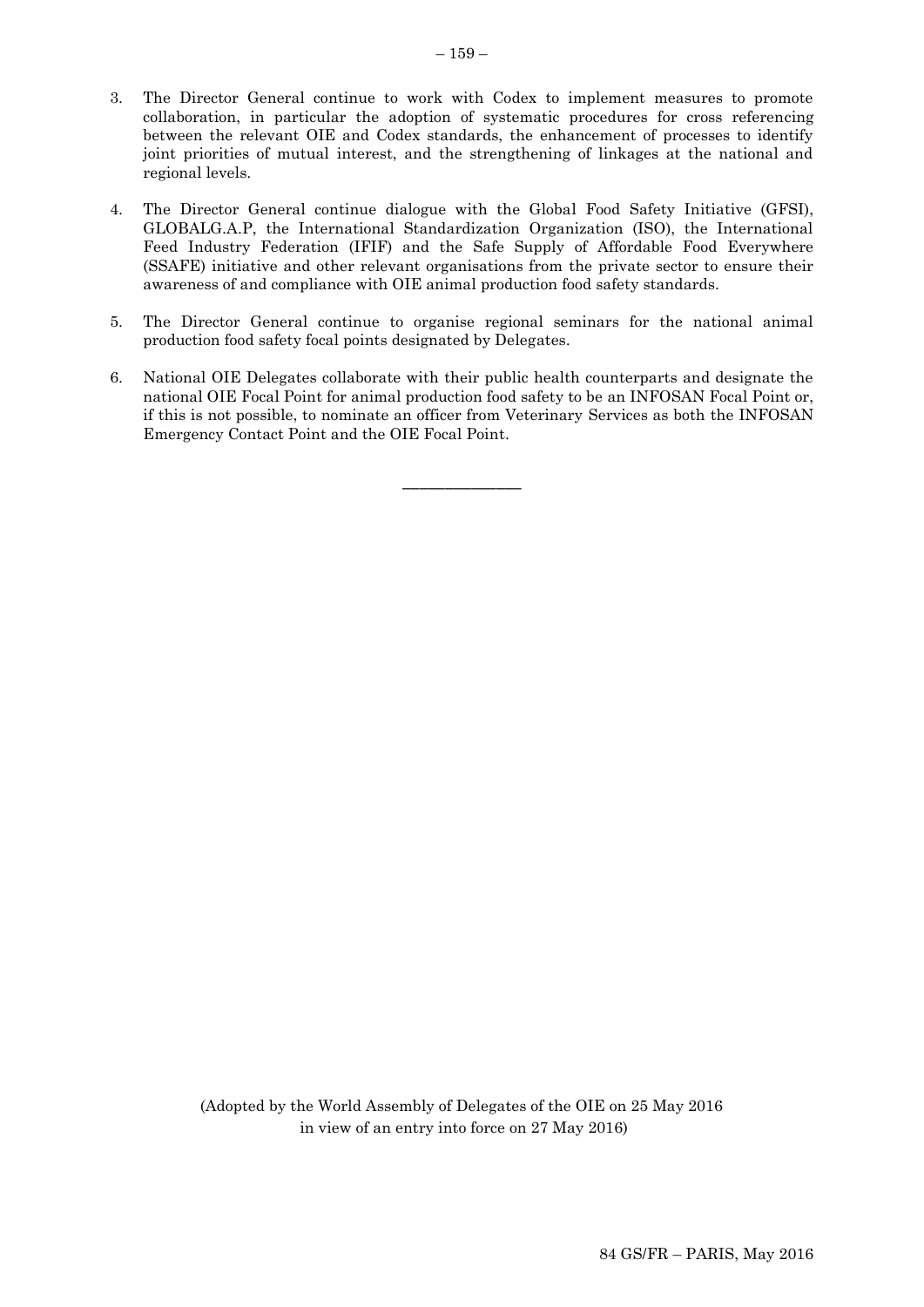# RESOLUTION No. 28

# <span id="page-45-0"></span>**Animal Welfare**

### CONSIDERING THAT

- 1. The mandate of the OIE includes the improvement of terrestrial and aquatic animal health and welfare worldwide, health being a key component of animal welfare,
- 2. Animal welfare is a complex, multi-faceted, international and domestic public policy issue, with important scientific, ethical, economic, cultural, and political and trade policy dimensions,
- 3. The Director General has established a permanent Animal Welfare Working Group, which proposes and provides guidance for the implementation of a detailed annual work programme and provide regular updates to the Assembly,
- 4. Additional work is underway on the development of animal welfare standards for pig and layer hen production systems,
- 5. A new standard on the welfare of working equids is proposed for adoption,
- 6. Guidelines on disaster management and risk reduction in relation to animal health and welfare and veterinary public health have been prepared,
- 7. Regional animal welfare strategies, animal welfare platforms and associated implementation plans, can make an important contribution to the OIE mandate of improving animal health and welfare worldwide,

#### THE ASSEMBLY

#### RECOMMENDS THAT

- 1. Delegates take steps to ensure that their national animal welfare focal points be nominated, if this has not already been done, and participate in regional training programmes.
- 2. Within the framework of an OIE agreed strategy and implementation plan, OIE Members play an active role in their regions with institutions, non-governmental organisations, the private sector and other international organisations in promoting the OIE animal welfare mandate.
- 3. Veterinary Services of each Member Country continue to take steps to implement the OIE animal welfare standards, including, as appropriate, the possible need to strengthen the regulatory framework for animal welfare.
- 4. Veterinary Services of each Member Country take steps to engage with governmental and non-governmental organisations to apply the guidelines on disaster management and risk reduction in relation to animal health and welfare and veterinary public health including, as appropriate, the possible need to strengthen the relevant regulatory frameworks, and improve their capacity to respond to any kind of disaster.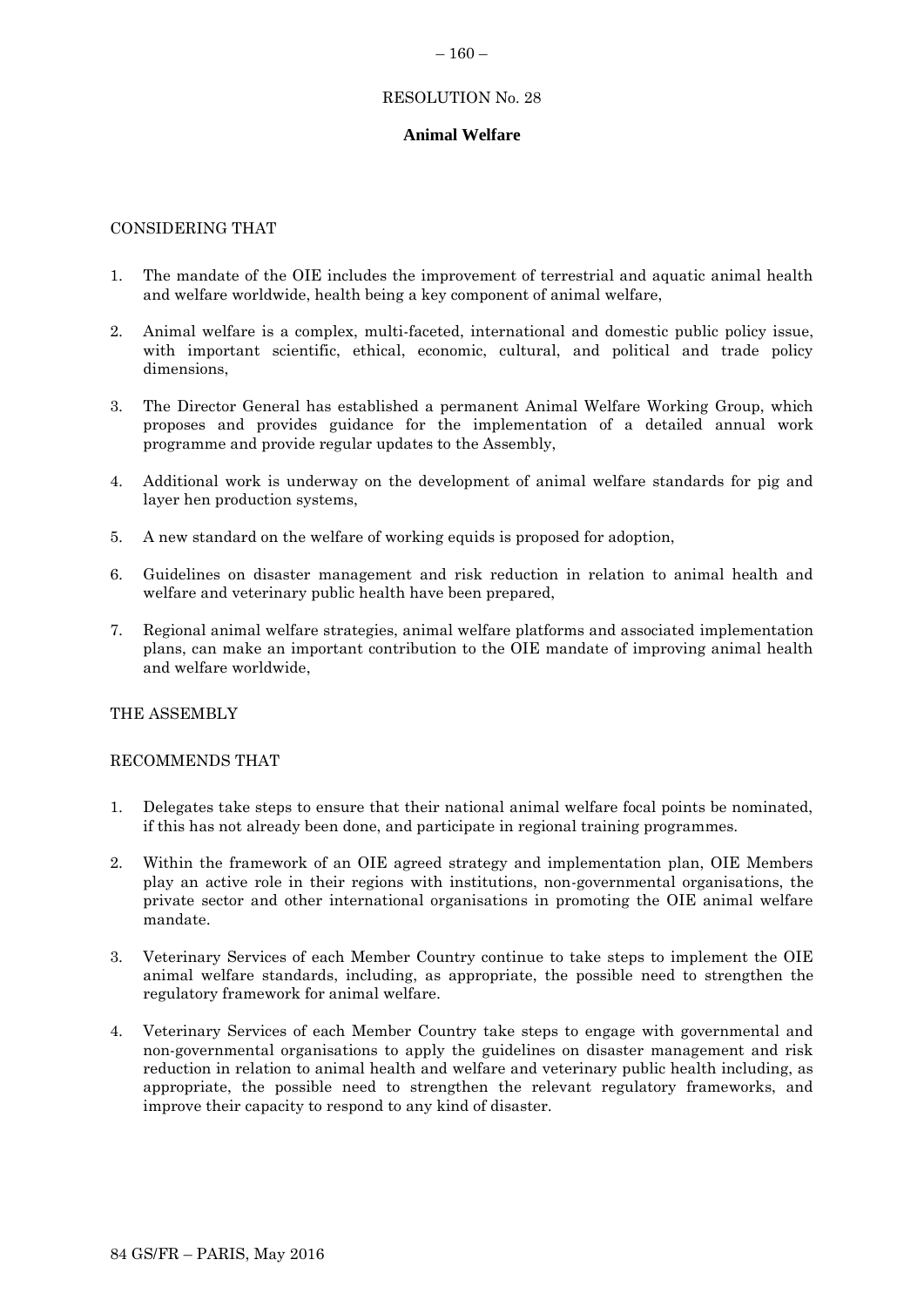- 5. The Working Group continues to provide recommendations to the Director General to be considered in the development of the future work programme of it relates to animal welfare.
- 6. The OIE Regional Commissions and their respective Member Countries continue to support the OIE animal welfare mandate through the development and implementation of Regional Animal Welfare Strategies and Animal Welfare Platforms, with the assistance of OIE Animal Welfare Working Group members from their respective regions.
- 7. The OIE Animal Welfare Collaborating Centres are encouraged to identify "OIE twinning project" opportunities in accordance with OIE policy, and that further applications to be recognised as OIE Animal Welfare Collaborating Centres be assessed according to the criteria agreed by the OIE Council.
- 8. The OIE continues to monitor the Universal Declaration on Animal Welfare and its recognition of OIE's international leadership role in setting animal welfare standards.
- 9. The Director General continue to take steps to promote the inclusion of animal welfare in veterinary teaching curricula and in continuing education programmes.
- 10. The Director General continue dialogue with the International Standardisation Organisation (ISO) to ensure awareness of OIE science-based animal welfare standards.
- 11. The Director General continue to organise seminars for the national animal welfare focal points designated by Delegates.
- 12. The Director General continue to consult widely on the draft OIE Global Animal Welfare Strategy proposed by the Animal Welfare Working Group.

\_\_\_\_\_\_\_\_\_\_\_\_\_\_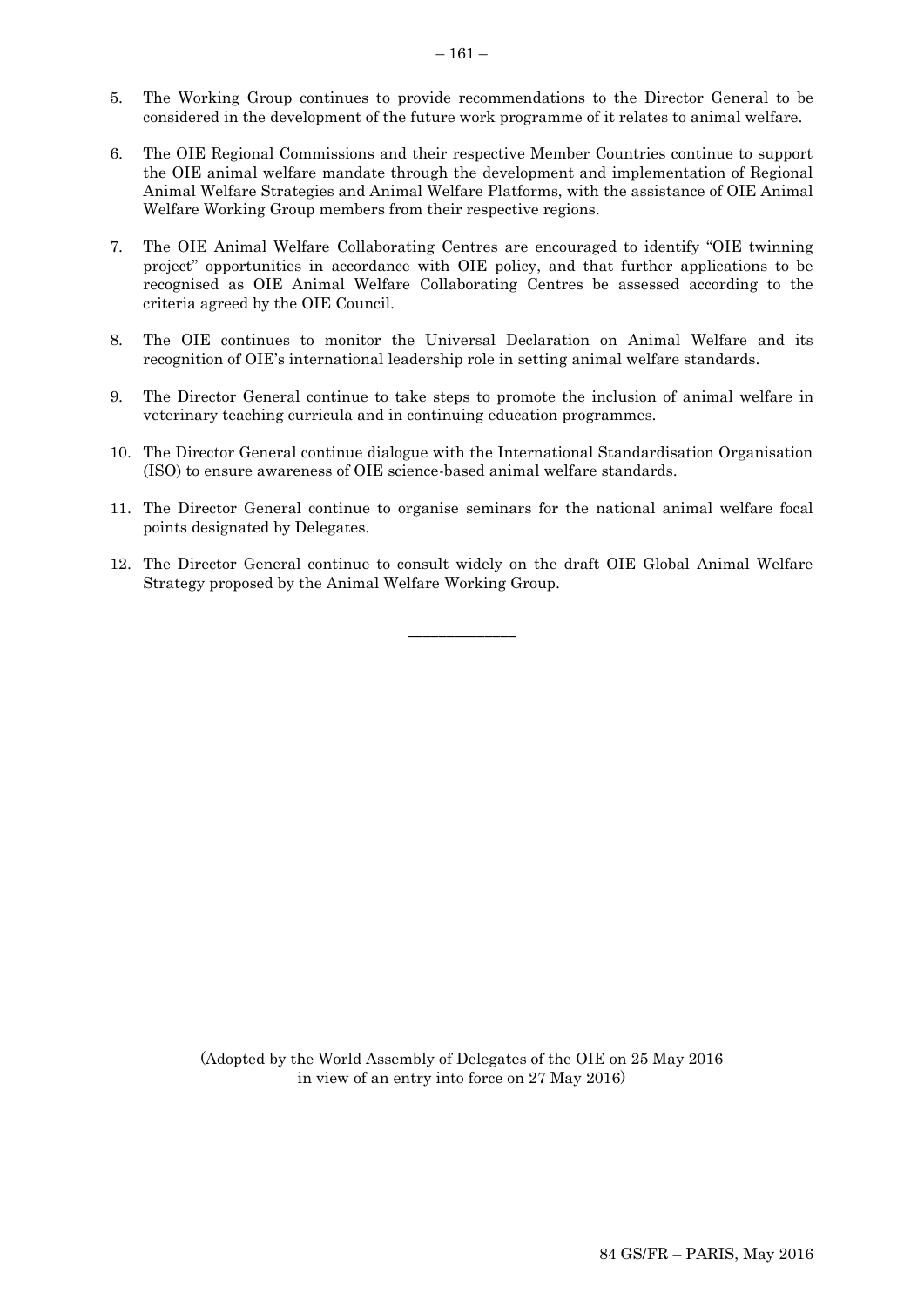#### <span id="page-47-0"></span> $-162-$

#### RESOLUTION No. 29

# **Designation of OIE Collaborating Centres**

#### CONSIDERING THAT

- 1. The OIE's *Basic Texts* provide the Terms of Reference, designation criteria, and internal rules for OIE Collaborating Centres,
- 2. The Terms of Reference of each of the four elected OIE Specialist Commissions include the responsibility to examine applications from Member Countries relating to the designation of new OIE Collaborating Centres with activities corresponding to the Commission's area of expertise,
- 3. All OIE Collaborating Centres applications are assessed by the appropriate OIE Specialist Commission using standardised criteria that include: the institution's ability, capacity and readiness to provide services; the scientific and technical standing of the institution concerned at the national and international levels; the quality of its scientific and technical leadership including internationally recognised expertise; the institution's prospective stability in terms of personnel, activity and funding; and the technical and geographical relevance of the institution and its activities to OIE's programme priorities,
- 4. Details of the applicant institutions that have been assessed by a Specialist Commission are published in the report of the meeting of the Commission,
- 5. All Collaborating Centre applications are assessed by the corresponding Regional Commission and endorsed by the OIE Council,
- 6. Proposals for a major change in an OIE Collaborating Centre follow the same procedure,
- 7. Article 4 of the Internal Rules for OIE Reference Centres states that "Applications endorsed by the Council shall be presented to the Assembly for approval".

#### THE ASSEMBLY

#### RESOLVES

To designate the following new OIE Collaborating Centres and add them to the list of OIE Collaborating Centres (available on the OIE web site):

OIE *Collaborating Centre for Infectious Reproductive Diseases in Europe* LNCR, laboratoire national de contrôle des reproducteurs, Maisons-Alfort, FRANCE

OIE *Collaborating Centre for Veterinary Services Capacity Building* Veterinary Public Health Centre for Asia-Pacific, Faculty of Veterinary Medicine, Chiang Mai University in collaboration with the Department of Livestock Development, Ministry of Agriculture and Cooperatives, THAILAND

OIE *Collaborating Centre for Day-One Veterinary Competencies and Continuing Education* Center for Food Security and Public Health, Iowa State University, College of Veterinary Medicine, Ames, Iowa, UNITED STATES OF AMERICA

(Adopted by the World Assembly of Delegates of the OIE on 25 May 2016 in view of an entry into force on 27 May 2016)

 $\overline{\phantom{a}}$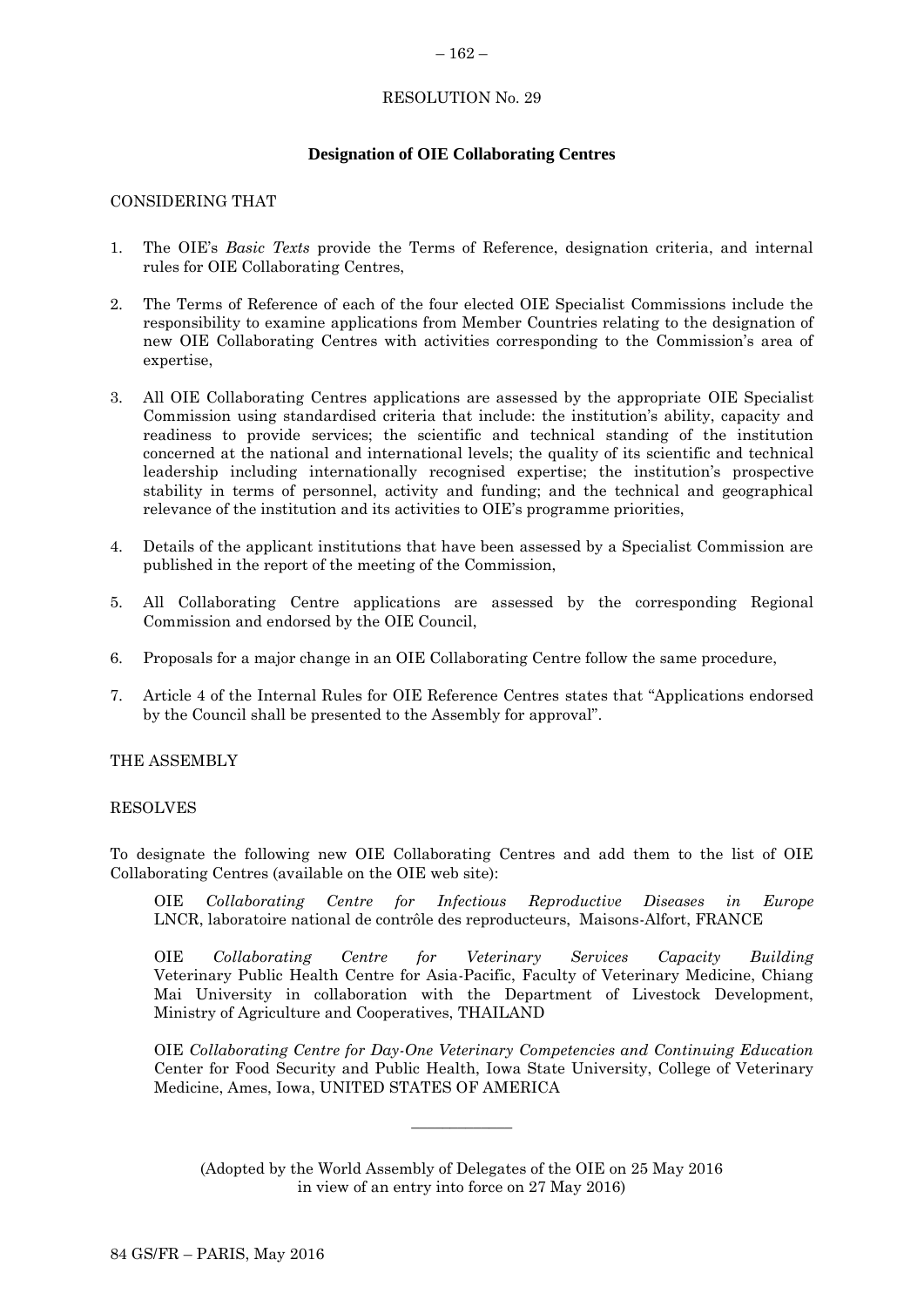#### <span id="page-48-0"></span>– 163 –

#### RESOLUTION No. 30

# **Designation of an OIE Reference Laboratory for aquatic animal diseases**

#### CONSIDERING THAT

- 1. The OIE's *Basic Texts* provide the Terms of Reference, designation criteria, and internal rules for OIE Reference Laboratories,
- 2. The Terms of Reference of the OIE Aquatic Animal Health Standards Commissions include the responsibility to examine applications from Member Countries relating to the creation of new OIE Reference Laboratories with activities corresponding to the Commission's scientific mandate and report its findings to the Director General,
- 3. All OIE Reference Laboratory applications are assessed using standardised criteria that include: the institution's ability, capacity and readiness to provide services; the scientific and technical standing of the institution concerned at the national and international levels; the quality of its scientific and technical leadership including internationally recognised expertise; the institution's prospective stability in terms of personnel, activity and funding; and the technical and geographical relevance of the institution and its activities to OIE's programme priorities,
- 4. Details of the applicant laboratories that have been assessed by the OIE Aquatic Animal Health Standards Commission are published in the report of the meeting of the Commission,
- 5. All Reference Laboratory applications are endorsed by the OIE Council,
- 6. Proposals for a major change in an OIE Reference Laboratory follow the same procedure,
- 7. Article 4 of the Internal Rules for OIE Reference Centres states that "Applications endorsed by the Council shall be presented to the Assembly for approval",

#### THE ASSEMBLY

#### RESOLVES

To designate the following new OIE Reference Laboratory for aquatic animal diseases and add them to the list of OIE Reference Laboratories (available on the OIE web site):

OIE *Reference Laboratory for infection with* Hepatobacter penaei (*necrotising hepatopancreatitis*) Aquaculture Pathology Laboratory, School of Animal and Comparative Biomedical Sciences, University of Arizona, Tucson, AZ 85721, UNITED STATES OF AMERICA

 $\overline{\phantom{a}}$  ,  $\overline{\phantom{a}}$  ,  $\overline{\phantom{a}}$  ,  $\overline{\phantom{a}}$  ,  $\overline{\phantom{a}}$  ,  $\overline{\phantom{a}}$  ,  $\overline{\phantom{a}}$  ,  $\overline{\phantom{a}}$  ,  $\overline{\phantom{a}}$  ,  $\overline{\phantom{a}}$  ,  $\overline{\phantom{a}}$  ,  $\overline{\phantom{a}}$  ,  $\overline{\phantom{a}}$  ,  $\overline{\phantom{a}}$  ,  $\overline{\phantom{a}}$  ,  $\overline{\phantom{a}}$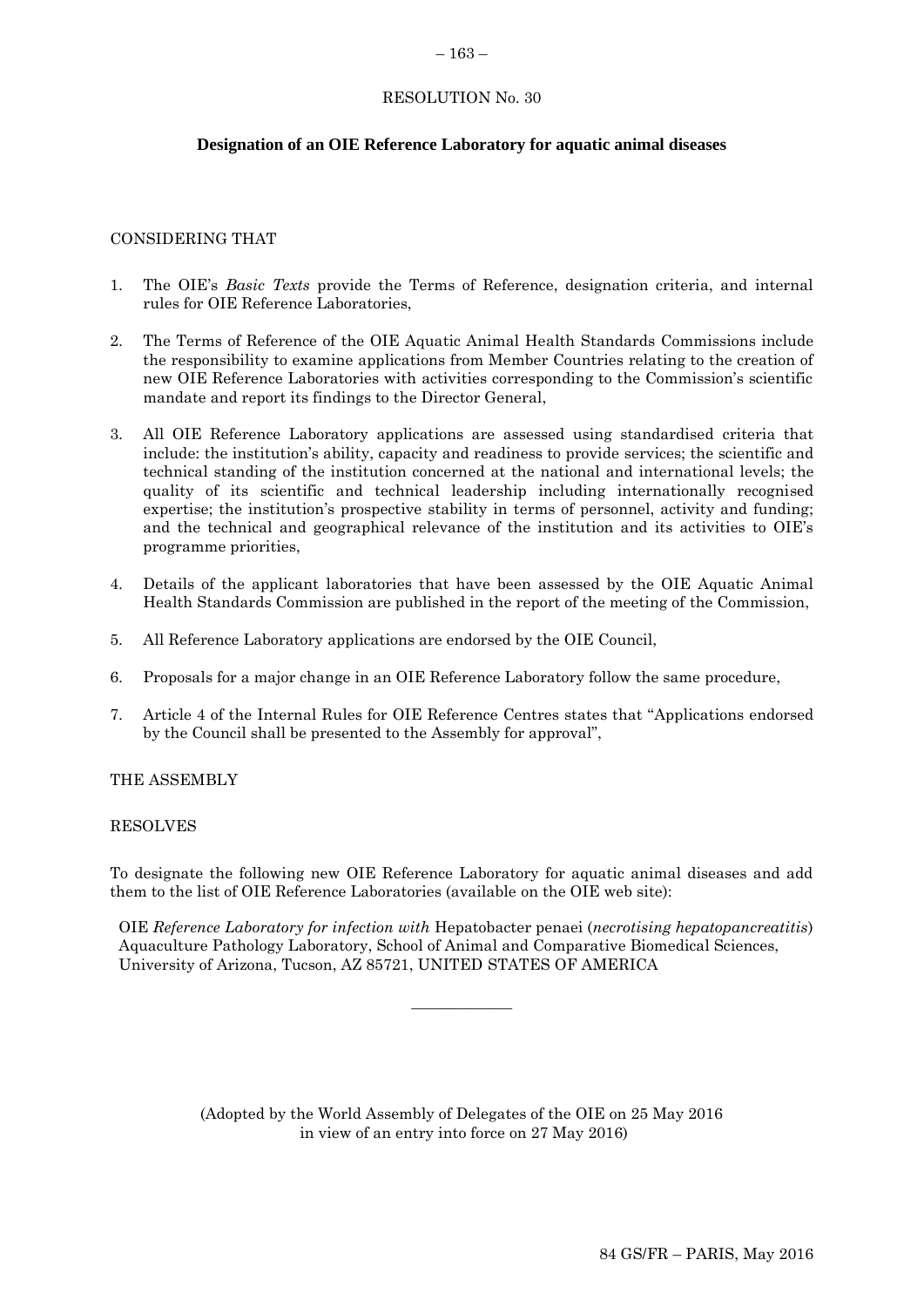# RESOLUTION No. 31

<span id="page-49-0"></span> $-164-$ 

# **Approval of the Report on the current animal health situation worldwide: analysis of events and trends**

In accordance with Article 6 of the Organic Rules of the OIE,

THE ASSEMBLY

RESOLVES

To approve the Report on the current animal health situation worldwide: analysis of events and trends (84 SG/2).

 $\overline{\phantom{a}}$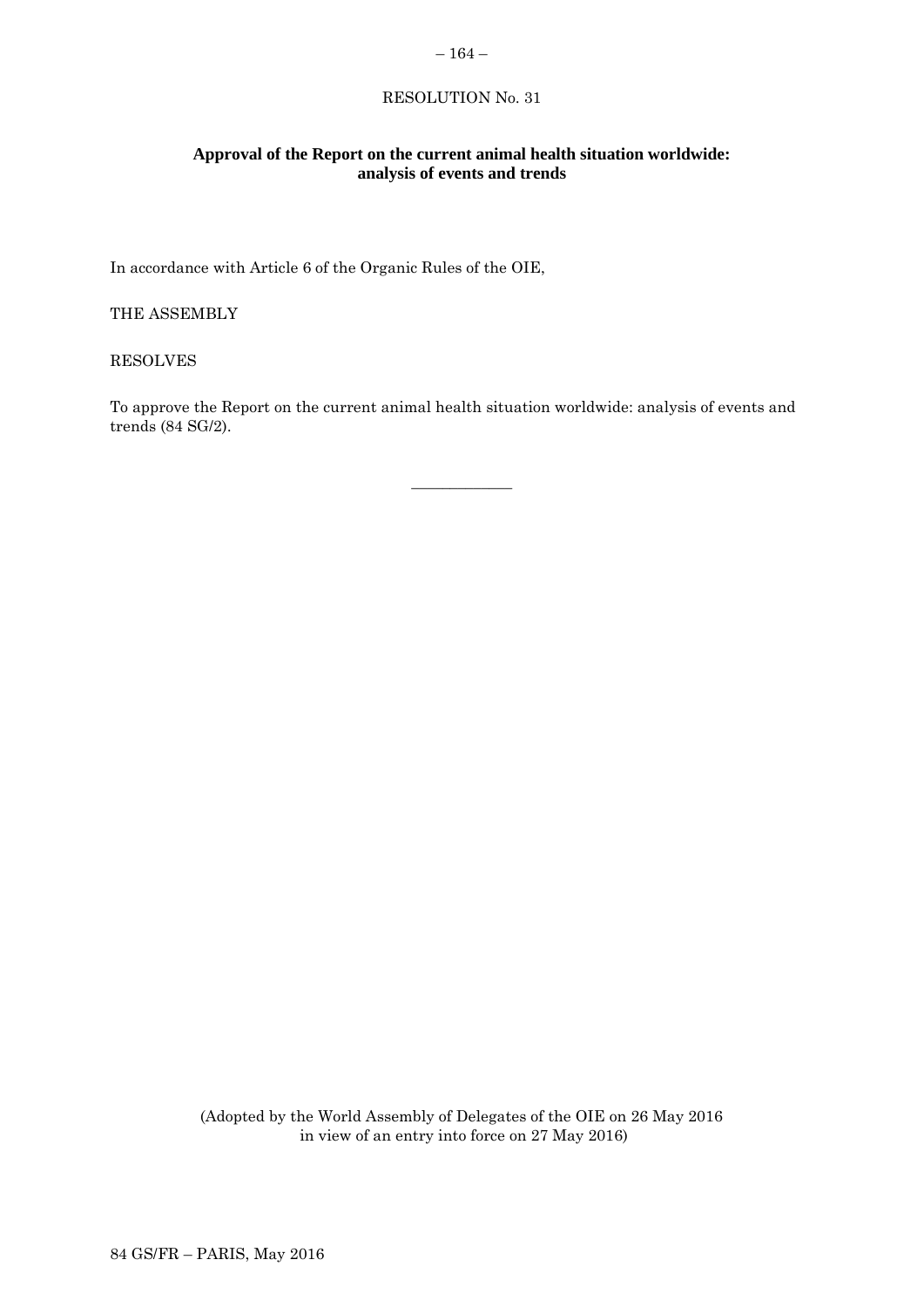#### <span id="page-50-0"></span> $-165-$

# RESOLUTION No. 32

# **Amendments to the** *OIE Terrestrial Animal Health Code*

#### CONSIDERING THAT

- 1. The current content of the OIE *Terrestrial Animal Health Code* (the *Terrestrial Code*) is the result of modifications made by the World Assembly of Delegates at previous General Sessions;
- 2. The necessity to update the *Terrestrial Code* in accordance with recommendations in the February 2016 report of the OIE Terrestrial Animal Health Standards Commission (the Terrestrial Code Commission) (Document 84 SG/12/CS 1B), after consultation with the World Assembly of Delegates;

### THE ASSEMBLY

#### RESOLVES

- 1. To adopt the updates to the *Terrestrial Code* proposed in Annexes 6, 7, 8, 9, 10, 12, 15, 16, 17, 18, 19, 20, 21 and 22 of Document 84 SG/12/CS1 B in English, French and Spanish, each text being authentic.
- 2. To adopt the updates to the *Terrestrial Code* proposed in Annexes 4, 5, 11, 13 and 14 of Document 84 SG/12/CS1 B in English, French and Spanish, each text being authentic, with the following modifications:
	- 2.1. In Annex 4 (User's Guide)

(*The modification only applies to the English version*)

In the first paragraph of point 3 of Section C, add "some of the" before "tools used to control diseases".

2.2. In Annex 5 (Glossary)

In the definition of "*Casings*", delete ", oesophagus" between "intestines" and "and bladders".

2.3. In Annex 11 (Chapter 6.8.)

Go back to the previously proposed text for the first paragraph of Article 6.8.1. in the September 2015 Code Commission meeting report as follows:

"For the purpose of this chapter, therapeutic use of *antimicrobial agents* means the administration of *antimicrobial agents* to *animals* for treating and controlling infectious diseases."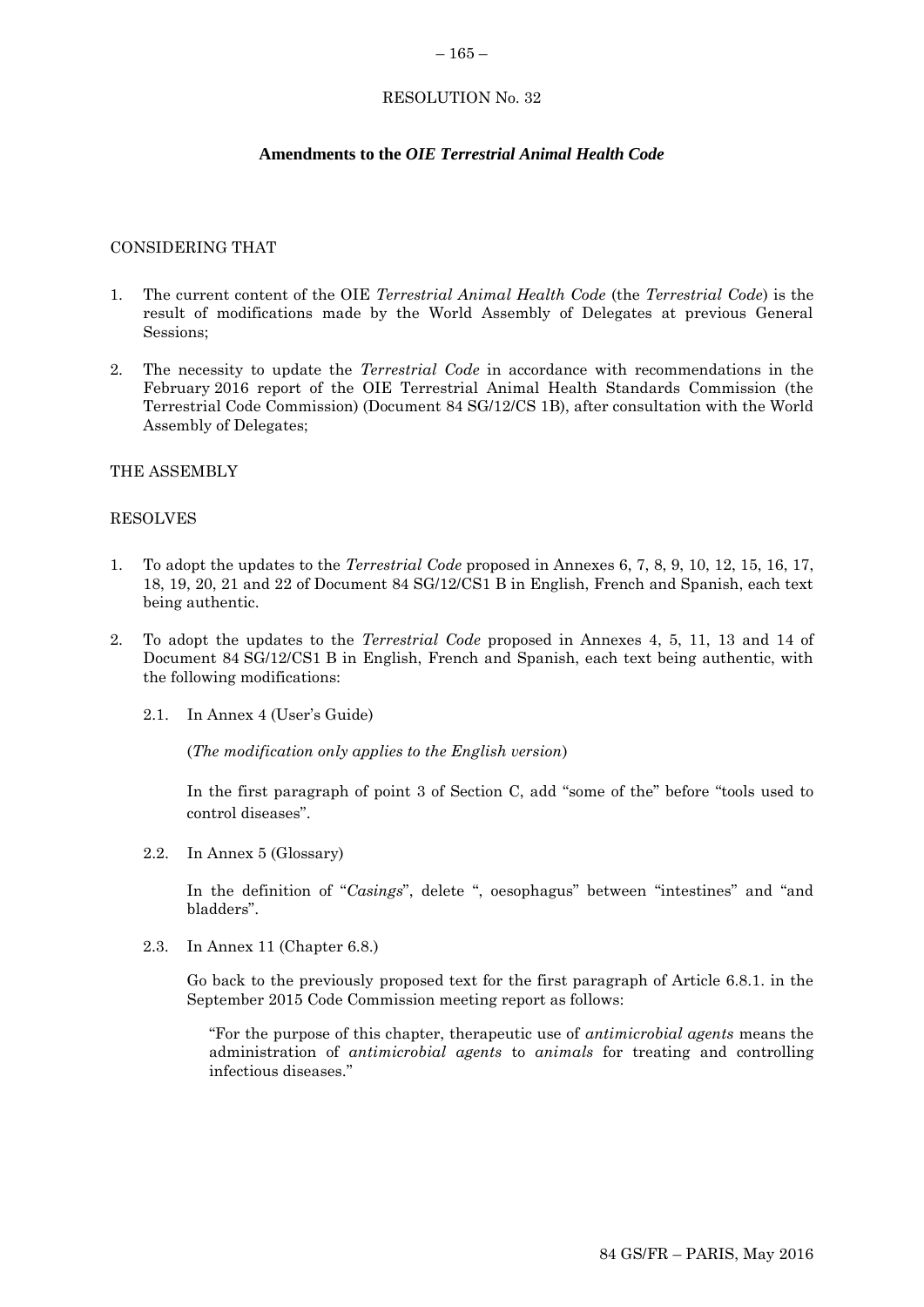2.4. In Annex 13 (Chapter 15.3.)

In Article 15.3.3. point 1 e), replace "pig *establishments*" between "people in" and "to prevent" with "areas and *establishments* where pigs are kept" as follows:

"providing adequate toilet and sanitation facilities for people in areas and *establishments* where pigs are kept to prevent the exposure of pigs and their environment to human faeces."

2.5. In Annex 14 (Chapter 7.5.)

In Article 7.5.7. point 2, modify the text to make 3 sentences into one paragraph, as follows:

"Captive bolts powered by cartridges, compressed air or spring can be used for *poultry*. The optimum position for *poultry* species is at a right angle to the frontal surface. Firing of a captive bolt in accordance with to the manufacturers' instructions should lead to immediate destruction of the skull and the brain and, as a result, immediate *death*."

3. To ask the Director General to publish the adopted texts in a revised edition of the *Terrestrial Code* with appropriate numbering and formatting.

 $\overline{\phantom{a}}$  , where  $\overline{\phantom{a}}$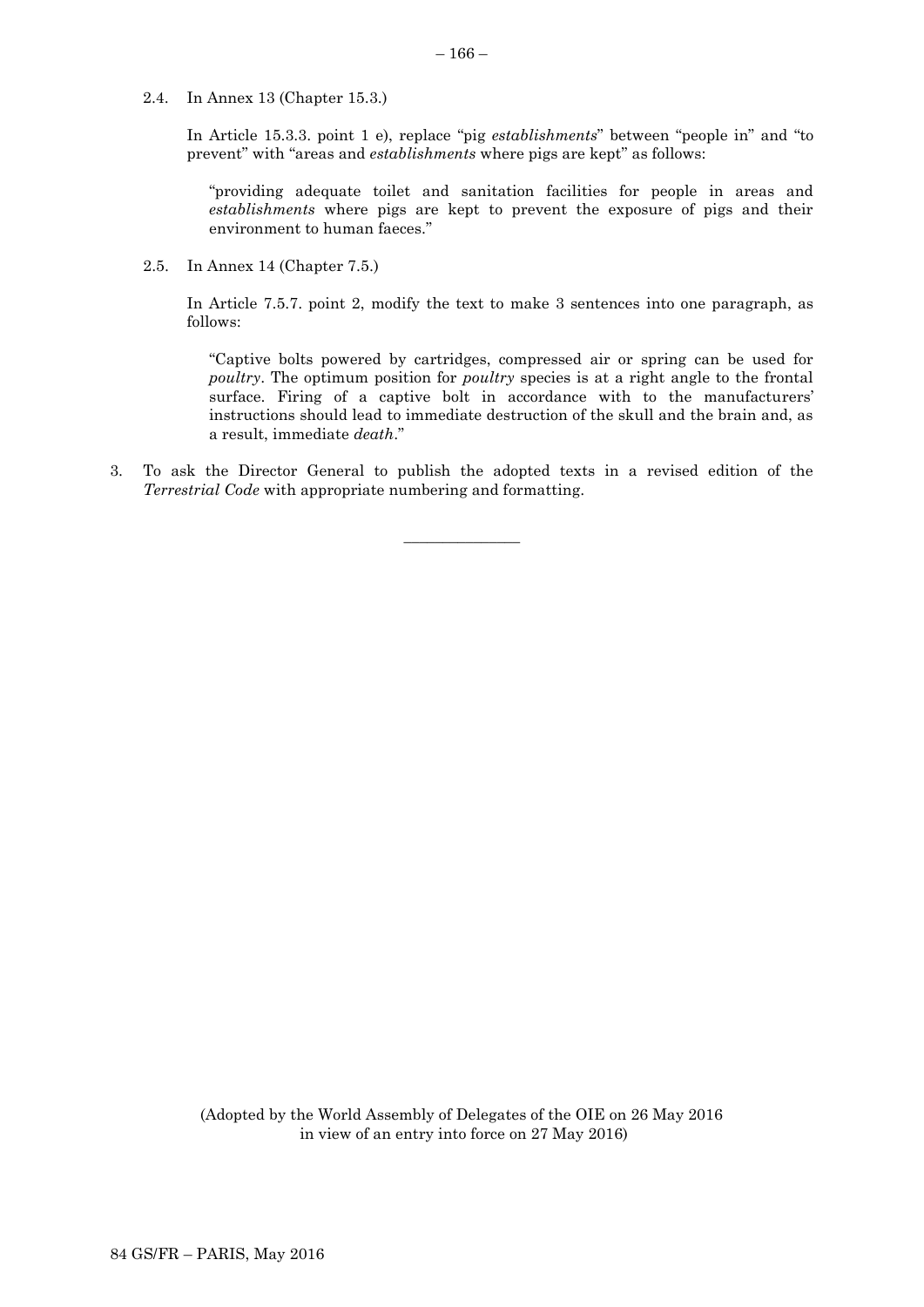#### <span id="page-52-0"></span> $-167-$

# RESOLUTION No. 33

# **Amendments to the** *OIE Aquatic Animal Health Code*

#### CONSIDERING THAT

- 1. The current content of the OIE *Aquatic Animal Health Code* (the *Aquatic Code*) is the result of modifications made by the World Assembly of Delegates during previous OIE General Sessions,
- 2. It is necessary to update the *Aquatic Code* in accordance with the recommendations of the February 2016 report of the OIE Aquatic Animal Health Standards Commission (Annexes 3 to 8 of Document 84 SG/12/CS4 B), after consultation with the World Assembly of Delegates,

#### THE ASSEMBLY

#### RESOLVES

- 1. To adopt the updates to the *Aquatic Code* proposed in Annexes 3, 4, 5, 6, 7 and 8 of Document 84 SG/12/CS4 B in English, French and Spanish, each text being authentic.
- 2. To ask the Director General to publish the adopted texts in a revised edition of the *Aquatic Code* with appropriate numbering and formatting.

 $\overline{\phantom{a}}$  , where  $\overline{\phantom{a}}$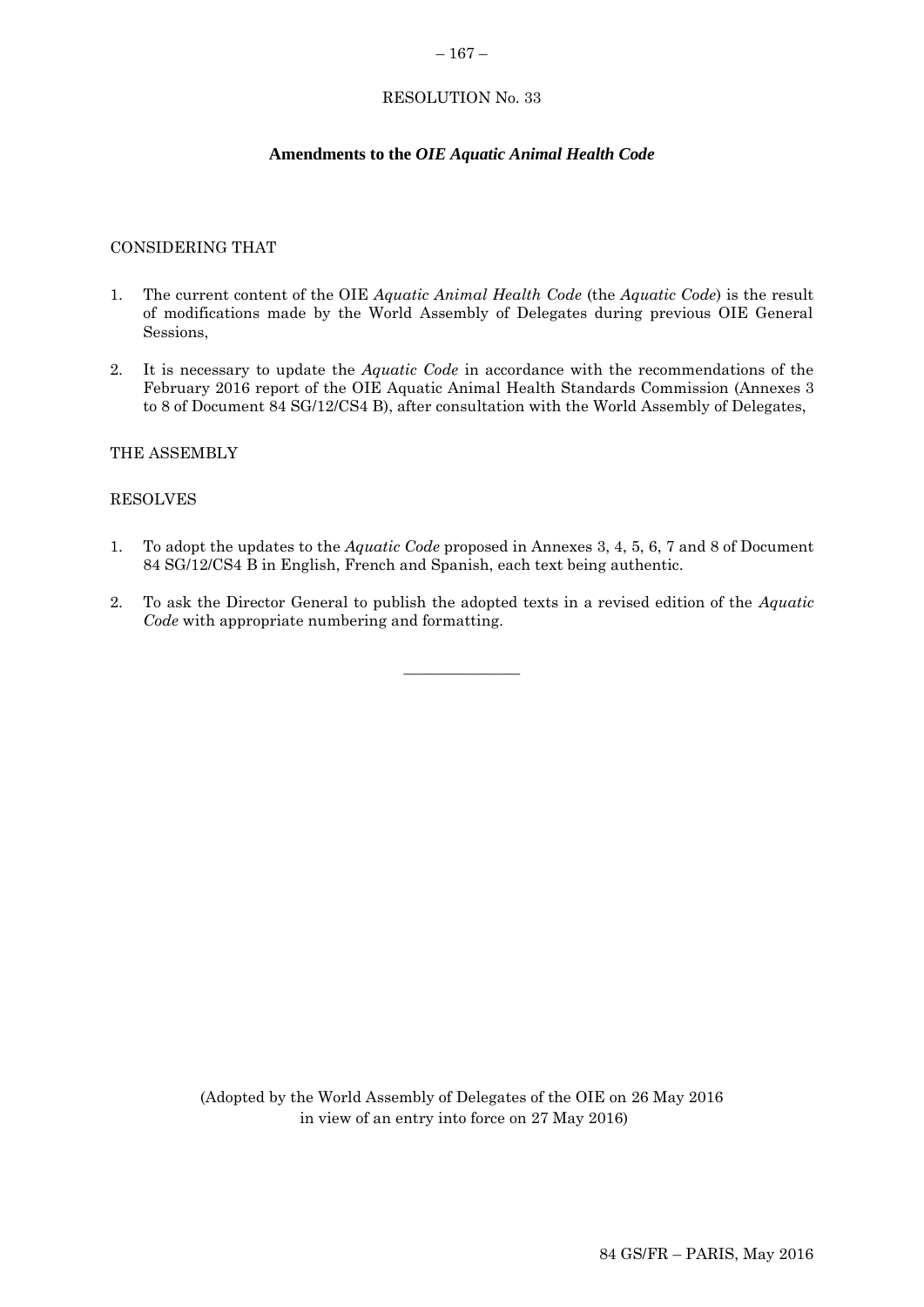#### <span id="page-53-0"></span> $-168-$

# RESOLUTION No. 34

# **Amendments to the** *Manual of Diagnostic Tests for Aquatic Animals*

### CONSIDERING THAT

- 1. The *Manual of Diagnostic Tests for Aquatic Animals* (*Aquatic Manual*), like the *Aquatic Animal Health Code*, is an important contribution to the international harmonisation of sanitary standards related to aquatic animals and aquatic animal products,
- 2. Member Countries are asked for the comments of their specialists for each new or revised chapter of the *Aquatic Manual* before it is finalised by the Aquatic Animal Health Standards Commission,
- 3. The following revised chapter was sent to Member Countries for comment:

2.2.8. Infection with yellow head virus genotype 1

#### THE ASSEMBLY

# RESOLVES

- 1. To adopt the revised chapter for the seventh edition of the *Aquatic Manual* proposed in Annexe 9 of Document 84 SG/12/CS4 B, with the following modifications:
	- 1.1. In Section 2.1.1. *Aetiological agent, agent strains*, to replace the abbreviation "YHD" with the words "yellow head disease".
	- 1.2. In Section 2.2.2. *Species with incomplete evidence for susceptibility*: to add the words "red claw crayfish *(Cherax quadricarinatus*)".
- 2. To ask the Director General to publish the adopted text in the on-line version of the *Aquatic Manual*.

 $\overline{\phantom{a}}$  , where  $\overline{\phantom{a}}$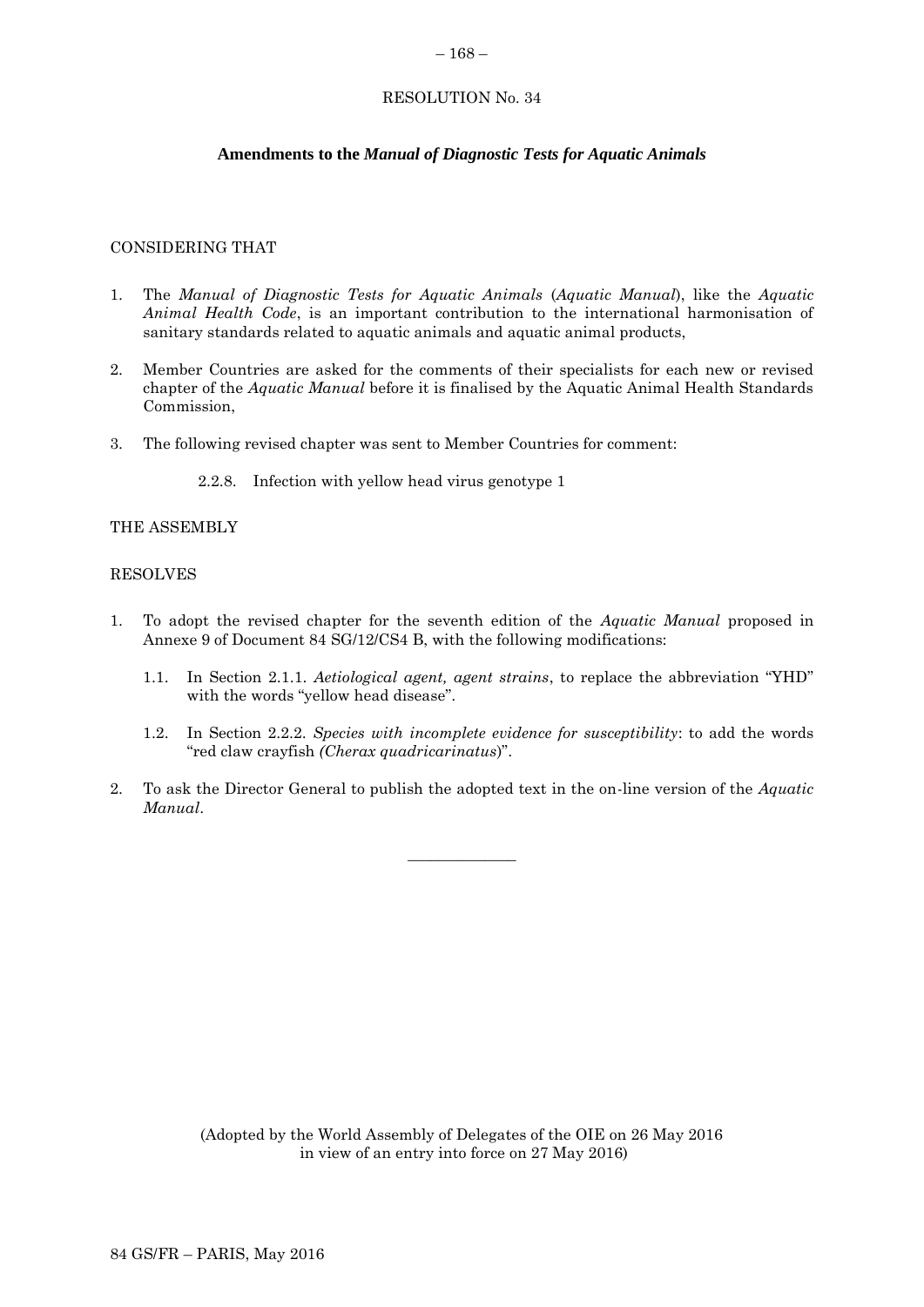#### $-169-$

# RESOLUTION No. 35

# **The Economics of Animal Health: Direct and Indirect Costs of Animal Disease Outbreaks**

### <span id="page-54-0"></span>CONSIDERING THAT

- 1. The OIE *Terrestrial Animal Health Code* glossary definition of risk assessment includes reference to the economic consequences of the entry, establishment and spread of a hazard,
- 2. The veterinary profession has a critical role in the management of the health and welfare of terrestrial and aquatic animals,
- 3. Animal diseases, which can have profound economic consequences for countries, the animal production sector and owners, and public health, are the reasons for the existence of significant investments in Veterinary Services across the world,
- 4. Public animal health investments in non-notifiable endemic diseases are poorly represented in many of the current national disease control programmes, yet these may have a critical impact on animal productivity, biodiversity and environments,
- 5. These animal health investments do not cover all animal species and populations, particularly those animals kept by producers with limited resources,
- 6. Despite these animal health investments, many areas of the world continue to have low staffing levels of their national Veterinary Services relative to their animal populations,
- 7. There are insufficient high quality data and information on direct and indirect economic losses caused by animal diseases in general, which are required for an overall economic assessment of animal health,
- 8. Well-designed and presented economic analyses are a useful and necessary tool for defending existing and current resource allocation to Veterinary Services necessary to protect animal and public health, and animal welfare,
- 9. Economic analysis provides information on imbalances between: species and sectors; diseases; and activities within a disease control programme. Such information should be the basis for improved decision making of the Veterinary Services and their ability to engage with political and financial stakeholders at local, national and global levels,
- 10. The OIE is the world leader in collecting, analysing, reporting and disseminating information on global terrestrial and aquatic animal and zoonotic diseases through the World Animal Health Information System (WAHIS),
- 11. The OIE's support and/or involvement to promote the collection of economic data and the development, implementation, and integration of economic analyses will be critical for Member Countries to enhance the capacity of their Veterinary Services,
- 12. OIE Member Countries are keen to take advantage of existing and emerging educational and training opportunities, and the need to improve the economic analysis of animal health,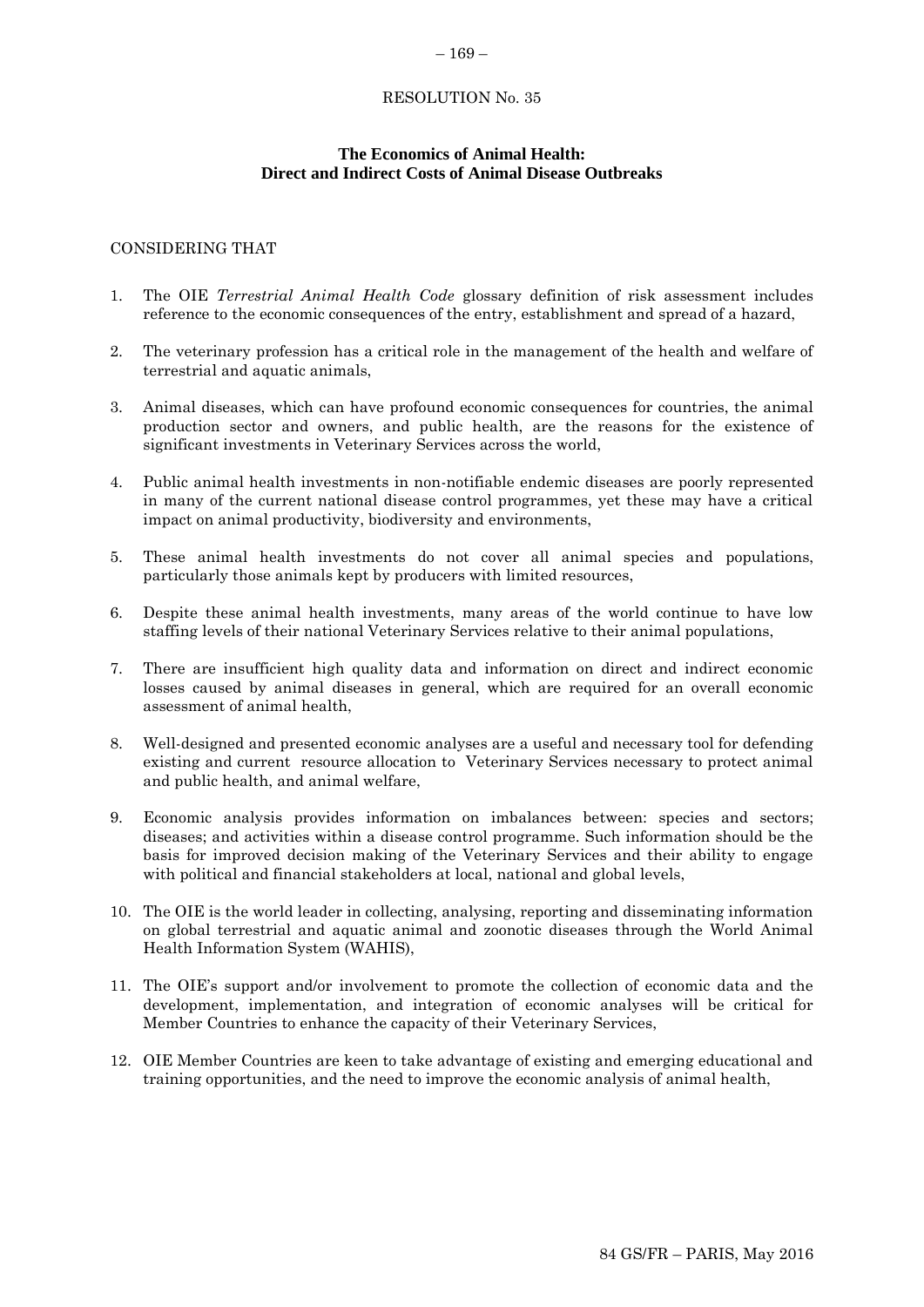# THE ASSEMBLY

#### RECOMMENDS THAT

- 1. Member Countries consistently report disease events in accordance with the obligations provided for in the *Terrestrial and Aquatic Animal Health Codes,* and to regularly update the related information concerning livestock populations, as well as veterinary and laboratory services as part of their annual reports.
- 2. Member Countries use the associated collection and capture of data as a basis for the improvement of economic analyses and their use.
- 3. Investments be made by Member Countries in their national disease reporting systems to ensure timely and quality data capture.
- 4. Investments be made by OIE and Member Countries to optimise the use of the WAHIS data in support of economic analyses.
- 5. The OIE, with support from relevant organisations and donors, and informed by best practice of Member Countries, develop and test a methodology to determine the global burden of animal diseases in order to address deficiencies in economic information on national and world impact of animal diseases.
- 6. The OIE, with support from relevant organisations and donors, and informed by best practice of Member Countries, develop and test a methodology guided by the OIE PVS Gap Analysis Tool that will determine the costs of national Veterinary Services over continuous time periods. The resulting datasets combined with the burden of animal diseases should be used to estimate of productivity changes and returns on investment.
- 7. Veterinary education at undergraduate, postgraduate and continuing professional development levels includes the practical use of economics in animal health and welfare, and/or enhanced collaboration with relevant professionals in order to improve the use of economic analysis by the Veterinary Services.

 $\overline{\phantom{a}}$  , where  $\overline{\phantom{a}}$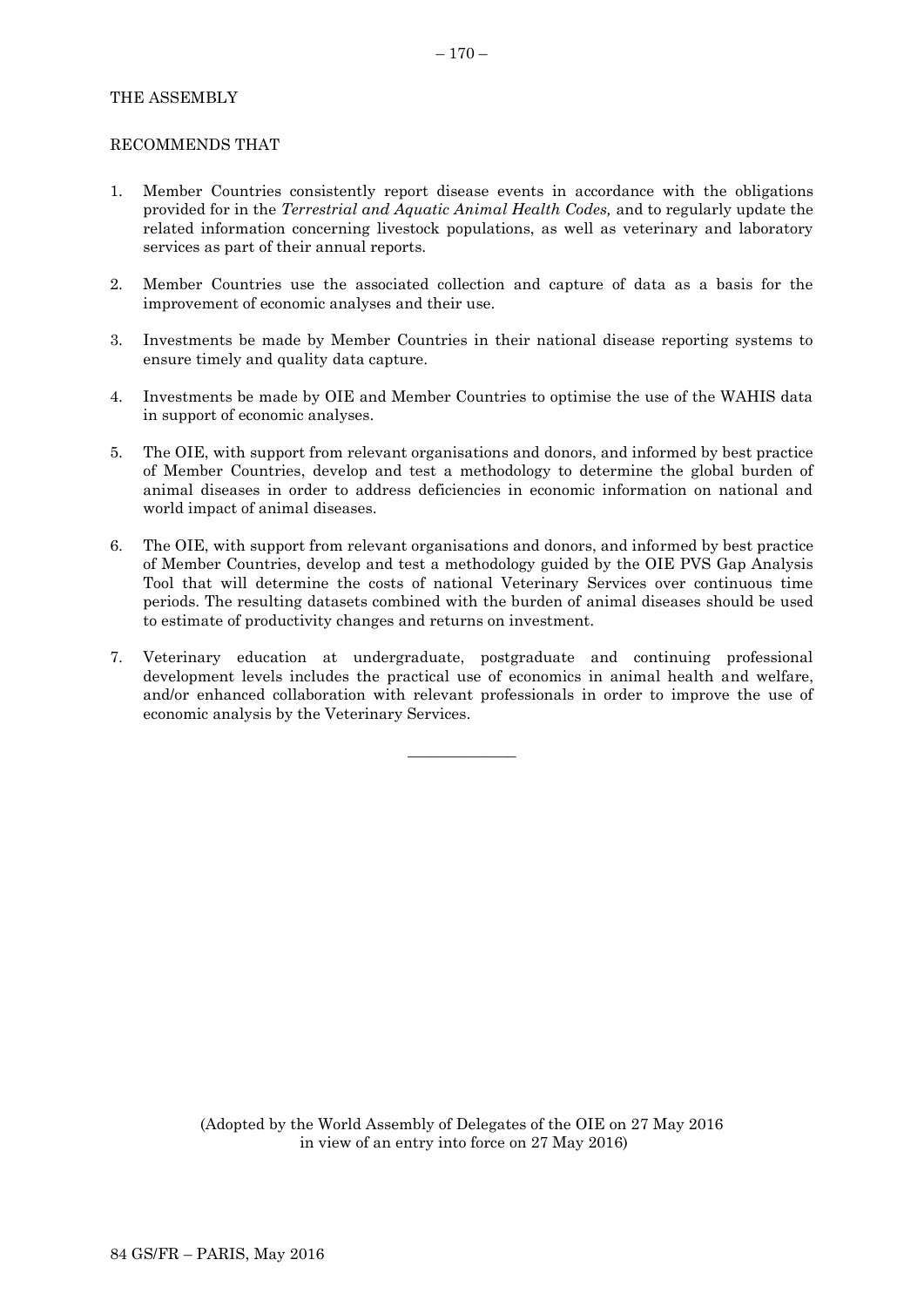# RESOLUTION No. 36

# <span id="page-56-0"></span>**Combating Antimicrobial Resistance through a One Health Approach: Actions and OIE Strategy**

## CONSIDERING

- 1. That antimicrobial resistance (AMR) is both an animal and human health threat of growing concern which has been significantly considered by the OIE through the development and adoption of relevant and important standards and guidelines,
- 2. That during the 77th General Session (May 2009), the World Assembly of Delegates (the Assembly) adopted Resolution No. 25 on Veterinary Medicinal Products, which also considered previous Resolutions on the harmonising of registration requirements for veterinary drugs, their responsible and prudent use and the monitoring of resistance including recommended actions to be implemented,
- 3. The recommendations of the OIE Global Conference on the responsible and prudent use of antimicrobial agents in animals, held in March 2013 in Paris, France, including Recommendation No. 7 to collect harmonised quantitative data on the use of antimicrobial agents in animals with the view to establishing a global database, which was subsequently formally endorsed by the Assembly at the 83rd General Session (May 2015) through the adoption of Resolution No. 26,
- 4. The contribution of the OIE to the development of the World Health Organization's (WHO) Global Action Plan on Antimicrobial Resistance, under the framework of the Tripartite agreement between the Food and Agriculture Organization of the United Nations (FAO), the WHO and the OIE, which was adopted by the World Health Assembly of the WHO in May 2015,
- 5. The recommendation to Member Countries, to follow the guidance of the WHO Global Action Plan on Antimicrobial Resistance, in particular by developing national action plans, in respect of the use of antimicrobial agents in animals and ensuring close collaboration with public health officials, adopted through Resolution No. 26 of the 83rd General Session on Combating Antimicrobial Resistance and Promoting the Prudent Use of Antimicrobial Agents in Animals,
- 6. The importance of the capacities of the national Veterinary Services to comply with the relevant standards and the particular benefit of the OIE PVS Pathway in supporting the Member Countries to update their legislation, which is a prerequisite to ensure good governance covering registration, production, distribution, prescription and use as well as control and surveillance of antimicrobial agents at the national level,
- 7. The role of the network of the OIE National Focal Points for Veterinary Products in supporting the global implementation of the OIE standards regarding veterinary products,
- 8. The importance of appropriate veterinary and veterinary para-professional education in the promotion of veterinary oversight to ensure responsible use of antimicrobial agents in animals,
- 9. The action of OIE to raise the awareness of the health risk posed by antimicrobial resistance by developing communication materials and organising sub-regional, regional and international events,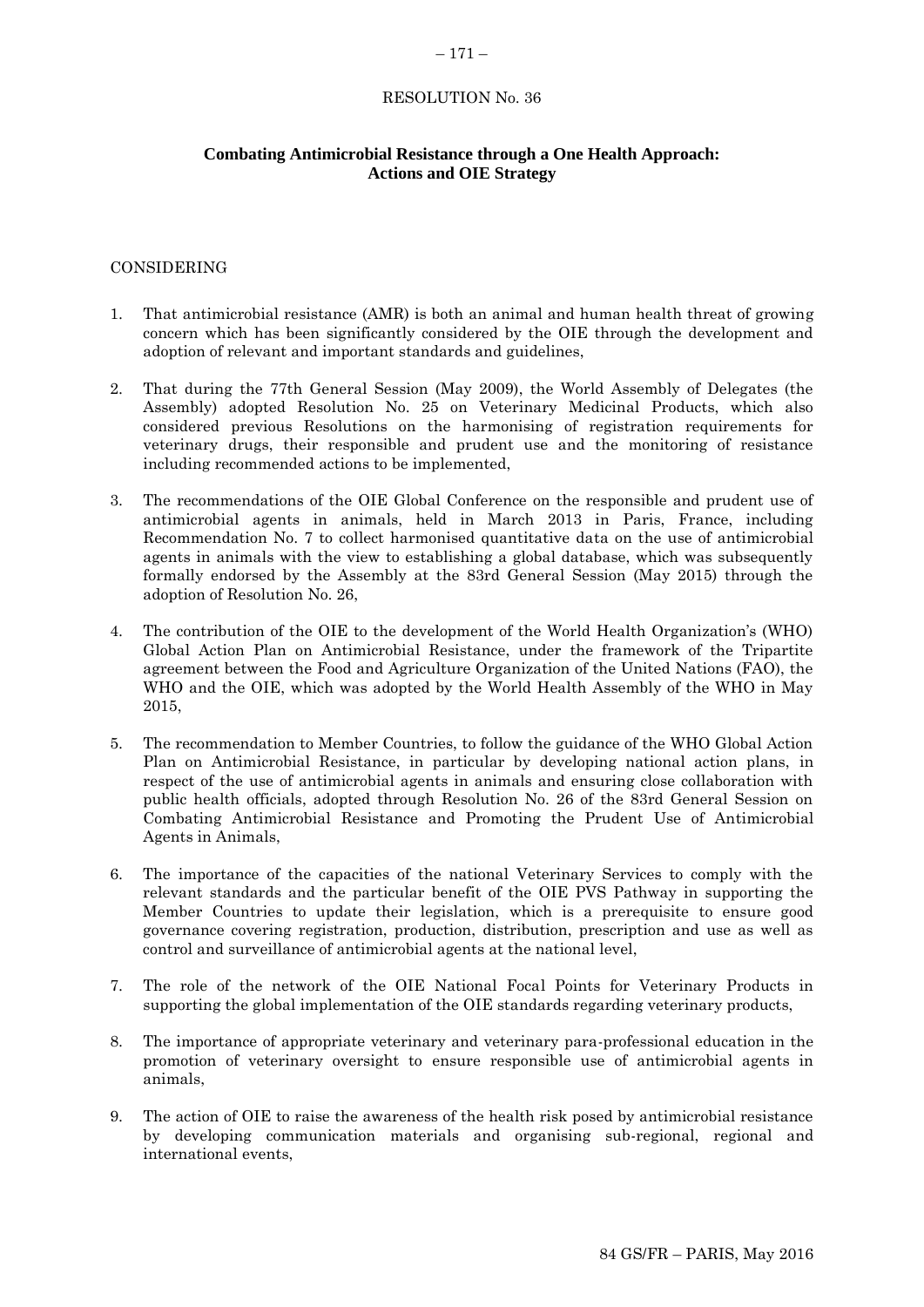AND RECOGNISING the importance and the relevance of the actions carried out by the OIE to date in the fight against antimicrobial resistance

THE ASSEMBLY

# DECIDES THAT

All the actions developed by the OIE according to the mandate approved by the Assembly, i.e.:

- The setting of standards and guidelines,
- The implementation of capacity building programmes for better governance with the aim of an improved veterinary stewardship of veterinary drugs in order to prevent the inappropriate use of antimicrobials,
- The establishment and the management of a database for the collection of data on the use of antimicrobial agents in animals as well as the development of interpretation indicators,
- The publication of and the contribution to the development of scientific knowledge, in particular on new technologies, including vaccines and alternatives to antimicrobials,
- The development of communication materials, to promote the prudent and responsible use of antimicrobials and to increase the public awareness,

Shall be compiled and consolidated within the OIE Strategy on antimicrobial resistance.

#### AND RECOMMENDS THAT

- 1. The OIE Strategy on antimicrobials be implemented through a stepwise approach, in close cooperation with WHO and FAO through a One Health approach as well as with other concerned partners and stakeholders, and that the OIE further promote intersectorial cooperation, coordination and interaction at regional and national levels.
- 2. The OIE advocate that policy makers act to preserve the efficacy of antimicrobial agents. These critical tools help to sustain animal health and welfare, contribute to food security and safety, protect human health from zoonotic disease threats and contribute to the economic prosperity of countries.
- 3. The OIE Strategy promote the responsible and prudent use of antimicrobials as well as approaches to decrease their use, such as the adoption of best practices for sanitation, OIE Terrestrial and Aquatic Code provisions for biosecurity to prevent disease, and good husbandry practices including vaccination programmes.
- 4. The OIE provide guidance on alternatives to the use of antimicrobials and on how to carry out risk analyses to demonstrate appropriate management to reduce the development of resistance and the protection of both animal and human health.
- 5. OIE Member Countries fulfil their commitment under the Global Action Plan to implement policies on the use of antimicrobials in terrestrial and aquatic animals, respecting OIE intergovernmental standards and guidelines on the use of critically important antimicrobial agents, and the phasing out of the use of antibiotics for growth promotion in the absence of risk analysis.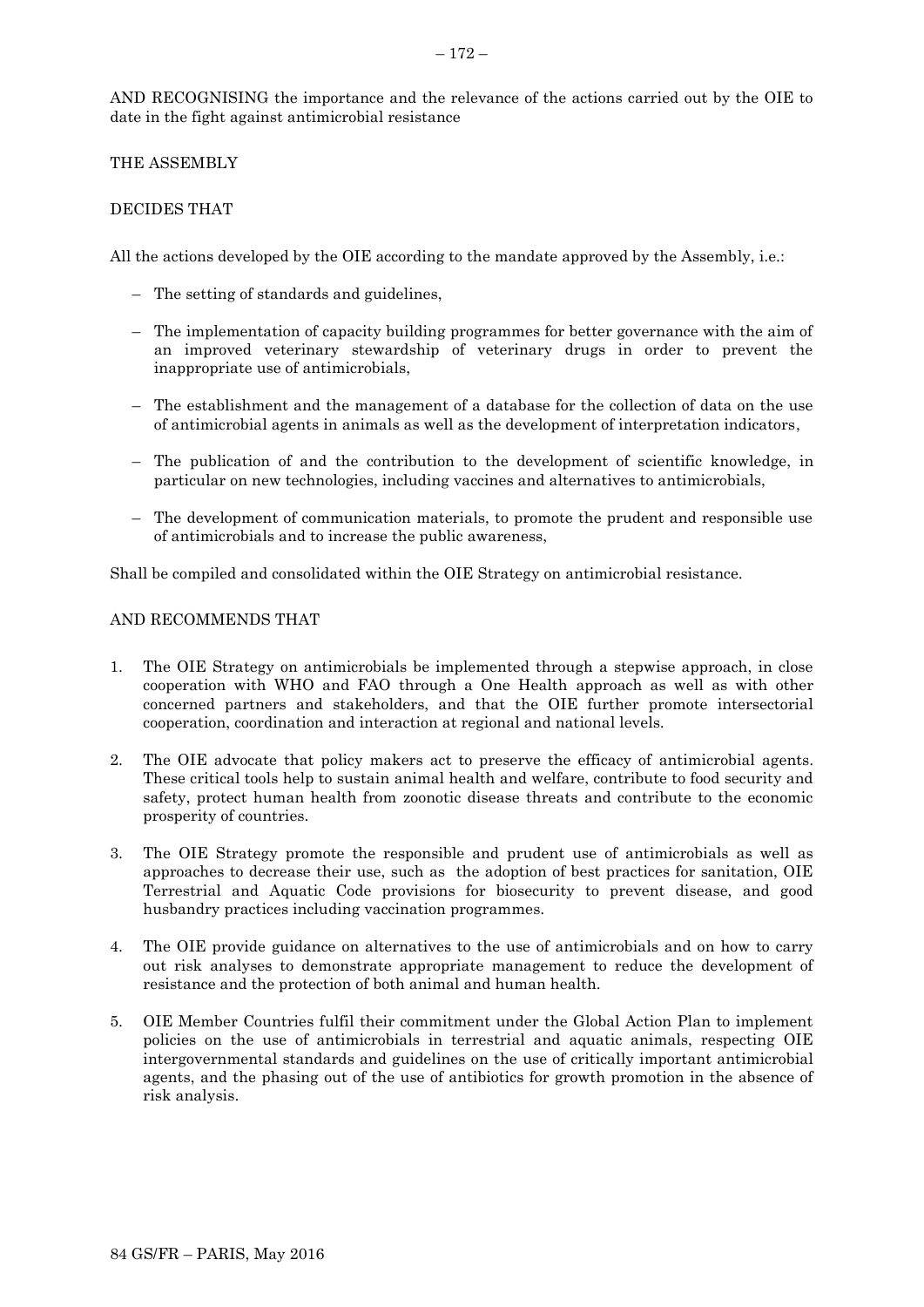- 6. The OIE standards, guidelines and recommendations be actively communicated by the OIE to contribute to public discussion with full consideration of the multifactorial causes of antimicrobial resistance.
- 7. The OIE seek support to enable Member Countries to implement the OIE Strategy and their national action plans.

 $\overline{\phantom{a}}$  , where  $\overline{\phantom{a}}$